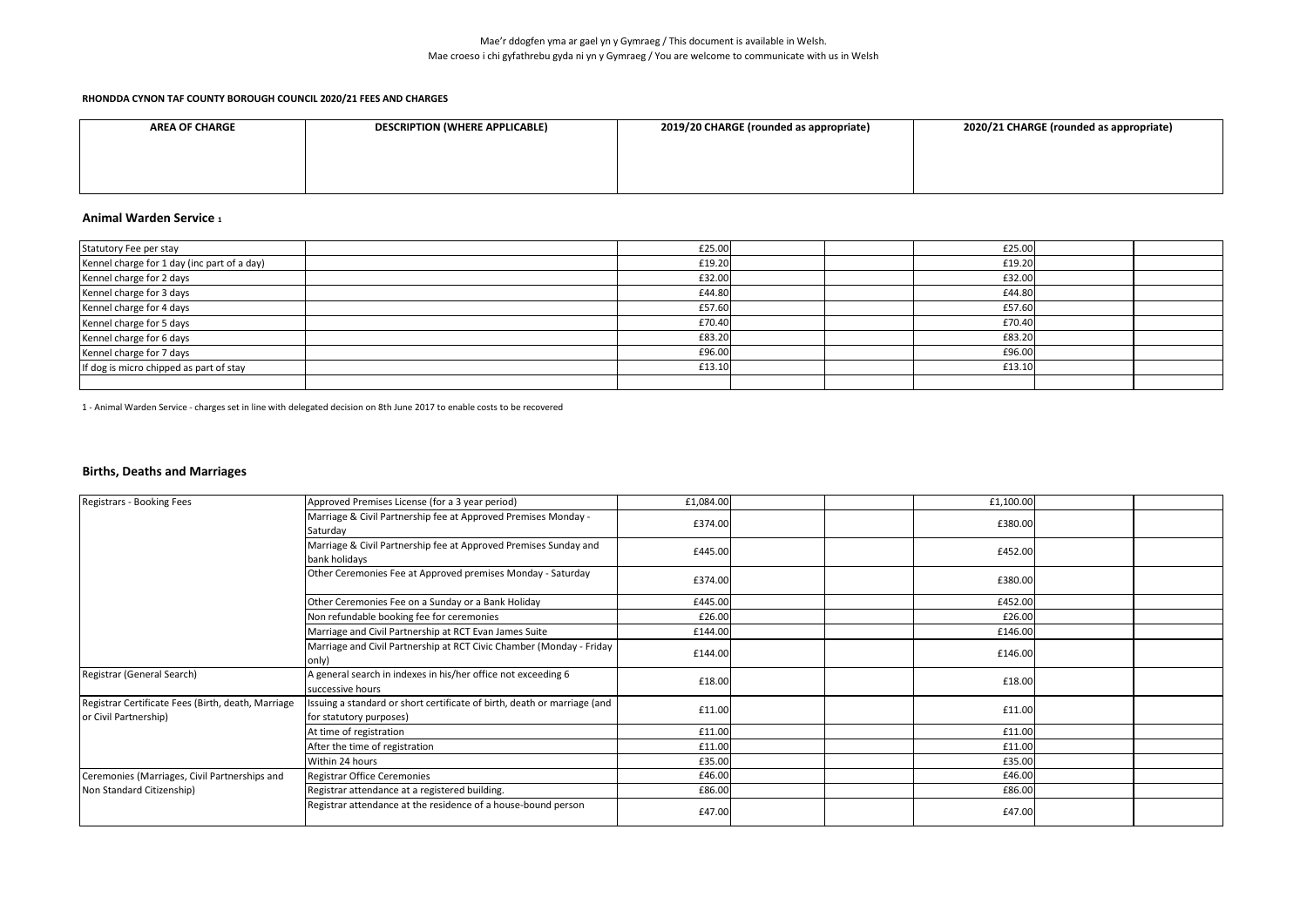### **RHONDDA CYNON TAF COUNTY BOROUGH COUNCIL 2020/21 FEES AND CHARGES**

| <b>AREA OF CHARGE</b>                       | <b>DESCRIPTION (WHERE APPLICABLE)</b>                             |         | 2019/20 CHARGE (rounded as appropriate) |         | 2020/21 CHARGE (rounded as appropriate) |  |  |
|---------------------------------------------|-------------------------------------------------------------------|---------|-----------------------------------------|---------|-----------------------------------------|--|--|
|                                             |                                                                   |         |                                         |         |                                         |  |  |
|                                             |                                                                   |         |                                         |         |                                         |  |  |
| Certification and Registration of Buildings | Certification of place of worship                                 | £29.00  |                                         | £29.00  |                                         |  |  |
|                                             | Registration of building for worship                              | £123.00 |                                         | £123.00 |                                         |  |  |
|                                             | Registration of religious building for solemnisation of marriages | £64.00  |                                         | £64.00  |                                         |  |  |
|                                             | Joint application (registration/solemnisation)                    | £123.00 |                                         | £123.00 |                                         |  |  |

| Notices                     | Legal notice of intent to marry                                  | £35.00 | £35.00 |  |
|-----------------------------|------------------------------------------------------------------|--------|--------|--|
|                             | Legal notice of Civil Partnership                                | £35.00 | £35.00 |  |
|                             | Certificate of Non-impediment (foreign marriages)                | £35.00 | £35.00 |  |
|                             | Housebound Registration at Residence (notice)                    | £86.00 | £86.00 |  |
|                             | Application to shorten notice period                             | £60.00 | £60.00 |  |
| Priority Fees & Search Fees | Five year search of a given date                                 | £6.00  | £6.10  |  |
|                             | Ten year search of a given date                                  | £11.90 | £12.10 |  |
|                             | Non-Standard Citizenship Ceremonies at Register Office           | £55.20 | £56.00 |  |
|                             | Consideration of Foreign Divorce paperwork                       | £50.00 | £50.00 |  |
|                             | Consideration of a Correction                                    | £75.00 | £75.00 |  |
|                             | Space 17 - amendment to birth certificate within 1 year of birth | £40.00 | £40.00 |  |
| <b>Other Fees</b>           | Deed Poll (Change of Name)                                       | £25.00 | £25.40 |  |
|                             | Commemorative Certificate                                        | £11.00 | £11.20 |  |
|                             | Certificate of Life                                              | £25.00 | £25.40 |  |
|                             | Copy of Deed Poll Certificate                                    | £10.00 | £10.20 |  |

## **Building Regulations**

|                     | Schedule1                                                            |                       |                       |                     |                           |                       |                     |
|---------------------|----------------------------------------------------------------------|-----------------------|-----------------------|---------------------|---------------------------|-----------------------|---------------------|
|                     | TABLE A - Creation or Conversion to New Housing (fees including VAT) |                       |                       |                     |                           |                       |                     |
| Number of Dwellings |                                                                      | New Full Plans - Plan | New Full Plans -      | <b>New Building</b> | New Full Plans - Plan Fee | New Full Plans -      | <b>New Building</b> |
|                     |                                                                      | Fee                   | <b>Inspection Fee</b> | <b>Notice Fee</b>   |                           | <b>Inspection Fee</b> | <b>Notice Fee</b>   |
| <300m2 x1           |                                                                      | £140.74               | £328.39               | £469.12             | £140.74                   | £328.39               | £469.12             |
| <300m2 x2           |                                                                      | £238.17               | £555.73               | £793.90             | £238.17                   | £555.73               | £793.90             |
| <300m2 x3           |                                                                      | £324.78               | £757.81               | £1,082.59           | £324.78                   | £757.81               | £1,082.59           |
| <300m2 x4           |                                                                      | £411.38               | £959.90               | £1,371.28           | £411.38                   | £959.90               | £1,371.28           |
| <300m2 x5           |                                                                      | £454.69               | £1,060.94             | £1,515.63           | £454.69                   | £1,060.94             | £1,515.63           |
| <300m2 x6           |                                                                      | £519.64               | £1,212.50             | £1,732.15           | £519.64                   | £1,212.50             | £1,732.15           |
| <300m2 x7           |                                                                      | £584.60               | £1,364.07             | £1,948.67           | £584.60                   | £1,364.07             | £1,948.67           |
| <300m2 x8           |                                                                      | £692.86               | £1,616.67             | £2,309.53           | £692.86                   | £1,616.67             | £2,309.53           |
| <300m2 x9           |                                                                      | £736.16               | £1,717.71             | £2,453.88           | £736.16                   | £1,717.71             | £2,453.88           |
| <300m2 x10          |                                                                      | £822.77               | £1,919.80             | £2,742.57           | £822.77                   | £1,919.80             | £2,742.57           |
| <300m2 x11          |                                                                      | £866.07               | £2,020.84             | £2,886.91           | £866.07                   | £2,020.84             | £2,886.91           |
| <300m2 x12          |                                                                      | £931.03               | £2,172.40             | £3,103.43           | £931.03                   | £2,172.40             | £3,103.43           |
| <300m2 x13          |                                                                      | £974.33               | £2,273.44             | £3,247.78           | £974.33                   | £2,273.44             | £3,247.78           |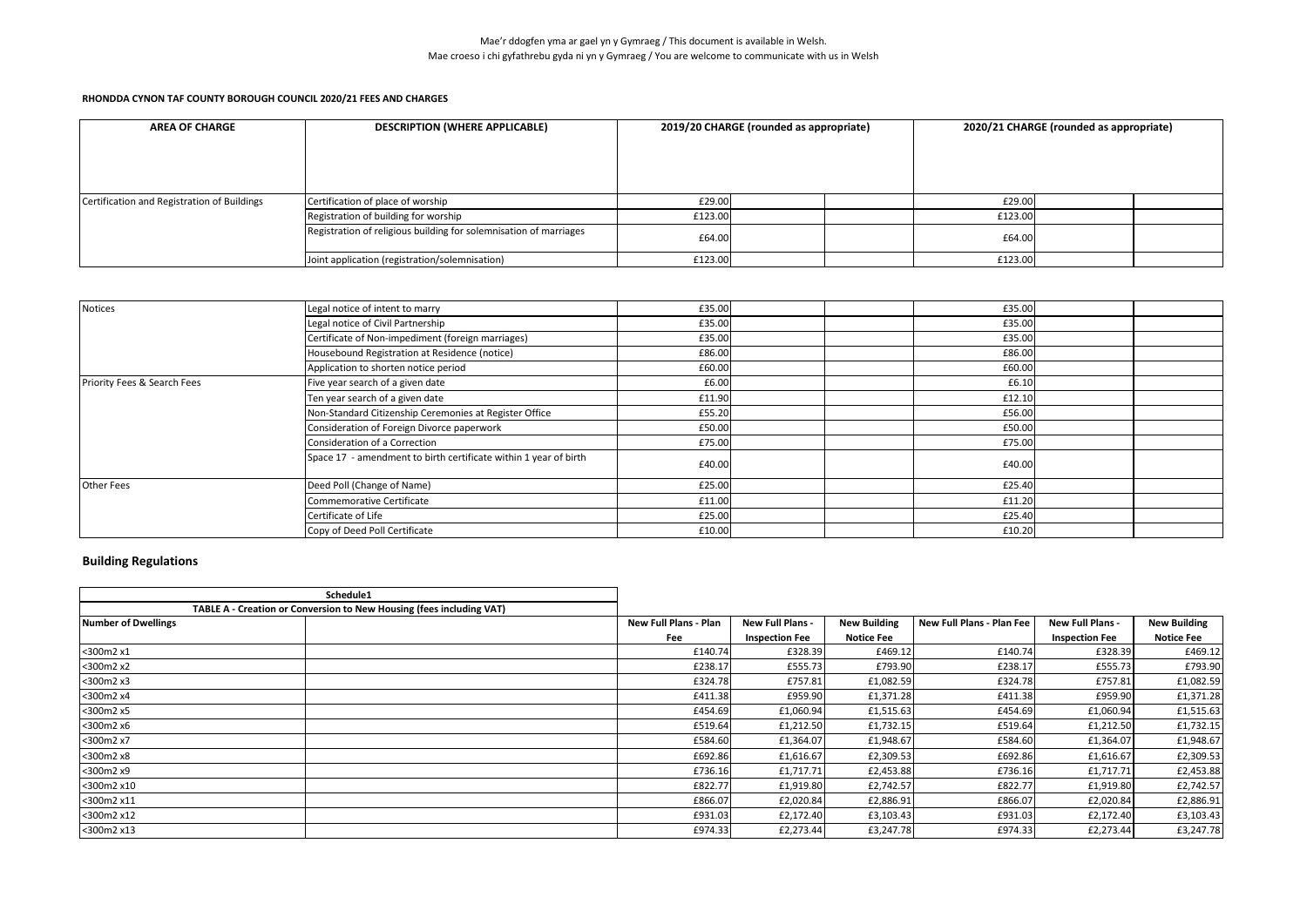| <b>AREA OF CHARGE</b>            | <b>DESCRIPTION (WHERE APPLICABLE)</b> |                                            | 2019/20 CHARGE (rounded as appropriate) |           | 2020/21 CHARGE (rounded as appropriate)    |           |           |  |
|----------------------------------|---------------------------------------|--------------------------------------------|-----------------------------------------|-----------|--------------------------------------------|-----------|-----------|--|
|                                  |                                       |                                            |                                         |           |                                            |           |           |  |
|                                  |                                       |                                            |                                         |           |                                            |           |           |  |
|                                  |                                       |                                            |                                         |           |                                            |           |           |  |
| <300m2 x14                       |                                       | £1,039.29                                  | £2,425.01                               | £3,464.29 | £1,039.29                                  | £2,425.01 | £3,464.29 |  |
| <300m2 x15                       |                                       | £1,093.42                                  | £2,551.31                               | £3,644.73 | £1,093.42                                  | £2,551.31 | £3,644.73 |  |
| <300m2 x16                       |                                       | £1,147.55                                  | £2,677.61                               | £3,825.16 | £1,147.55                                  | £2,677.61 | £3,825.16 |  |
| <300m2 x17                       |                                       | £1,212.50                                  | £2,829.17                               | £4,041.68 | £1,212.50                                  | £2,829.17 | £4,041.68 |  |
| <300m2 x18                       |                                       | £1,277.46                                  | £2,980.74                               | £4,258.20 | £1,277.46                                  | £2,980.74 | £4,258.20 |  |
| <300m2 x19                       |                                       | £1,342.41                                  | £3,132.30                               | £4,474.71 | £1,342.41                                  | £3,132.30 | £4,474.71 |  |
| <300m2 x20                       |                                       | £1,385.72                                  | £3,233.34                               | £4,619.06 | £1,385.72                                  | £3,233.34 | £4,619.06 |  |
| <300m2 x21 and larger than 300m2 |                                       | <b>Contact the Building Control Office</b> |                                         |           | <b>Contact the Building Control Office</b> |           |           |  |

| Schedule 2                                                              |                              |                                                                                          |                        |                              |                       |                        |
|-------------------------------------------------------------------------|------------------------------|------------------------------------------------------------------------------------------|------------------------|------------------------------|-----------------------|------------------------|
| TABLE B - Domestic Extensions to a Single Building (fees including VAT) |                              |                                                                                          |                        |                              |                       |                        |
| <b>Type of Work</b>                                                     | <b>Full Plans - Plan Fee</b> | <b>Full Plans -</b>                                                                      | <b>Building Notice</b> | <b>Full Plans - Plan Fee</b> | <b>Full Plans -</b>   | <b>Building Notice</b> |
|                                                                         |                              | <b>Inspection Fee</b>                                                                    | Fee                    |                              | <b>Inspection Fee</b> | <b>Fee</b>             |
| Single Storey Extension <10m2                                           | £86.61                       | £202.08                                                                                  | £288.69                | £86.61                       | £202.08               | £288.69                |
| Single Storey Extension 10m2 - 40m2                                     | £135.32                      | £315.76                                                                                  | £451.08                | £135.32                      | £315.76               | £451.08                |
| Single Storey Extension 40m2 - 100m2                                    | £173.21                      | £404.17                                                                                  | £577.38                | £173.21                      | £404.17               | £577.38                |
| Two storey Extension <40m2                                              | £146.15                      | £341.02                                                                                  | £487.17                | £146.15                      | £341.02               | £487.17                |
| Two storey Extension 40m2 - 200m2                                       | £184.04                      | £429.43                                                                                  | £613.47                | £184.04                      | £429.43               | £613.47                |
| Loft Conversion with no dormer                                          | £119.09                      | £277.87                                                                                  | £396.95                | £119.09                      | £277.87               | £396.95                |
| Loft Conversion with dormer                                             | £140.74                      | £328.39                                                                                  | £469.12                | £140.74                      | £328.39               | £469.12                |
| Erection or Extension of a Garage <100m2                                | £86.61                       |                                                                                          |                        | £86.61                       |                       |                        |
|                                                                         |                              | £202.08                                                                                  | £288.69                |                              | £202.08               | £288.69                |
| Conversion of a Garage to Habitable Room                                | £86.61                       |                                                                                          |                        | £86.61                       |                       |                        |
|                                                                         |                              | £202.08                                                                                  | £288.69                |                              | £202.08               | £288.69                |
| Alterations to extend or create a basement                              | £156.98                      | £366.28                                                                                  | £523.25                | £156.98                      | £366.28               | £523.25                |
| $<$ 100 $m$ 2                                                           |                              |                                                                                          |                        |                              |                       |                        |
| <b>Electrical Works</b>                                                 |                              | <b>Contact the Building Control Office</b><br><b>Contact the Building Control Office</b> |                        |                              |                       |                        |

|                          | Schedule 2A                                                              |                              |                       |                        |                              |                       |                        |
|--------------------------|--------------------------------------------------------------------------|------------------------------|-----------------------|------------------------|------------------------------|-----------------------|------------------------|
|                          | TABLE D - Non Domestic Work Extension and New Build (fees including VAT) |                              |                       |                        |                              |                       |                        |
| <b>Type of Work</b>      |                                                                          | <b>Full Plans - Plan Fee</b> | <b>Full Plans -</b>   | <b>Building Notice</b> | <b>Full Plans - Plan Fee</b> | <b>Full Plans -</b>   | <b>Building Notice</b> |
|                          |                                                                          |                              | <b>Inspection Fee</b> | Fee                    |                              | <b>Inspection Fee</b> | Fee                    |
| Floor Area <10m2         |                                                                          | £146.15                      | £341.02               | £487.17                | £146.15                      | £341.02               | £487.17                |
| Floor Area 10m2 - 40m2   |                                                                          | £184.04                      | £429.43               | £613.47                | £184.04                      | £429.43               | £613.47                |
| Floor Area 40m2 - 100m2  |                                                                          | £200.28                      | £467.32               | £667.60                | £200.28                      | £467.32               | £667.60                |
| Floor Area 100m2 - 200m2 |                                                                          | £276.06                      | £644.14               | £920.20                | £276.06                      | £644.14               | £920.20                |

|              | Schedule 3                                                               |                              |                       |                        |                              |                       |                        |
|--------------|--------------------------------------------------------------------------|------------------------------|-----------------------|------------------------|------------------------------|-----------------------|------------------------|
|              | TABLE C - Domestic Alterations to a Single Building (fees including VAT) |                              |                       |                        |                              |                       |                        |
| Type of Work |                                                                          | <b>Full Plans - Plan Fee</b> | <b>Full Plans -</b>   | <b>Building Notice</b> | <b>Full Plans - Plan Fee</b> | <b>Full Plans -</b>   | <b>Building Notice</b> |
|              |                                                                          |                              | <b>Inspection Fee</b> | Fee                    |                              | <b>Inspection Fee</b> | Fee                    |
| Underpinning |                                                                          | £97.43                       | £227.34               | £324.78                | £97.43                       | £227.34               | £324.78                |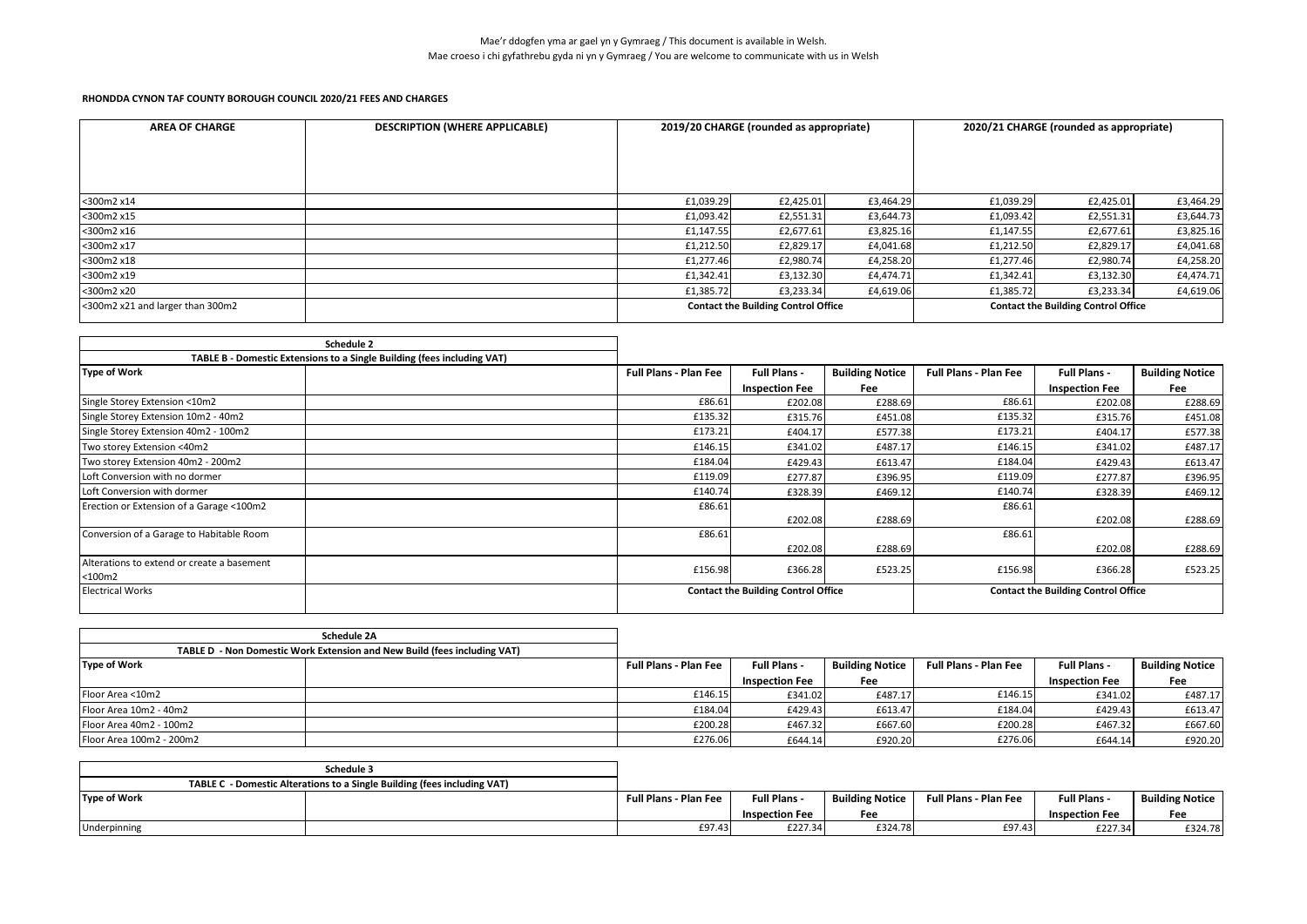| <b>AREA OF CHARGE</b>                          | <b>DESCRIPTION (WHERE APPLICABLE)</b> |         | 2019/20 CHARGE (rounded as appropriate)    |         | 2020/21 CHARGE (rounded as appropriate) |                                            |         |  |
|------------------------------------------------|---------------------------------------|---------|--------------------------------------------|---------|-----------------------------------------|--------------------------------------------|---------|--|
|                                                |                                       |         |                                            |         |                                         |                                            |         |  |
|                                                |                                       |         |                                            |         |                                         |                                            |         |  |
|                                                |                                       |         |                                            |         |                                         |                                            |         |  |
| Renovation of a thermal element                |                                       | £32.48  | £75.78                                     | £108.26 | £32.48                                  | £75.78                                     | £108.26 |  |
| Internal alteration & installation of fittings |                                       | £144.35 | £0.00                                      | £144.35 | £144.35                                 | £0.00                                      | £144.35 |  |
| <£2,000                                        |                                       |         |                                            |         |                                         |                                            |         |  |
| £2,000 - £5,000                                |                                       | £75.78  | £176.82                                    | £252.60 | £75.78                                  | £176.82                                    | £252.60 |  |
| £5,000 - £15,000                               |                                       | £108.26 | £252.60                                    | £360.86 | £108.26                                 | £252.60                                    | £360.86 |  |
| £15,000 - £25,000                              |                                       | £140.74 | £328.39                                    | £469.12 | £140.74                                 | £328.39                                    | £469.12 |  |
| £25,000 - £50,000                              |                                       | £216.52 | £505.21                                    | £721.73 | £216.52                                 | £505.21                                    | £721.73 |  |
| £50,000 - £75,000                              |                                       | £281.47 | £656.77                                    | £938.25 | £281.47                                 | £656.77                                    | £938.25 |  |
| Over £75,000                                   |                                       |         | <b>Contact the Building Control Office</b> |         |                                         | <b>Contact the Building Control Office</b> |         |  |
| Window/Glazed Door Replacement                 |                                       |         |                                            |         |                                         |                                            |         |  |
| <20 windows                                    |                                       | £27.06  | £63.15                                     | £90.22  | £27.06                                  | £63.15                                     | £90.22  |  |
| >20 windows                                    |                                       | £37.89  | £88.41                                     | £126.30 | £37.89                                  | £88.41                                     | £126.30 |  |
| <b>Electrical Works</b>                        |                                       |         | <b>Contact the Building Control Office</b> |         |                                         | <b>Contact the Building Control Office</b> |         |  |

| Schedule 3A                                                  |                               |                       |                        |                              |                       |                        |
|--------------------------------------------------------------|-------------------------------|-----------------------|------------------------|------------------------------|-----------------------|------------------------|
| TABLE E - Non Domestic Work Alterations (fees including VAT) |                               |                       |                        |                              |                       |                        |
| <b>Type of Work</b>                                          | <b>Full Plans - Plan Feel</b> | <b>Full Plans -</b>   | <b>Building Notice</b> | <b>Full Plans - Plan Fee</b> | Full Plans -          | <b>Building Notice</b> |
|                                                              |                               | <b>Inspection Fee</b> | Fee                    |                              | <b>Inspection Fee</b> | Fee                    |
| Underpinning & Pad Foundations < £50,000                     | £129.91                       | £303.13               | £433.04                | £129.91                      | £303.13               | £433.04                |
| £50,000 - £100,000                                           | £167.80                       | £391.54               | £559.34                | £167.80                      | £391.54               | £559.34                |
| £100,000 - £250,000                                          | £200.28                       | £467.32               | £667.60                | £200.28                      | £467.32               | £667.60                |
| Window Replacement <20 windows                               | £27.06                        | £63.15                | £90.22                 | £27.06                       | £63.15                | £90.22                 |
| Window Replacement >20 windows                               | £37.89                        | £88.41                | £126.30                | £37.89                       | £88.41                | £126.30                |
| New Shop Fronts <20 windows                                  | £92.02                        | £214.71               | £306.73                | £92.02                       | £214.71               | £306.73                |
| New Shop Fronts >20 windows                                  | £97.43                        | £227.34               | £324.78                | £97.43                       | £227.34               | £324.78                |
| Renovation of a thermal element <£50.000                     | £75.78                        | £176.82               | £252.60                | £75.78                       | £176.82               | £252.60                |
| £50,000 - £100,000                                           | £92.02                        | £214.71               | £306.73                | £92.02                       | £214.71               | £306.73                |
| £100,000 - £250,000                                          | £129.91                       | £303.13               | £433.04                | £129.91                      | £303.13               | £433.04                |
| Alterations and Fittings <£2,000                             | £43.30                        | £101.04               | £144.35                | £43.30                       | £101.04               | £144.35                |
| £2,000 - £5,000                                              | £86.61                        | £202.08               | £288.69                | £86.61                       | £202.08               | £288.69                |
| £5,000 - £15,000                                             | £108.26                       | £252.60               | £360.86                | £108.26                      | £252.60               | £360.86                |
| £15,000 - £25,000                                            | £140.74                       | £328.39               | £469.12                | £140.74                      | £328.39               | £469.12                |
| £25,000 - £50,000                                            | £216.52                       | £505.21               | £721.73                | £216.52                      | £505.21               | £721.73                |
| £50,000 - £75,000                                            | £281.47                       | £656.77               | £938.25                | £281.47                      | £656.77               | £938.25                |
| £75,000 - £100,000                                           | £303.13                       | £707.29               | £1,010.42              | £303.13                      | £707.29               | £1,010.42              |
| <b>Mezzanine Floor &lt;500m2</b>                             | £184.04                       | £429.43               | £613.47                | £184.04                      | £429.43               | £613.47                |
| Office Fit Out <500m2                                        | £167.80                       | £391.54               | £559.34                | £167.80                      | £391.54               | £559.34                |
| 500m2 - 2,000m2                                              | £221.93                       | £517.84               | £739.77                | £221.93                      | £517.84               | £739.77                |
| Shop Fit Out <500m2                                          | £167.80                       | £391.54               | £559.34                | £167.80                      | £391.54               | £559.34                |
| 500m2 - 2,000m2                                              | £221.93                       | £517.84               | £739.77                | £221.93                      | £517.84               | £739.77                |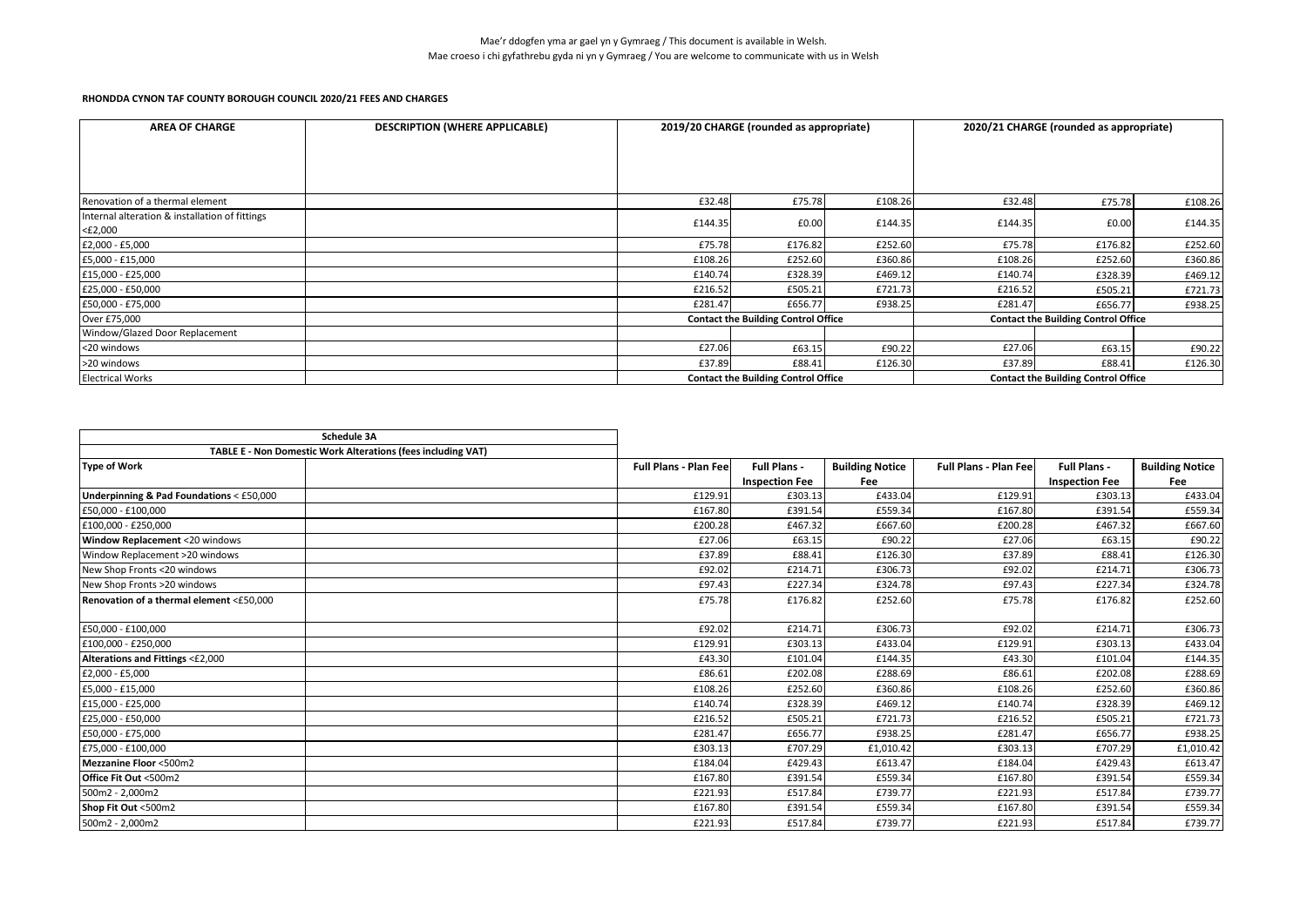| <b>AREA OF CHARGE</b>                      | <b>DESCRIPTION (WHERE APPLICABLE)</b> | 2019/20 CHARGE (rounded as appropriate)    | 2020/21 CHARGE (rounded as appropriate)    |
|--------------------------------------------|---------------------------------------|--------------------------------------------|--------------------------------------------|
|                                            |                                       |                                            |                                            |
|                                            |                                       |                                            |                                            |
|                                            |                                       |                                            |                                            |
| <b>Exceeding any maximums quoted above</b> |                                       | <b>Contact the Building Control Office</b> | <b>Contact the Building Control Office</b> |
|                                            |                                       |                                            |                                            |

# **Business Rates Summons/Liability Order**

| NNDR Summons         | £61.00                  |  | 0.0100<br>LD1.UU           |  |
|----------------------|-------------------------|--|----------------------------|--|
| NNDR Liability Order | $F \cap F \cap$<br>⊥∪.∟ |  | $F \cap F \cap$<br>- 70.30 |  |

### **Car Parks**

| Parking in all Pontyclun, Tonypandy, Porth and<br>£0.00<br>£0.00<br>Disabled badge holders in disabled parking bays in<br>£0.00<br>£0.00<br>all Council car parks<br>Short stay car parks - Aberdare and Pontypridd 2<br>Charging hours 8:00am to 6:00pm Monday -<br>Saturday except bank holidays.<br>£0.50<br>£0.50<br>Up to an hour<br>£1.00<br>£1.00<br>Up to three hours<br>£1.50<br>£1.50<br>Up to four hours<br>£2.00<br>£2.00<br>Charging hours 8:00am to 6:00pm Monday -<br>Saturday except bank holidays<br>Ynys car park charging hours are 8:00am - 4:00pm<br>Monday-Saturday except bank holidays<br>£1.00<br>£1.00<br>Over four hours<br>£2.00<br>£2.00<br>Saturday all day parking<br>£1.00<br>£1.00<br>£200.00<br><b>Annual Permit</b><br>£200.00<br><b>Monthly Permit</b><br>£20.00<br>£20.00<br>£50.00<br>£50.00 |                                                 |  |  |  |  |
|------------------------------------------------------------------------------------------------------------------------------------------------------------------------------------------------------------------------------------------------------------------------------------------------------------------------------------------------------------------------------------------------------------------------------------------------------------------------------------------------------------------------------------------------------------------------------------------------------------------------------------------------------------------------------------------------------------------------------------------------------------------------------------------------------------------------------------|-------------------------------------------------|--|--|--|--|
|                                                                                                                                                                                                                                                                                                                                                                                                                                                                                                                                                                                                                                                                                                                                                                                                                                    |                                                 |  |  |  |  |
|                                                                                                                                                                                                                                                                                                                                                                                                                                                                                                                                                                                                                                                                                                                                                                                                                                    | Mountain Ash car parks                          |  |  |  |  |
|                                                                                                                                                                                                                                                                                                                                                                                                                                                                                                                                                                                                                                                                                                                                                                                                                                    |                                                 |  |  |  |  |
|                                                                                                                                                                                                                                                                                                                                                                                                                                                                                                                                                                                                                                                                                                                                                                                                                                    |                                                 |  |  |  |  |
|                                                                                                                                                                                                                                                                                                                                                                                                                                                                                                                                                                                                                                                                                                                                                                                                                                    |                                                 |  |  |  |  |
|                                                                                                                                                                                                                                                                                                                                                                                                                                                                                                                                                                                                                                                                                                                                                                                                                                    |                                                 |  |  |  |  |
|                                                                                                                                                                                                                                                                                                                                                                                                                                                                                                                                                                                                                                                                                                                                                                                                                                    |                                                 |  |  |  |  |
|                                                                                                                                                                                                                                                                                                                                                                                                                                                                                                                                                                                                                                                                                                                                                                                                                                    |                                                 |  |  |  |  |
|                                                                                                                                                                                                                                                                                                                                                                                                                                                                                                                                                                                                                                                                                                                                                                                                                                    |                                                 |  |  |  |  |
|                                                                                                                                                                                                                                                                                                                                                                                                                                                                                                                                                                                                                                                                                                                                                                                                                                    |                                                 |  |  |  |  |
|                                                                                                                                                                                                                                                                                                                                                                                                                                                                                                                                                                                                                                                                                                                                                                                                                                    |                                                 |  |  |  |  |
|                                                                                                                                                                                                                                                                                                                                                                                                                                                                                                                                                                                                                                                                                                                                                                                                                                    |                                                 |  |  |  |  |
|                                                                                                                                                                                                                                                                                                                                                                                                                                                                                                                                                                                                                                                                                                                                                                                                                                    | Up to two hours                                 |  |  |  |  |
|                                                                                                                                                                                                                                                                                                                                                                                                                                                                                                                                                                                                                                                                                                                                                                                                                                    |                                                 |  |  |  |  |
|                                                                                                                                                                                                                                                                                                                                                                                                                                                                                                                                                                                                                                                                                                                                                                                                                                    |                                                 |  |  |  |  |
|                                                                                                                                                                                                                                                                                                                                                                                                                                                                                                                                                                                                                                                                                                                                                                                                                                    |                                                 |  |  |  |  |
|                                                                                                                                                                                                                                                                                                                                                                                                                                                                                                                                                                                                                                                                                                                                                                                                                                    | Long stay car parks - Aberdare and Pontypridd 2 |  |  |  |  |
|                                                                                                                                                                                                                                                                                                                                                                                                                                                                                                                                                                                                                                                                                                                                                                                                                                    |                                                 |  |  |  |  |
|                                                                                                                                                                                                                                                                                                                                                                                                                                                                                                                                                                                                                                                                                                                                                                                                                                    |                                                 |  |  |  |  |
|                                                                                                                                                                                                                                                                                                                                                                                                                                                                                                                                                                                                                                                                                                                                                                                                                                    |                                                 |  |  |  |  |
|                                                                                                                                                                                                                                                                                                                                                                                                                                                                                                                                                                                                                                                                                                                                                                                                                                    |                                                 |  |  |  |  |
|                                                                                                                                                                                                                                                                                                                                                                                                                                                                                                                                                                                                                                                                                                                                                                                                                                    |                                                 |  |  |  |  |
|                                                                                                                                                                                                                                                                                                                                                                                                                                                                                                                                                                                                                                                                                                                                                                                                                                    |                                                 |  |  |  |  |
|                                                                                                                                                                                                                                                                                                                                                                                                                                                                                                                                                                                                                                                                                                                                                                                                                                    |                                                 |  |  |  |  |
|                                                                                                                                                                                                                                                                                                                                                                                                                                                                                                                                                                                                                                                                                                                                                                                                                                    | Up to four hours                                |  |  |  |  |
|                                                                                                                                                                                                                                                                                                                                                                                                                                                                                                                                                                                                                                                                                                                                                                                                                                    |                                                 |  |  |  |  |
|                                                                                                                                                                                                                                                                                                                                                                                                                                                                                                                                                                                                                                                                                                                                                                                                                                    |                                                 |  |  |  |  |
|                                                                                                                                                                                                                                                                                                                                                                                                                                                                                                                                                                                                                                                                                                                                                                                                                                    |                                                 |  |  |  |  |
|                                                                                                                                                                                                                                                                                                                                                                                                                                                                                                                                                                                                                                                                                                                                                                                                                                    |                                                 |  |  |  |  |
|                                                                                                                                                                                                                                                                                                                                                                                                                                                                                                                                                                                                                                                                                                                                                                                                                                    |                                                 |  |  |  |  |
|                                                                                                                                                                                                                                                                                                                                                                                                                                                                                                                                                                                                                                                                                                                                                                                                                                    |                                                 |  |  |  |  |
|                                                                                                                                                                                                                                                                                                                                                                                                                                                                                                                                                                                                                                                                                                                                                                                                                                    | Release Fee from a locked car park              |  |  |  |  |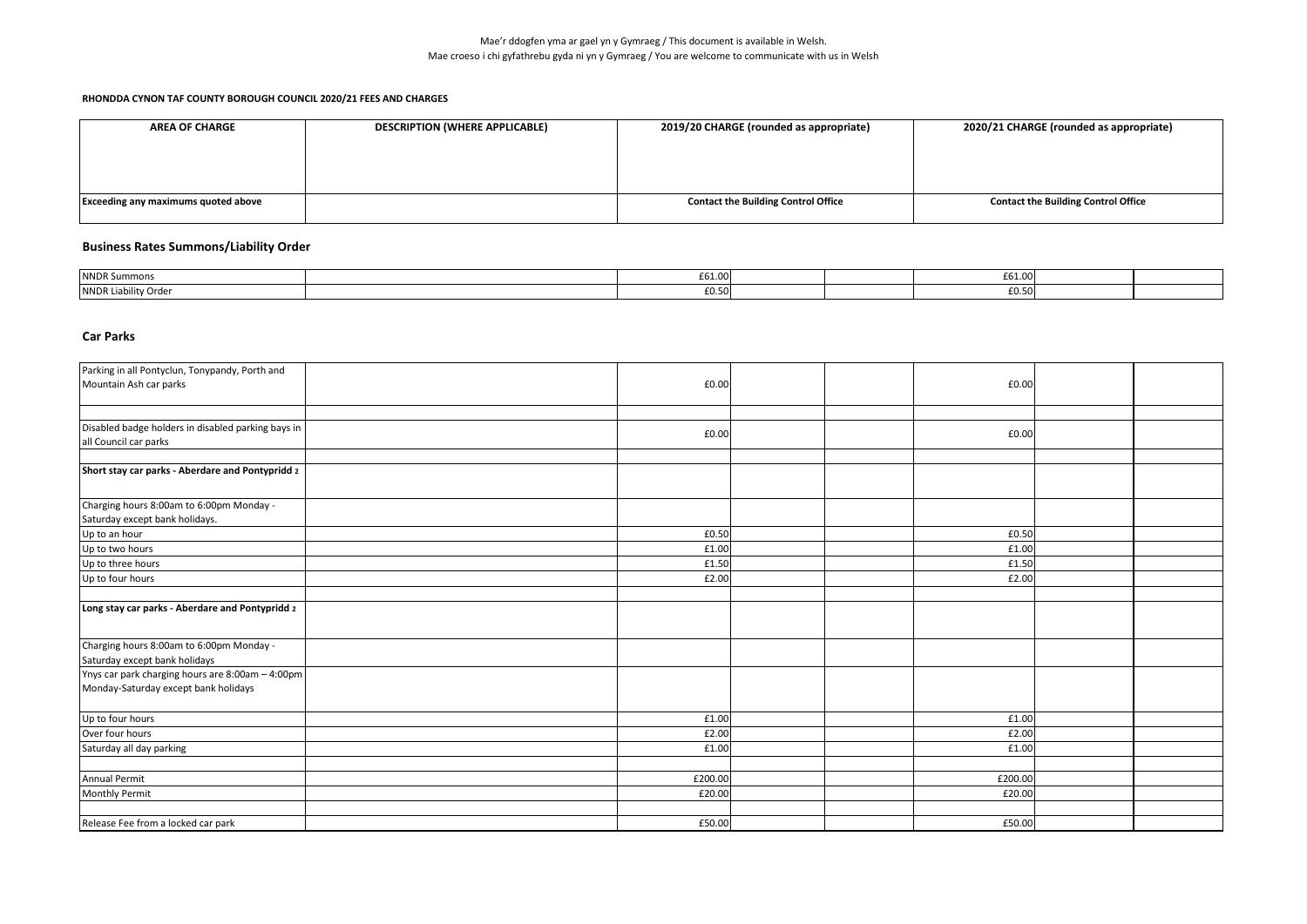| <b>AREA OF CHARGE</b>                                                                    | <b>DESCRIPTION (WHERE APPLICABLE)</b>                                                                       |        | 2019/20 CHARGE (rounded as appropriate) |        | 2020/21 CHARGE (rounded as appropriate) |  |
|------------------------------------------------------------------------------------------|-------------------------------------------------------------------------------------------------------------|--------|-----------------------------------------|--------|-----------------------------------------|--|
|                                                                                          |                                                                                                             |        |                                         |        |                                         |  |
|                                                                                          |                                                                                                             |        |                                         |        |                                         |  |
|                                                                                          |                                                                                                             |        |                                         |        |                                         |  |
|                                                                                          | 2 - Pontypridd and Aberdare town centres will have free car parking after 10am during the month of December |        |                                         |        |                                         |  |
|                                                                                          |                                                                                                             |        |                                         |        |                                         |  |
|                                                                                          |                                                                                                             |        |                                         |        |                                         |  |
|                                                                                          |                                                                                                             |        |                                         |        |                                         |  |
| On Street Car Parking                                                                    |                                                                                                             |        |                                         |        |                                         |  |
| <b>Resident Annual Permit</b>                                                            |                                                                                                             |        |                                         |        |                                         |  |
| <b>First Permit</b>                                                                      |                                                                                                             | £10.00 |                                         | £10.00 |                                         |  |
| Second Permit (if applicable)                                                            |                                                                                                             | £15.00 |                                         | £15.00 |                                         |  |
| Subsequent Additional Permits (if capacity allows)                                       |                                                                                                             | £50.00 |                                         | £50.00 |                                         |  |
| Replacement Permit (lost, stolen or damaged)                                             |                                                                                                             | £10.00 |                                         | £10.00 |                                         |  |
| A single price of £10 per permit will apply to registered premises of multiple occupancy |                                                                                                             | £10.00 |                                         | £10.00 |                                         |  |

### **Cemeteries and Crematoria**

| <b>Bereavement Services</b>                                                                                     |           |  |           |  |
|-----------------------------------------------------------------------------------------------------------------|-----------|--|-----------|--|
| Cremation fee (no charge for person under 18 years of age)                                                      | £710.00   |  | £721.00   |  |
| Purchase of exclusive right of burial in a cremated remains plot                                                | £272.00   |  | £276.00   |  |
| Interment in a cremated remains plot                                                                            | £272.00   |  | £276.00   |  |
| Exhumation of cremated remains                                                                                  | £252.00   |  | £256.00   |  |
| Exhumation of cremated remains plot which is then relinguished to the LA                                        | £190.00   |  | £193.00   |  |
| Additional Chapel slot/burial service at Glyntaff Crematorium chapel                                            | £121.00   |  | £123.00   |  |
| Loose deposit of cremated remains at a rosebush                                                                 | £168.00   |  | £171.00   |  |
| Scattering of remains on a lawn/grave                                                                           | £117.00   |  | £119.00   |  |
| For the exclusive right of burial in a grave for one/two interments                                             | N/A       |  | N/A       |  |
| For the exclusive right of burial in a grave for 3 interments (where available)                                 | N/A       |  | N/A       |  |
| For the exclusive right of burial in a grave                                                                    | £800.00   |  | £812.00   |  |
| Pre purchase of the exclusive right of burial in a grave                                                        | £1,200.00 |  | £1,218.00 |  |
| For the exclusive right of burial in an infant grave (no charge for interment)                                  | £0.00     |  | £0.00     |  |
| For the interment of a person who has attained their $18th$ birthday - grave for one/two interments             | £800.00   |  | £812.00   |  |
| For the interment of a person who has attained their $18th$ birthday - grave for three interments               | £900.00   |  | £914.00   |  |
| For the interment of a person who has attained their $18th$ birthday - Re-opened Grave                          | £800.00   |  | £812.00   |  |
| To excavate a grave for the purposes of determining depth - where records indicate no further room is available | £336.00   |  | £341.00   |  |
| Use of Trealaw Chapel for a burial service                                                                      | £110.00   |  | £112.00   |  |
| For the exhumation of human remains (full body interment) plus all additional costs incurred                    | £2,749.00 |  | £2,790.00 |  |
| To place a memorial headstone on an earthen grave or cremation plot                                             | £250.00   |  | £254.00   |  |
| To erect a black granite tablet 7.5"x5" 10 year period                                                          | £229.00   |  | £232.00   |  |
| To erect a standard kerb tablet 15"x9" 10 year                                                                  | £298.00   |  | £302.00   |  |
| To erect a standard kerb tablet 10"x6" 10 year period                                                           | £229.00   |  | £232.00   |  |
| To erect a standard kerb tablet 30"x9" 10 year period                                                           | £414.00   |  | £420.00   |  |
| Additional inscription on a tablet                                                                              | £96.00    |  | £97.00    |  |
|                                                                                                                 |           |  |           |  |
| <b>Supplementary Fees</b>                                                                                       |           |  |           |  |
| Dedication of a rosebush and plaque for a 10 year period                                                        | £191.00   |  | £194.00   |  |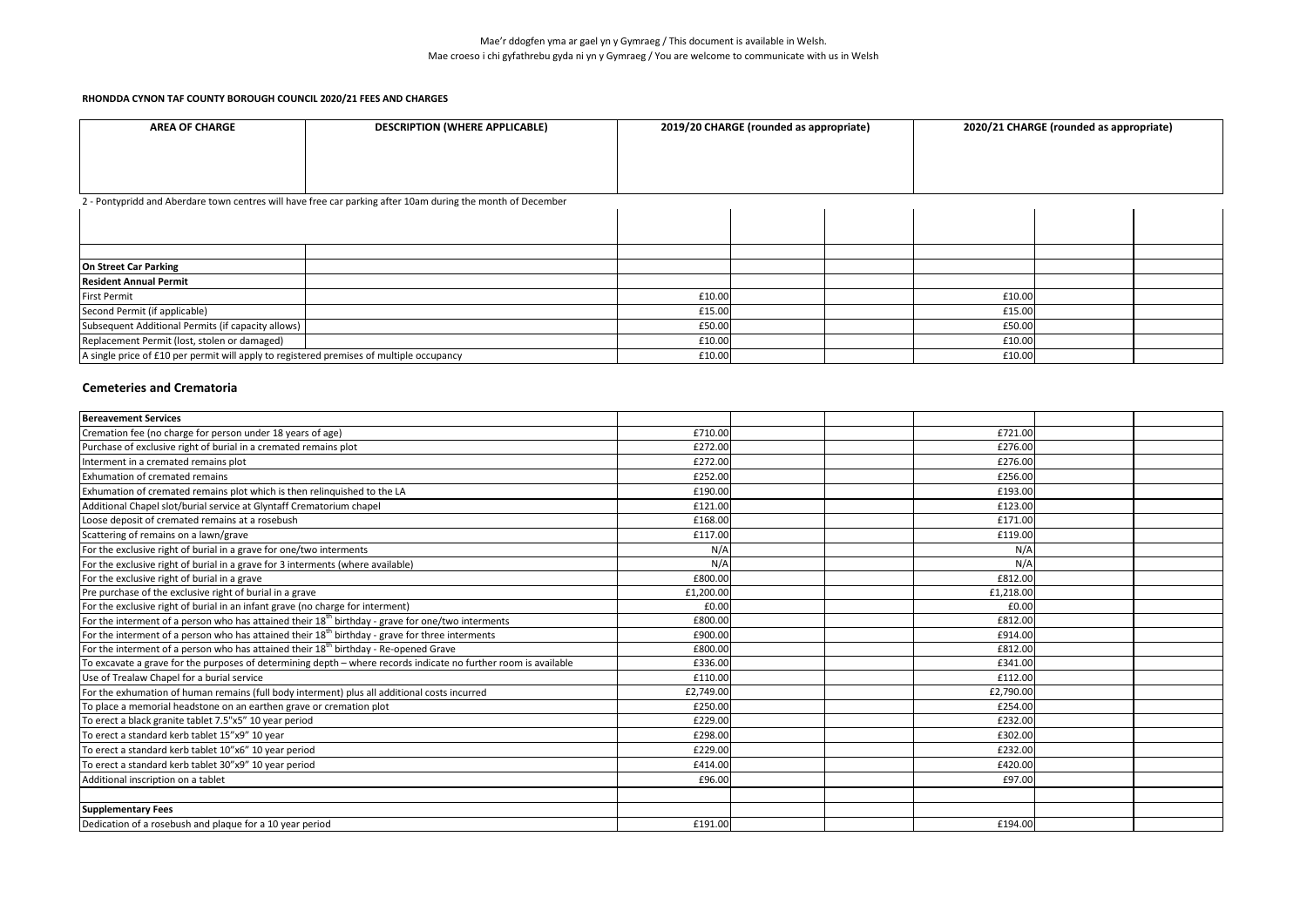| <b>AREA OF CHARGE</b>                                                 | <b>DESCRIPTION (WHERE APPLICABLE)</b>                    |         | 2019/20 CHARGE (rounded as appropriate)                                                                   | 2020/21 CHARGE (rounded as appropriate)                                                                  |  |
|-----------------------------------------------------------------------|----------------------------------------------------------|---------|-----------------------------------------------------------------------------------------------------------|----------------------------------------------------------------------------------------------------------|--|
|                                                                       |                                                          |         |                                                                                                           |                                                                                                          |  |
|                                                                       |                                                          |         |                                                                                                           |                                                                                                          |  |
| Dedication of a standard rosebush and plaque for a 10 year period     |                                                          | £207.00 |                                                                                                           | £210.00                                                                                                  |  |
| Additional inscription on rosebush plaque                             |                                                          | £27.00  |                                                                                                           | £27.00                                                                                                   |  |
| Book of remembrance - 2 line                                          |                                                          | £77.00  |                                                                                                           | £78.00<br>£116.00<br>£154.00<br>£123.00<br>£85.00<br>£163.00<br>£178.00<br>£209.00<br>£420.00<br>£159.00 |  |
| Book of remembrance - 5 line                                          |                                                          | £114.00 |                                                                                                           |                                                                                                          |  |
| Book of remembrance - 8 line                                          |                                                          | £152.00 |                                                                                                           |                                                                                                          |  |
| Floral emblem and crest                                               |                                                          | £121.00 | £84.00<br>£161.00<br>£175.00<br>£206.00<br>£414.00<br>£157.00<br>£157.00<br>£159.00<br>£322.00<br>£327.00 |                                                                                                          |  |
| <b>Reservation of lines</b>                                           |                                                          |         |                                                                                                           |                                                                                                          |  |
|                                                                       |                                                          |         |                                                                                                           |                                                                                                          |  |
| Rededication of a rosebush for a 10 year period                       |                                                          |         |                                                                                                           |                                                                                                          |  |
|                                                                       | Rededication of a standard rosebush for a 10 year period |         |                                                                                                           |                                                                                                          |  |
|                                                                       |                                                          |         |                                                                                                           |                                                                                                          |  |
| Rededication of 15"x9" tablet                                         |                                                          |         |                                                                                                           |                                                                                                          |  |
| Rededication of 30"x9" tablet                                         |                                                          |         |                                                                                                           |                                                                                                          |  |
| Rededication of 10"x6" tablet                                         |                                                          |         |                                                                                                           |                                                                                                          |  |
| Rededication of 7.5 x 5 tablet                                        |                                                          |         |                                                                                                           |                                                                                                          |  |
| Infant memorial planter tablet                                        |                                                          |         |                                                                                                           |                                                                                                          |  |
|                                                                       |                                                          |         |                                                                                                           |                                                                                                          |  |
| <b>Scatter tubes</b>                                                  |                                                          |         |                                                                                                           |                                                                                                          |  |
| Large                                                                 |                                                          | £24.00  |                                                                                                           | £24.00                                                                                                   |  |
| Small                                                                 |                                                          | £16.00  |                                                                                                           | £16.00                                                                                                   |  |
|                                                                       |                                                          |         |                                                                                                           |                                                                                                          |  |
| <b>Other memorials</b>                                                |                                                          |         |                                                                                                           |                                                                                                          |  |
| Painted cremated remains caskets                                      |                                                          | £11.00  |                                                                                                           | £11.00                                                                                                   |  |
| Token remains container 3                                             |                                                          | £15.00  |                                                                                                           | £15.00                                                                                                   |  |
| Provision of wooden casket and nameplate                              |                                                          | £58.00  |                                                                                                           | £59.00                                                                                                   |  |
| Provision of wooden cross and nameplate                               |                                                          | £58.00  |                                                                                                           | £59.00                                                                                                   |  |
| Certified extract from the cremation register/replacement certificate |                                                          | £30.00  |                                                                                                           | £30.00                                                                                                   |  |
| Metal flower containers                                               |                                                          | £9.00   |                                                                                                           | £9.00                                                                                                    |  |

3 - Token remains container - revised container and revised (reduced) cost applied during 2019/20

#### **Childcare**

| <b>Early Years &amp; Family Support</b> |             |         |  |         |  |
|-----------------------------------------|-------------|---------|--|---------|--|
| Day Nursery Fees - Pontypridd           | per 1/2 day | £30.45  |  | £30.90  |  |
| Day Nursery Fees - Pontypridd           | per day     | £53.85  |  | £54.65  |  |
| Day Nursery Fees - Pontypridd           | per week    | £253.45 |  | £257.25 |  |
|                                         |             |         |  |         |  |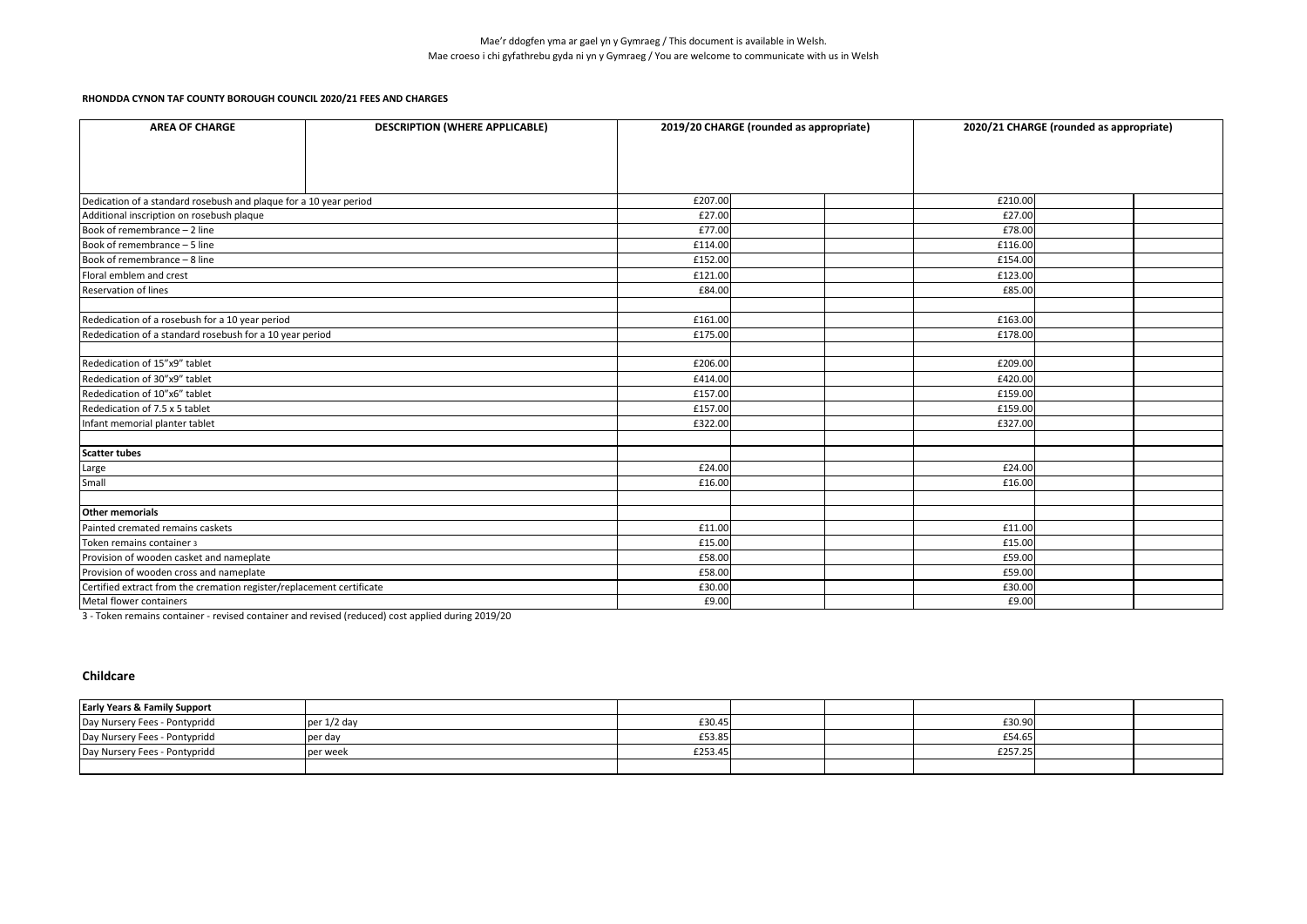| <b>AREA OF CHARGE</b> | <b>DESCRIPTION (WHERE APPLICABLE)</b> | 2019/20 CHARGE (rounded as appropriate) | 2020/21 CHARGE (rounded as appropriate) |
|-----------------------|---------------------------------------|-----------------------------------------|-----------------------------------------|
|                       |                                       |                                         |                                         |
|                       |                                       |                                         |                                         |
|                       |                                       |                                         |                                         |

## **Civil Parking Enforcement**

| <b>Enforcement Fines</b>                              |         |  |         |  |
|-------------------------------------------------------|---------|--|---------|--|
| Higher Penalty Charge Notice if 50% surcharge applied | £105.00 |  | £105.00 |  |
| <b>Higher Penalty Charge Notice</b>                   | £70.00  |  | £70.00  |  |
| Higher Penalty Charge Notice if paid within 14 days   | £35.00  |  | £35.00  |  |
| Lower Penalty Charge Notice if 50% surcharge applied  | £75.00  |  | £75.00  |  |
| Lower Penalty Charge Notice                           | £50.00  |  | £50.00  |  |
| Lower Penalty Charge Notice if paid within 14 days    | £25.00  |  | £25.00  |  |

# **Council Tax Summons/Liability Order**

| <b>Council Tax Summons</b>  | £61.00 |  | £61.00 |  |
|-----------------------------|--------|--|--------|--|
| Council Tax Liability Order | £0.50  |  | £0.50  |  |

### **DBS - Disclosure and Barring Service**

| DBS Checks for other local organisations | <b>Standard Certificate</b> | £23.00 |  | £23.00 |  |
|------------------------------------------|-----------------------------|--------|--|--------|--|
| <b>DBS Admin Fee</b>                     |                             | £13.00 |  | £13.20 |  |
| <b>Total Charge</b>                      |                             | £36.00 |  | £36.20 |  |

| DBS Checks for other local organisations 4 | <b>Enhanced Certificate</b> | £40.00 |  | £40.00 |  |
|--------------------------------------------|-----------------------------|--------|--|--------|--|
| DBS Admin Fee                              |                             | £13.00 |  | £13.20 |  |
| <b>Total Charge</b>                        |                             | £53.00 |  | £53.20 |  |

4 - DBS Checks for other local organisations - price revised in 2019/20 from £44 to £40

# **Electoral Registration**

| <b>Electoral Registration</b> | Sale of Electoral Register to Credit Companies (in Data Format) | £20.00 plus £1.50 for   |  | £20.00 plus £1.50 for each |  |
|-------------------------------|-----------------------------------------------------------------|-------------------------|--|----------------------------|--|
|                               |                                                                 | each 1,000 entries (or  |  | 1,000 entries (or          |  |
|                               |                                                                 | remaining part of 1,000 |  | remaining part of 1,000    |  |
|                               |                                                                 | entries) in it          |  | entries) in it             |  |
|                               |                                                                 |                         |  |                            |  |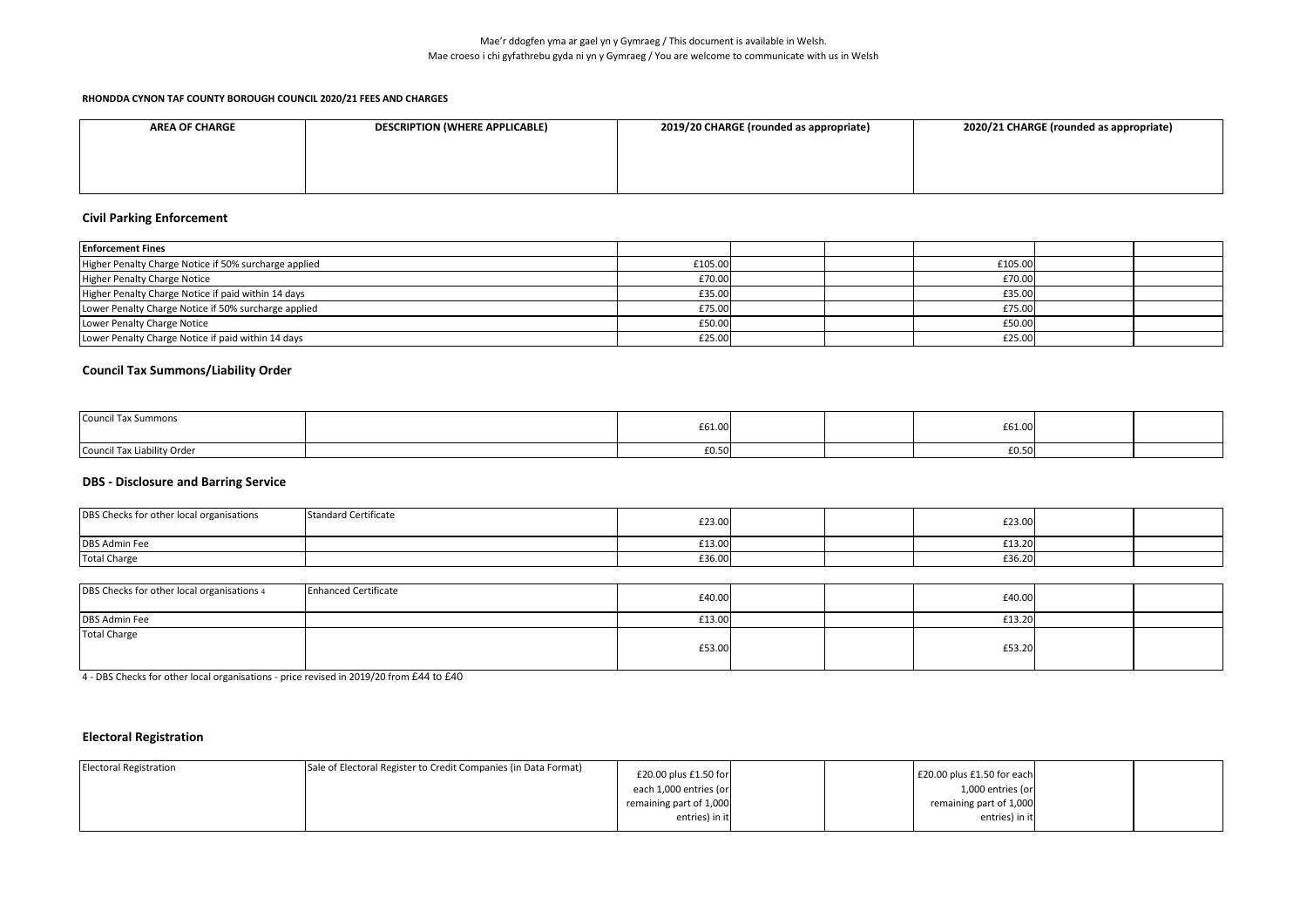| <b>AREA OF CHARGE</b> | <b>DESCRIPTION (WHERE APPLICABLE)</b>                                                                              | 2019/20 CHARGE (rounded as appropriate)                                                       |  |  | 2020/21 CHARGE (rounded as appropriate)                                                       |  |  |
|-----------------------|--------------------------------------------------------------------------------------------------------------------|-----------------------------------------------------------------------------------------------|--|--|-----------------------------------------------------------------------------------------------|--|--|
|                       | Sale of Electoral Register or Full Copy of the Edited Register or List of<br>Overseas Electors (in Data Format)    | £20.00 plus £1.50 for<br>each 1,000 entries (or<br>remaining part of 1,000<br>entries) in it. |  |  | £20.00 plus £1.50 for each<br>1,000 entries (or<br>remaining part of 1,000<br>entries) in it. |  |  |
|                       | Sale of Electoral Register or Full Copy of the Edited Register or List of<br>Overseas Electors (in Printed Format) | £10.00 plus £5.00 for<br>each 1,000 entries (or<br>remaining part of 1,000<br>entries) in it  |  |  | £10.00 plus £5.00 for each<br>1,000 entries (or<br>remaining part of 1,000<br>entries) in it  |  |  |

### **Food Health Certificates**

| <b>Health Certificate</b> | <b>Health Certificate</b>              | £32.00  |  | £32.00  |  |
|---------------------------|----------------------------------------|---------|--|---------|--|
|                           | Re score fee / aborted visit           | £180.00 |  | £180.00 |  |
| <b>Fixed Penalty</b>      | <b>Fixed Penalty</b>                   | £200.00 |  | £200.00 |  |
|                           | Fixed Penalty - if paid within 14 days | £150.00 |  | £150.00 |  |

## **Fixed Penalty Notices**

| Fixed Penalty Notices (fees set in line with Welsh Government guidance) |                        |         |  |         |  |
|-------------------------------------------------------------------------|------------------------|---------|--|---------|--|
| Small scale Fly-Tipping                                                 | Full amount of penalty | £400.00 |  | £400.00 |  |
| Depositing litter                                                       | Full amount of penalty | £100.00 |  | £100.00 |  |
| Dog fouling                                                             | Full amount of penalty | £100.00 |  | £100.00 |  |
| Graffiti, Fly Posting and other Defacement                              | Full amount of penalty | £100.00 |  | £100.00 |  |

# **Heritage Service**

| <b>Rhondda Heritage Park</b> |                   |        |  |        |  |
|------------------------------|-------------------|--------|--|--------|--|
| Underground Tour             | Adult             | £6.95  |  | £7.95  |  |
|                              | Child             | £5.75  |  | £5.85  |  |
|                              | Concession        | £6.25  |  | £6.35  |  |
|                              | Family            | £19.00 |  | £20.00 |  |
|                              | Schoolchild       | £4.50  |  | £4.50  |  |
|                              | Teacher           | £6.50  |  | £6.50  |  |
| <b>Energy Zone</b>           | Under 2           | £0.00  |  | £0.00  |  |
|                              | Child             | £2.05  |  | £2.10  |  |
|                              | Late Entry        | £1.05  |  | £1.05  |  |
|                              | Adult             | £0.00  |  | £0.00  |  |
| Education                    | RHP-led Workshop  | £1.05  |  | £1.05  |  |
|                              | Loan box on site  | £10.80 |  | £10.95 |  |
|                              | Self-led Workshop | £10.80 |  | £10.95 |  |
|                              | Loan box off site | £38.10 |  | £38.65 |  |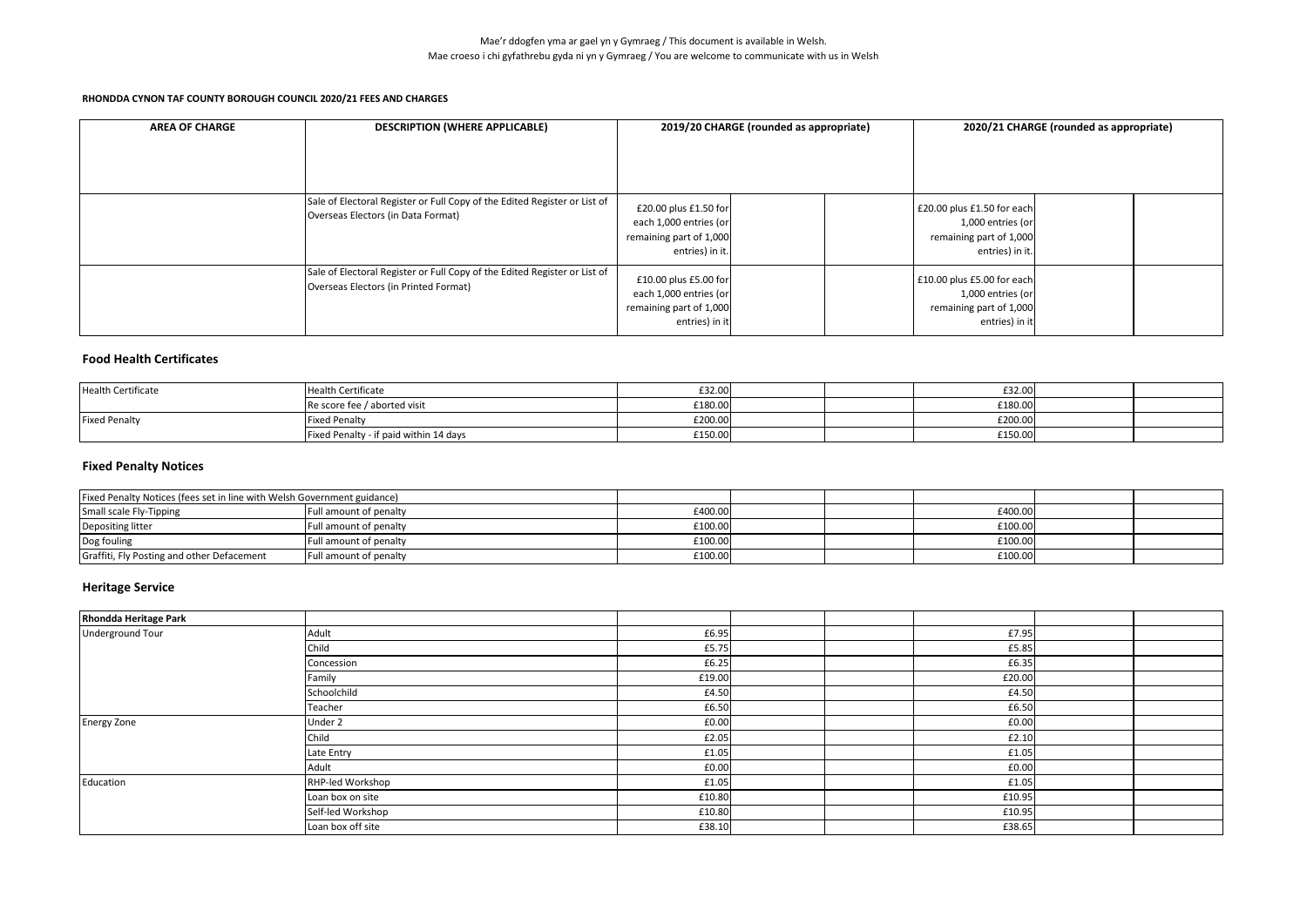| <b>AREA OF CHARGE</b> | <b>DESCRIPTION (WHERE APPLICABLE)</b> |        | 2019/20 CHARGE (rounded as appropriate) | 2020/21 CHARGE (rounded as appropriate) |  |  |
|-----------------------|---------------------------------------|--------|-----------------------------------------|-----------------------------------------|--|--|
|                       |                                       |        |                                         |                                         |  |  |
|                       |                                       |        |                                         |                                         |  |  |
| Santa's Toy Mine      | Schoolchild                           | £7.15  |                                         | £7.15                                   |  |  |
|                       | Teacher                               | £4.10  |                                         | £4.10                                   |  |  |
|                       | <b>Public Adult</b>                   | £6.65  |                                         | £10.00                                  |  |  |
|                       | <b>Public Child</b>                   | £10.25 |                                         | £10.00                                  |  |  |
|                       | Public Under 3                        | £8.70  |                                         | £10.00                                  |  |  |
|                       | Xmas Week Adult                       | £10.00 |                                         | £10.00                                  |  |  |
|                       | Xmas Week Child                       | £10.00 |                                         | £10.00                                  |  |  |
|                       | Xmas Week Under 3                     | £10.00 |                                         | £10.00                                  |  |  |

#### **Houses of Multiple Occupation**

| New/Late Renewal                        | 2 Rooms  | £760.00   | £760.00   |  |
|-----------------------------------------|----------|-----------|-----------|--|
|                                         | 3 Rooms  | £930.00   | £930.00   |  |
|                                         | 4 Rooms  | £1,100.00 | £1,100.00 |  |
|                                         | 5 Rooms  | £1,270.00 | £1,270.00 |  |
|                                         | 6 Rooms  | £1,440.00 | £1,440.00 |  |
|                                         | 7 Rooms  | £1,610.00 | £1,610.00 |  |
|                                         | 8 Rooms  | £1,780.00 | £1,780.00 |  |
|                                         | 9 Rooms  | £1,950.00 | £1,950.00 |  |
|                                         | 10Rooms  | £2,120.00 | £2,120.00 |  |
|                                         | 11 Rooms | £2,290.00 | £2,290.00 |  |
|                                         | 12 Rooms | £2,460.00 | £2,460.00 |  |
|                                         | 13 Rooms | £2,510.00 | £2,510.00 |  |
|                                         | 14 Rooms | £2,560.00 | £2,560.00 |  |
|                                         | 15 Rooms | £2,610.00 | £2,610.00 |  |
|                                         | 16 Rooms | £2,660.00 | £2,660.00 |  |
|                                         | 17 Rooms | £2,710.00 | £2,710.00 |  |
|                                         | 18 Rooms | £2,760.00 | £2,760.00 |  |
|                                         | 19 Rooms | £2,810.00 | £2,810.00 |  |
|                                         | 20 Rooms | £2,860.00 | £2,860.00 |  |
| New/Late Renewal (if member of Property | 2 Rooms  | £684.00   | £684.00   |  |
| Accreditation Scheme - 10% discount)    | 3 Rooms  | £837.00   | £837.00   |  |
|                                         | 4 Rooms  | £990.00   | £990.00   |  |
|                                         | 5 Rooms  | £1,143.00 | £1,143.00 |  |
|                                         | 6 Rooms  | £1,296.00 | £1,296.00 |  |
|                                         | 7 Rooms  | £1,449.00 | £1,449.00 |  |
|                                         | 8 Rooms  | £1,602.00 | £1,602.00 |  |
|                                         | 9 Rooms  | £1,755.00 | £1,755.00 |  |
|                                         | 10Rooms  | £1,908.00 | £1,908.00 |  |
|                                         | 11 Rooms | £2,061.00 | £2,061.00 |  |
|                                         | 12 Rooms | £2,214.00 | £2,214.00 |  |
|                                         | 13 Rooms | £2,259.00 | £2,259.00 |  |
|                                         | 14 Rooms | £2,304.00 | £2,304.00 |  |
|                                         |          |           |           |  |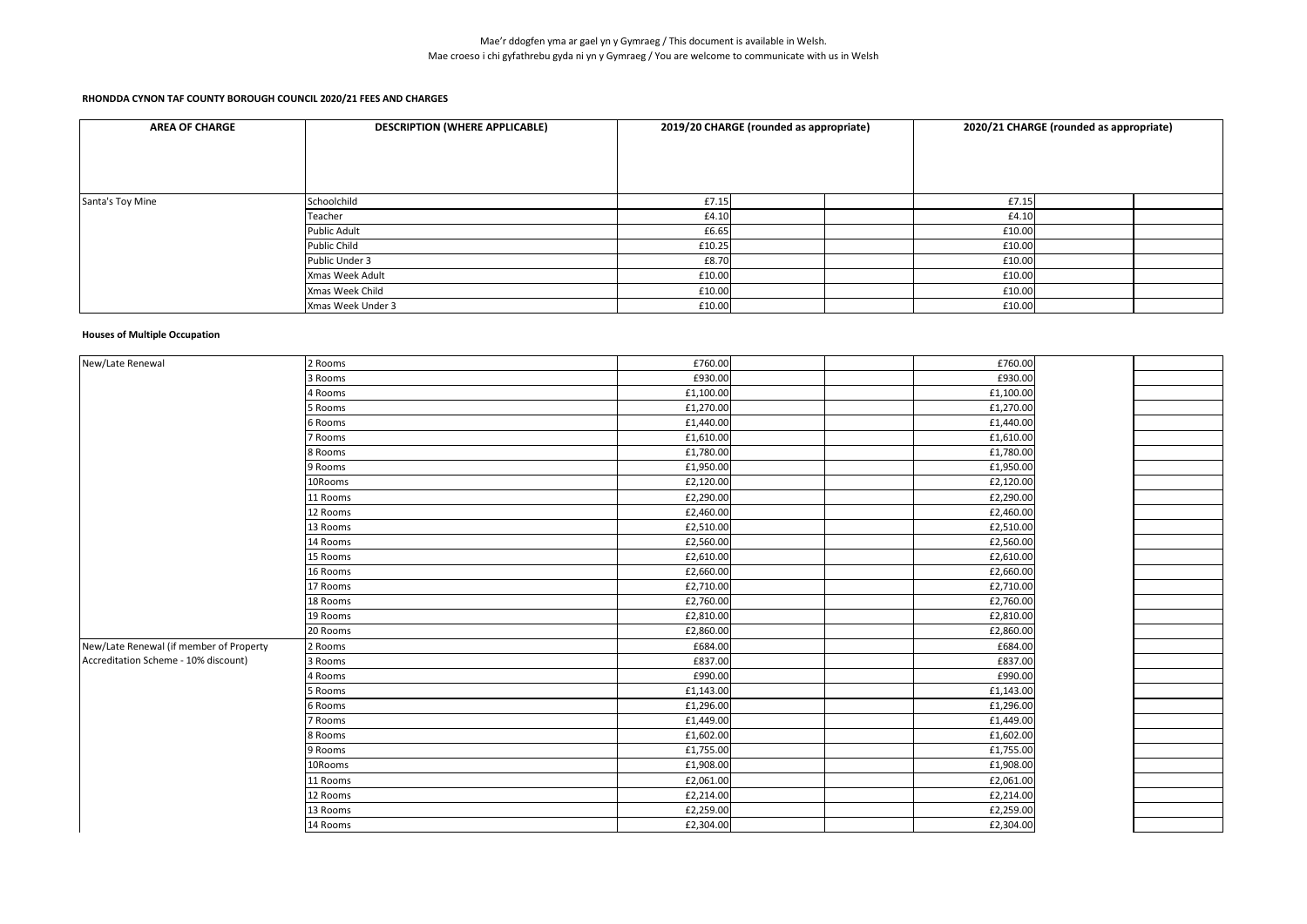| <b>AREA OF CHARGE</b>                                    | <b>DESCRIPTION (WHERE APPLICABLE)</b> | 2019/20 CHARGE (rounded as appropriate) | 2020/21 CHARGE (rounded as appropriate) |                                                      |  |
|----------------------------------------------------------|---------------------------------------|-----------------------------------------|-----------------------------------------|------------------------------------------------------|--|
|                                                          |                                       |                                         |                                         |                                                      |  |
|                                                          | 15 Rooms                              | £2,349.00                               | £2,349.00                               | Revised charges                                      |  |
|                                                          | 16 Rooms                              | £2,394.00                               | £2,394.00                               | introduced in                                        |  |
|                                                          | 17 Rooms                              | £2,439.00                               | £2,439.00                               | 2019/20. Charges                                     |  |
|                                                          | 18 Rooms                              | £2,484.00                               | £2,484.00                               | covered a 5 year                                     |  |
|                                                          | 19 Rooms                              | £2,529.00<br>£2,574.00                  | £2,529.00                               | period with in built                                 |  |
|                                                          | 20 Rooms                              | £680.00                                 |                                         | £2,574.00 inflationary increases<br>to determine the |  |
| Early Renewal - before licence expires                   | 2 Rooms                               | £820.00                                 | £680.00<br>£820.00                      | charge. Therefore                                    |  |
|                                                          | 3 Rooms<br>4 Rooms                    | £960.00                                 | £960.00                                 | charges will be fixed                                |  |
|                                                          | Rooms                                 | £1,100.00                               | £1,100.00                               | for a 5 year period                                  |  |
|                                                          | 6 Rooms                               | £1,240.00                               | £1,240.00                               | and will be reviewed                                 |  |
|                                                          | Rooms                                 | £1,380.00                               |                                         | £1,380.00 for 2024/25 charges.                       |  |
|                                                          | 8 Rooms                               | £1,520.00                               | £1,520.00                               |                                                      |  |
|                                                          | 9 Rooms                               | £1,660.00                               | £1,660.00                               |                                                      |  |
|                                                          | 10Rooms                               | £1,800.00                               | £1,800.00                               |                                                      |  |
|                                                          | 11 Rooms                              | £1,940.00                               | £1,940.00                               |                                                      |  |
|                                                          | 12 Rooms                              | £2,080.00                               | £2,080.00                               |                                                      |  |
|                                                          | 13 Rooms                              | £2,115.00                               | £2,115.00                               |                                                      |  |
|                                                          | 14 Rooms                              | £2,150.00                               | £2,150.00                               |                                                      |  |
|                                                          | 15 Rooms                              | £2,185.00                               | £2,185.00                               |                                                      |  |
|                                                          | 16 Rooms                              | £2,220.00                               | £2,220.00                               |                                                      |  |
|                                                          | 17 Rooms                              | £2,255.00                               | £2,255.00                               |                                                      |  |
|                                                          | 18 Rooms                              | £2,290.00                               | £2,290.00                               |                                                      |  |
|                                                          | 19 Rooms                              | £2,325.00                               | £2,325.00                               |                                                      |  |
|                                                          | 20 Rooms                              | £2,360.00                               | £2,360.00                               |                                                      |  |
| Early Renewal - before licence expires (if member        | 2 Rooms                               | £612.00                                 | £612.00                                 |                                                      |  |
| of Property Accreditation Scheme - 10% discount) 3 Rooms |                                       | £738.00                                 | £738.00                                 |                                                      |  |
|                                                          | <b>Rooms</b>                          | £864.00                                 | £864.00                                 |                                                      |  |
|                                                          | 5 Rooms                               | £990.00                                 | £990.00                                 |                                                      |  |
|                                                          | Rooms                                 | £1,116.00                               | £1,116.00                               |                                                      |  |
|                                                          | Rooms                                 | £1,242.00                               | £1,242.00                               |                                                      |  |
|                                                          | 8 Rooms                               | £1,368.00                               | £1,368.00                               |                                                      |  |
|                                                          | 9 Rooms                               | £1,494.00                               | £1,494.00                               |                                                      |  |
|                                                          | 10Rooms                               | £1,620.00                               | £1,620.00                               |                                                      |  |
|                                                          | 11 Rooms                              | £1,746.00                               | £1,746.00                               |                                                      |  |
|                                                          | 12 Rooms                              | £1,872.00                               | £1,872.00                               |                                                      |  |
|                                                          | 13 Rooms                              | £1,904.00                               | £1,904.00                               |                                                      |  |
|                                                          | 14 Rooms                              | £1,935.00                               | £1,935.00                               |                                                      |  |
|                                                          | 15 Rooms                              | £1,967.00                               | £1,967.00                               |                                                      |  |
|                                                          | 16 Rooms                              | £1,998.00                               | £1,998.00                               |                                                      |  |
|                                                          | 17 Rooms                              | £2,030.00                               | £2,030.00                               |                                                      |  |
|                                                          | 18 Rooms                              | £2,061.00                               | £2,061.00                               |                                                      |  |
|                                                          | 19 Rooms                              | £2,093.00                               | £2,093.00                               |                                                      |  |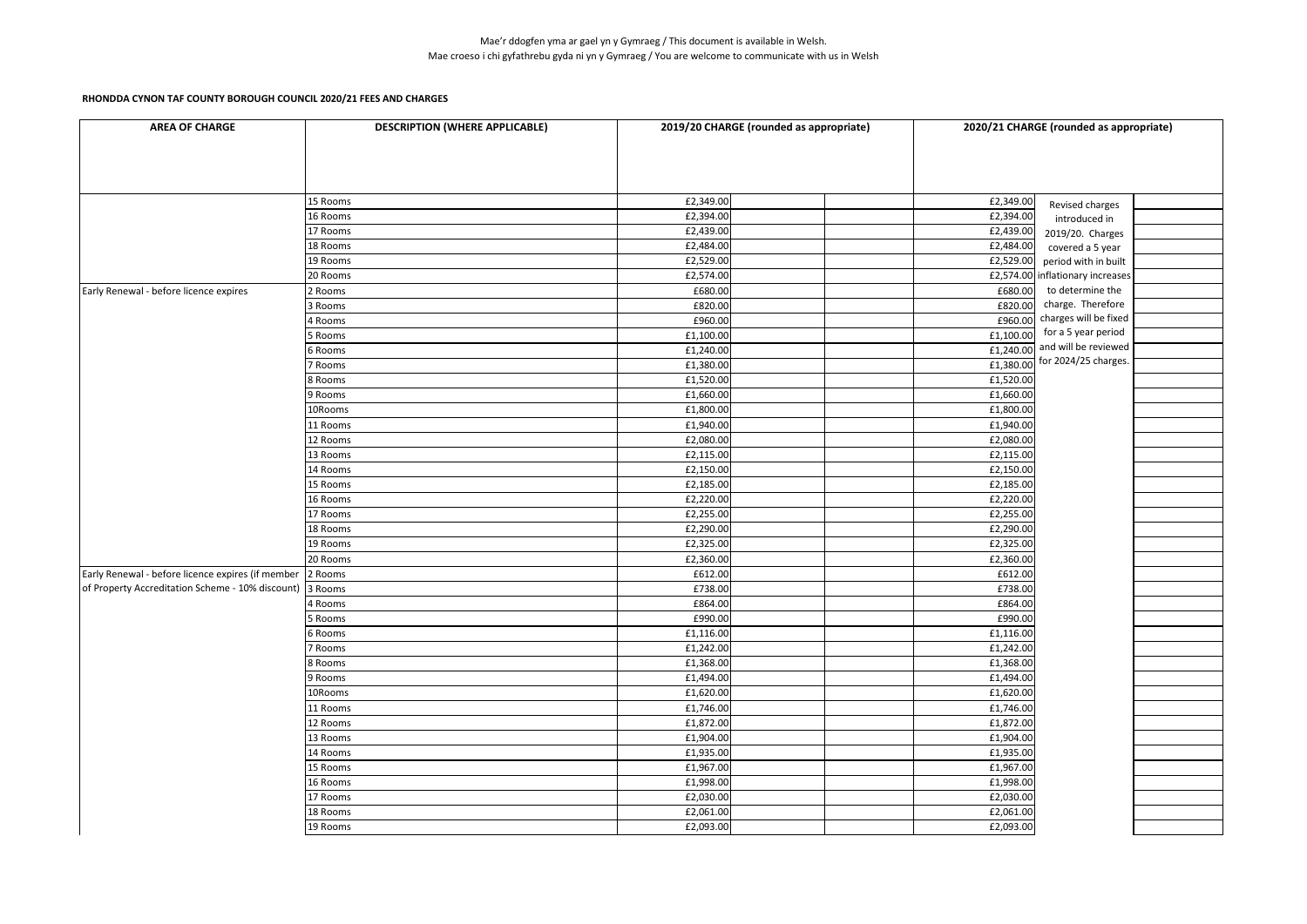### **RHONDDA CYNON TAF COUNTY BOROUGH COUNCIL 2020/21 FEES AND CHARGES**

| <b>AREA OF CHARGE</b> | <b>DESCRIPTION (WHERE APPLICABLE)</b> | 2019/20 CHARGE (rounded as appropriate) | 2020/21 CHARGE (rounded as appropriate) |
|-----------------------|---------------------------------------|-----------------------------------------|-----------------------------------------|
|                       |                                       |                                         |                                         |
|                       |                                       |                                         |                                         |
|                       |                                       |                                         |                                         |
|                       | 20 Rooms                              | £2,124.00                               | £2,124.00                               |

## **Leisure Centres**

| <b>Activities</b>                                 |         |         |            |         |         |            |
|---------------------------------------------------|---------|---------|------------|---------|---------|------------|
| <b>Leisure for Life Membership</b>                | Adult   | Child   | Concession | Adult   | Child   | Concession |
| Leisure for Life Annual                           | £370.00 | £230.00 | £230.00    | £370.00 | £230.00 | £230.00    |
| Leisure for Life (Direct Debit committed 12 month | £37.00  | £23.00  | £23.00     | £37.00  | £23.00  | £23.00     |
| Leisure Life (Direct Debit)                       | £41.40  | £25.65  | £25.65     | £41.40  | £25.65  | £25.65     |
| Leisure for Life cash                             | £48.65  | £30.00  | £30.00     | £48.65  | £30.00  | £30.00     |
| Leisure for Life Day Pass                         | £10.65  | £6.40   | £6.40      | £10.65  | £6.40   | £6.40      |
| Leisure for Life Corporate                        | £28.50  |         |            | £28.50  |         |            |
| Fitness 5                                         |         |         |            |         |         |            |
| <b>Group Fitness Class</b>                        | £5.75   | £3.45   | £3.45      | £5.85   | £3.50   | £3.50      |
| Fitness studio                                    | £5.75   | £3.45   | £3.45      | £5.85   | £3.50   | £3.50      |
| Induction                                         | £11.40  | £6.85   | £6.85      | £11.55  | £6.95   | £6.95      |
| GP Referral / step scheme                         | £2.00   | £2.00   | £2.00      | £2.05   | £2.05   | £2.05      |
|                                                   |         |         |            |         |         |            |
| <b>Swimming 5</b>                                 |         |         |            |         |         |            |
| Swim                                              | £3.55   | £2.15   | £2.15      | £3.60   | £2.20   | £2.20      |
| Swim under 5's                                    | £0.00   | £0.00   | £0.00      | £0.00   | £0.00   | £0.00      |
| 1 to 1 swimming lessons(1/2 hr)                   |         | £21.25  |            |         | £21.55  |            |
| 30 min group swimming lesson                      | £7.20   | £4.50   | £4.50      | £7.30   | £4.55   | £4.55      |
| Per 10 wk course                                  | £72.00  | £45.00  | £45.00     | £73.10  | £45.65  | £45.65     |
| Requires Swim Wales registration fee              |         | £0.00   |            |         | £0.00   |            |
| Learn 2 Direct Debit                              | £17.20  | f0.00   | £0.00      | £17.45  | £0.00   | £0.00      |
| Life saving class                                 | £7.20   | £4.50   | £4.50      | £7.30   | £4.55   | £4.55      |
| Racket sports 5                                   |         |         |            |         |         |            |
| Badminton, squash, Table tennis Per person        | £4.25   | £2.55   | £2.55      | £4.30   | £2.60   | £2.60      |
| Racket hire                                       | £3.55   | £0.00   | £0.00      | £3.60   | £0.00   | £0.00      |
| Team Games 5                                      |         |         |            |         |         |            |
| Indoor sport activity (5 aside, netball etc)      | £42.50  | £25.50  | £25.50     | £43.15  | £25.90  | £25.90     |
| <b>Ball Hire</b>                                  | £9.60   | £0.00   | £0.00      | £9.75   | £0.00   | £0.00      |
| <b>Bowls Winter</b>                               | £12.05  | £7.20   | £7.20      | £12.25  | £7.30   | £7.30      |
| <b>Bowls Summer</b>                               | £6.10   | £3.65   | £3.65      | £6.20   | £3.70   | £3.70      |
| Health suite / Spa                                | £4.30   | £2.60   | £2.60      | £4.35   | £2.65   | £2.65      |
| Sauna                                             | £4.30   | £2.60   | £2.60      | £4.35   | £2.65   | £2.65      |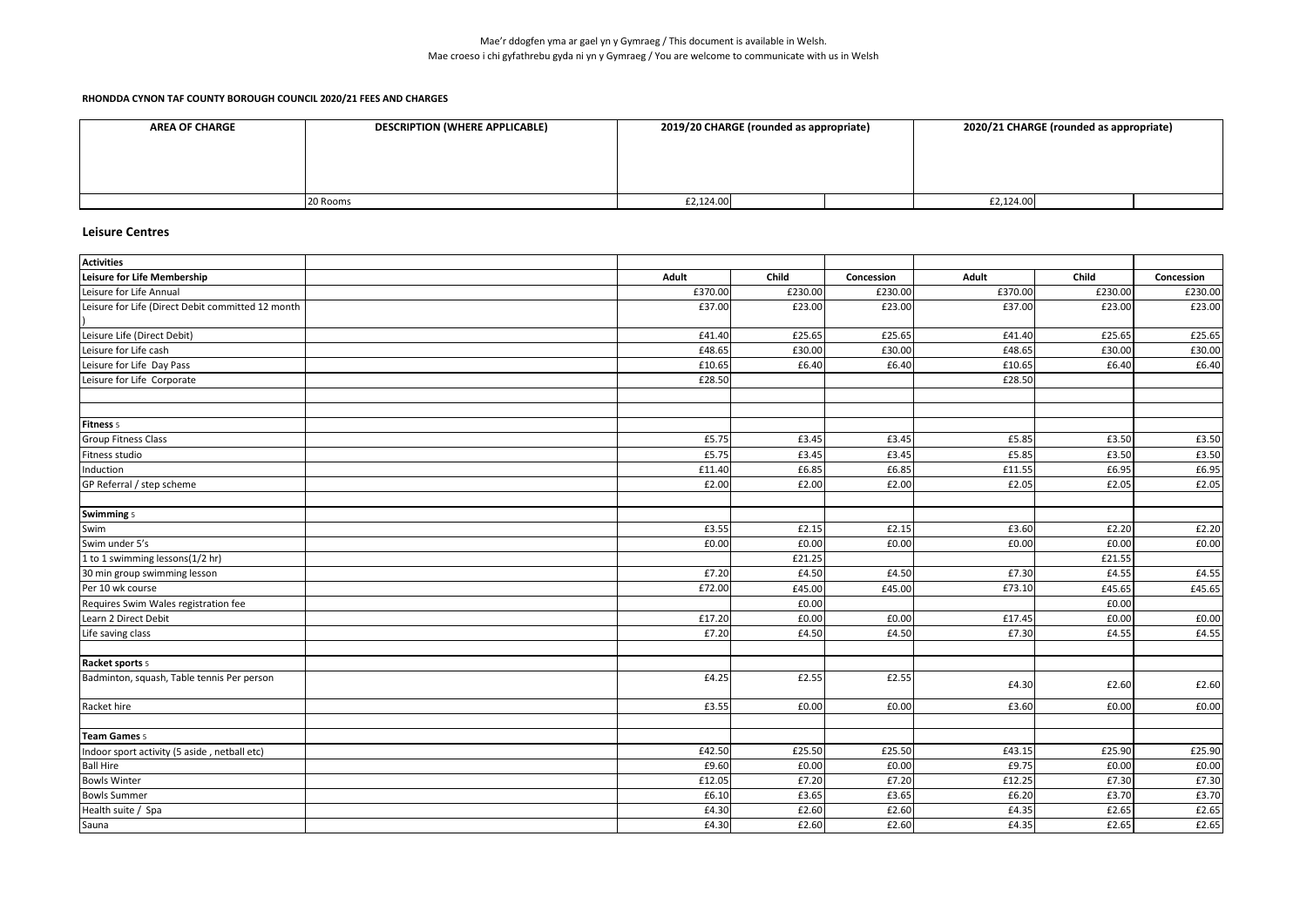| <b>AREA OF CHARGE</b>                         | <b>DESCRIPTION (WHERE APPLICABLE)</b> | 2019/20 CHARGE (rounded as appropriate) |        |        | 2020/21 CHARGE (rounded as appropriate) |        |        |  |
|-----------------------------------------------|---------------------------------------|-----------------------------------------|--------|--------|-----------------------------------------|--------|--------|--|
|                                               |                                       |                                         |        |        |                                         |        |        |  |
| Jog and Shower                                |                                       | £2.30                                   | £0.00  | £0.00  | £2.35                                   | £0.00  | £0.00  |  |
| <b>Childrens activity 5</b>                   |                                       |                                         |        |        |                                         |        |        |  |
| Coached Sports classes per Hr                 |                                       | £5.75                                   | £3.45  | £3.45  | £5.85                                   | £3.50  | £3.50  |  |
| Soft play session                             |                                       |                                         | £3.45  |        |                                         | £3.50  |        |  |
| Cycle Hire 1/2 Day                            |                                       | N/A                                     | N/A    | N/A    | N/A                                     | N/A    | N/A    |  |
| Cycle Hire all Day                            |                                       | N/A                                     | N/A    | N/A    | N/A                                     | N/A    | N/A    |  |
| <b>Leisure Hire</b>                           |                                       |                                         |        |        |                                         |        |        |  |
| Social hire 5                                 |                                       |                                         |        |        |                                         |        |        |  |
| <b>Conference and meetings</b>                |                                       |                                         |        |        |                                         |        |        |  |
| Small meeting / conference per HR (approx 15) |                                       | £23.00                                  |        |        | £23.35                                  |        |        |  |
| Standard conference                           |                                       | £40.20                                  |        |        | £40.80                                  |        |        |  |
| Large conference (function Hall)              |                                       | £57.40                                  |        |        | £58.25                                  |        |        |  |
| Very large conferences (main hall)            |                                       | £80.40                                  |        |        | £81.60                                  |        |        |  |
| Wedding / Birthday Social function            |                                       | £631.60                                 |        |        | £641.05                                 |        |        |  |
| All inclusive all day Include 2 door security |                                       |                                         |        |        |                                         |        |        |  |
| Per hire setup fee                            |                                       | £40.20                                  |        |        | £40.80                                  |        |        |  |
| Extra door security for 200+ guests           |                                       | £114.85                                 |        |        | £116.55                                 |        |        |  |
|                                               |                                       |                                         |        |        |                                         |        |        |  |
| <b>Sport hire prices 5</b><br>Single court    |                                       | £8.55                                   | £5.10  | £5.10  | £8.70                                   | £5.10  | £5.10  |  |
| Hall hire up to 6 courts                      |                                       | £42.70                                  | £25.50 | £25.50 | £43.35                                  | £25.60 | £25.60 |  |
| Room for sport use (up to 20)                 |                                       | £23.00                                  | £13.80 | £13.80 | £23.35                                  | £13.80 | £13.80 |  |
| Small hall max 50                             |                                       | £29.85                                  | £17.90 | £17.90 | £30.30                                  | £17.90 | £17.90 |  |
|                                               |                                       |                                         |        |        |                                         |        |        |  |
| Swimming pool hire per hr 5                   |                                       |                                         |        |        |                                         |        |        |  |
| Pool hire                                     |                                       | £57.40                                  |        |        | £58.25                                  |        |        |  |
| Small pool hire                               |                                       | £34.40                                  |        |        | £34.90                                  |        |        |  |
| Diving pit / pool                             |                                       | £34.40                                  |        |        | £34.90                                  |        |        |  |
| Lane hire per lane                            |                                       | £11.40                                  |        |        | £11.55                                  |        |        |  |
| Pool party main pool                          |                                       | £114.85                                 |        |        | £116.55                                 |        |        |  |
| Pool party Small pool (Bronwydd Pool)         |                                       | £57.40                                  |        |        | £58.25                                  |        |        |  |
|                                               |                                       |                                         |        |        |                                         |        |        |  |
| <b>Bouncy castle parties 5</b>                |                                       |                                         |        |        |                                         |        |        |  |
| Standard Castle party (2hr)                   |                                       | £86.20                                  |        |        | £87.50                                  |        |        |  |
| Premium castle party/ soft play (2hr)         |                                       | £126.30                                 |        |        | £128.20                                 |        |        |  |
| Inclusive of 1hr room hire                    |                                       |                                         |        |        |                                         |        |        |  |
|                                               |                                       |                                         |        |        |                                         |        |        |  |
| Football party 5                              |                                       | £25.50                                  |        |        | £26.00                                  |        |        |  |
| Dare Valley Country Park (DVCP)               |                                       |                                         |        |        |                                         |        |        |  |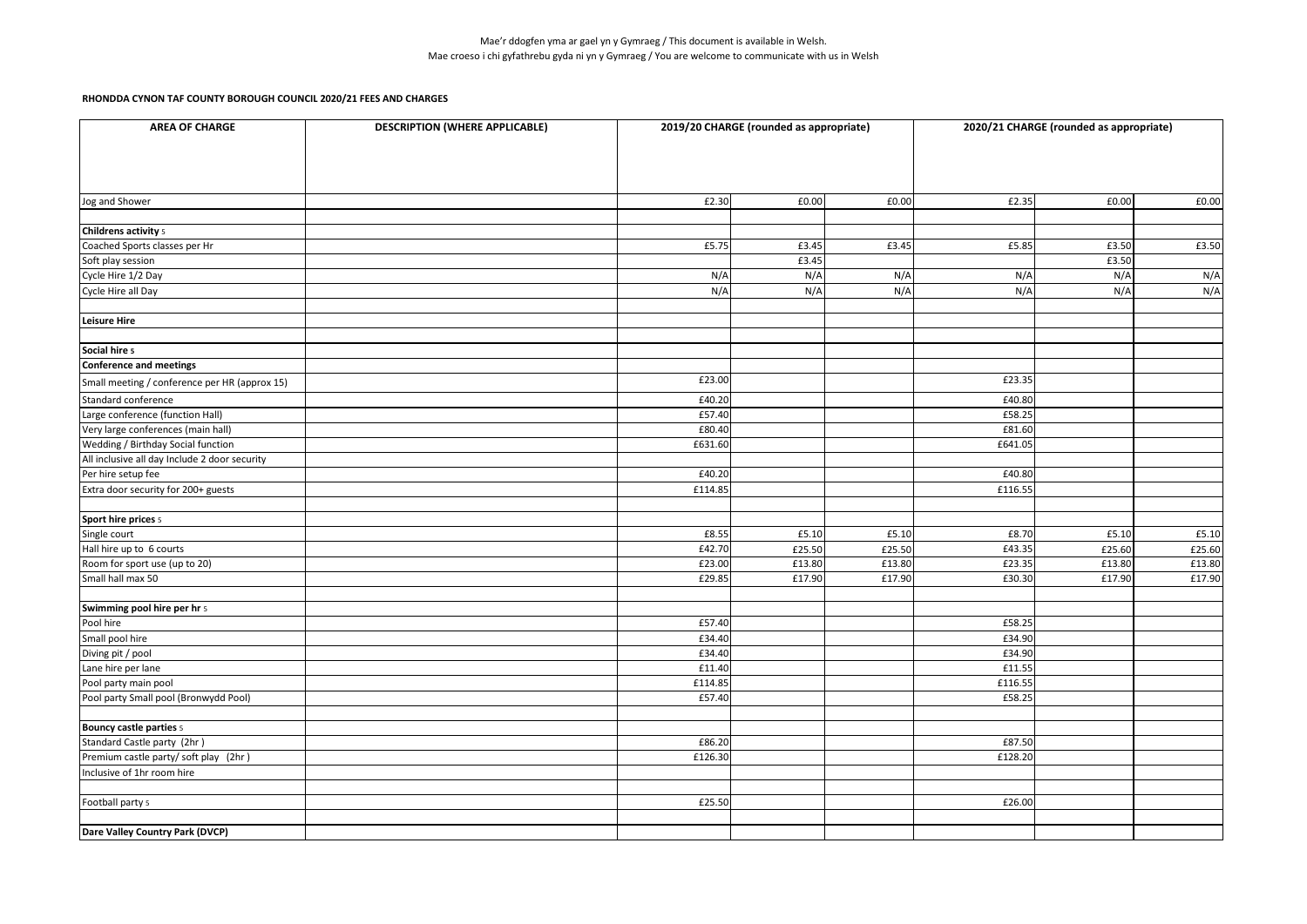| <b>AREA OF CHARGE</b>                                  | <b>DESCRIPTION (WHERE APPLICABLE)</b> | 2019/20 CHARGE (rounded as appropriate) |  | 2020/21 CHARGE (rounded as appropriate) |         |  |  |
|--------------------------------------------------------|---------------------------------------|-----------------------------------------|--|-----------------------------------------|---------|--|--|
|                                                        |                                       |                                         |  |                                         |         |  |  |
|                                                        |                                       |                                         |  |                                         |         |  |  |
|                                                        |                                       |                                         |  |                                         |         |  |  |
| DVCP - Room Hire - Half Day                            |                                       | £48.35                                  |  |                                         | £49.10  |  |  |
| DVCP - Room Hire - Full Day                            |                                       | £92.60                                  |  |                                         | £94.00  |  |  |
| DVCP - Refreshments Tea, Coffee & Biscuits Half        |                                       | £3.20                                   |  |                                         | £3.25   |  |  |
| Day per person                                         |                                       |                                         |  |                                         |         |  |  |
| DVCP - Refreshments Tea, Coffee & Biscuits Full        |                                       | £4.85                                   |  |                                         | £4.90   |  |  |
| Day per person                                         |                                       |                                         |  |                                         |         |  |  |
| DVCP - Ceremony room for weddings                      |                                       | £240.00                                 |  |                                         | £243.60 |  |  |
| DVCP - Caravan/Motor Caravan/Trailer Tent:-            |                                       |                                         |  |                                         |         |  |  |
| Pitch, with use of Electricity, per night (including 2 |                                       | £20.60                                  |  |                                         | £20.90  |  |  |
| occupants)                                             |                                       |                                         |  |                                         |         |  |  |
| DVCP - Caravan/Motor Caravan/Trailer Tent:-            |                                       |                                         |  |                                         |         |  |  |
| Pitch, Extra person Supplement, per night              |                                       | £4.10                                   |  |                                         | £4.15   |  |  |
|                                                        |                                       |                                         |  |                                         |         |  |  |
| DVCP - Tents:- Small Tents per night (including 2      |                                       | £15.00                                  |  |                                         | £15.25  |  |  |
| occupants)                                             |                                       |                                         |  |                                         |         |  |  |
| DVCP - Tents:- Large Tents, per night (Up to 4         |                                       | £20.00                                  |  |                                         | £20.30  |  |  |
| People)                                                |                                       |                                         |  |                                         |         |  |  |
| DVCP - Tents:- Extra Person Supplement per night       |                                       | £4.00                                   |  |                                         | £4.05   |  |  |
|                                                        |                                       |                                         |  |                                         |         |  |  |
| DVCP - Tents:- Gazebos (Tent site only)                |                                       | £3.00                                   |  |                                         | £3.05   |  |  |

5 - 2019/20 - Pay and Play prices relate to those in place between 1st January 2019 and 31st December 2019 (these prices

increased with effect from 1st January 2020)

## **Library Service**

| <b>Adult Book Fines</b>         | per week                            | £0.35 | £0.35 |  |
|---------------------------------|-------------------------------------|-------|-------|--|
| Concession and Child Book Fines | per week                            | £0.20 | £0.20 |  |
| CDs DVDs                        | per item per loan (3weeks)          | £0.60 | £0.60 |  |
|                                 | per DVD (4 discs or less - 1 week)  | £2.45 | £2.50 |  |
|                                 | per DVD (5 discs or more - 3 weeks) | £4.95 | £5.00 |  |
| <b>Membership Cards</b>         | replacement charge                  | £1.25 | £1.25 |  |
| A4 photocopies                  | per sheet black & white             | £0.15 | £0.15 |  |
|                                 | per sheet colour                    | £0.60 | £0.60 |  |
| A3 photocopies                  | per sheet black & white             | £0.25 | £0.25 |  |
|                                 | Colour                              | £1.25 | £1.25 |  |
| A4 Computer printout            | <b>Black and White</b>              | £0.15 | £0.15 |  |
|                                 | Colour                              | £0.60 | £0.60 |  |
| A3 Computer printout            | <b>Black and White</b>              | £0.25 | £0.25 |  |
|                                 | Colour                              | £1.25 | £1.25 |  |
| Fax                             | per sheet to send                   | £1.25 | £1.25 |  |
|                                 | per transaction to receive          | £0.60 | £0.60 |  |
| Adult fiction - book sale       |                                     | £0.60 | £0.60 |  |
| Adult non-fiction - book sale   |                                     | £1.25 | £1.25 |  |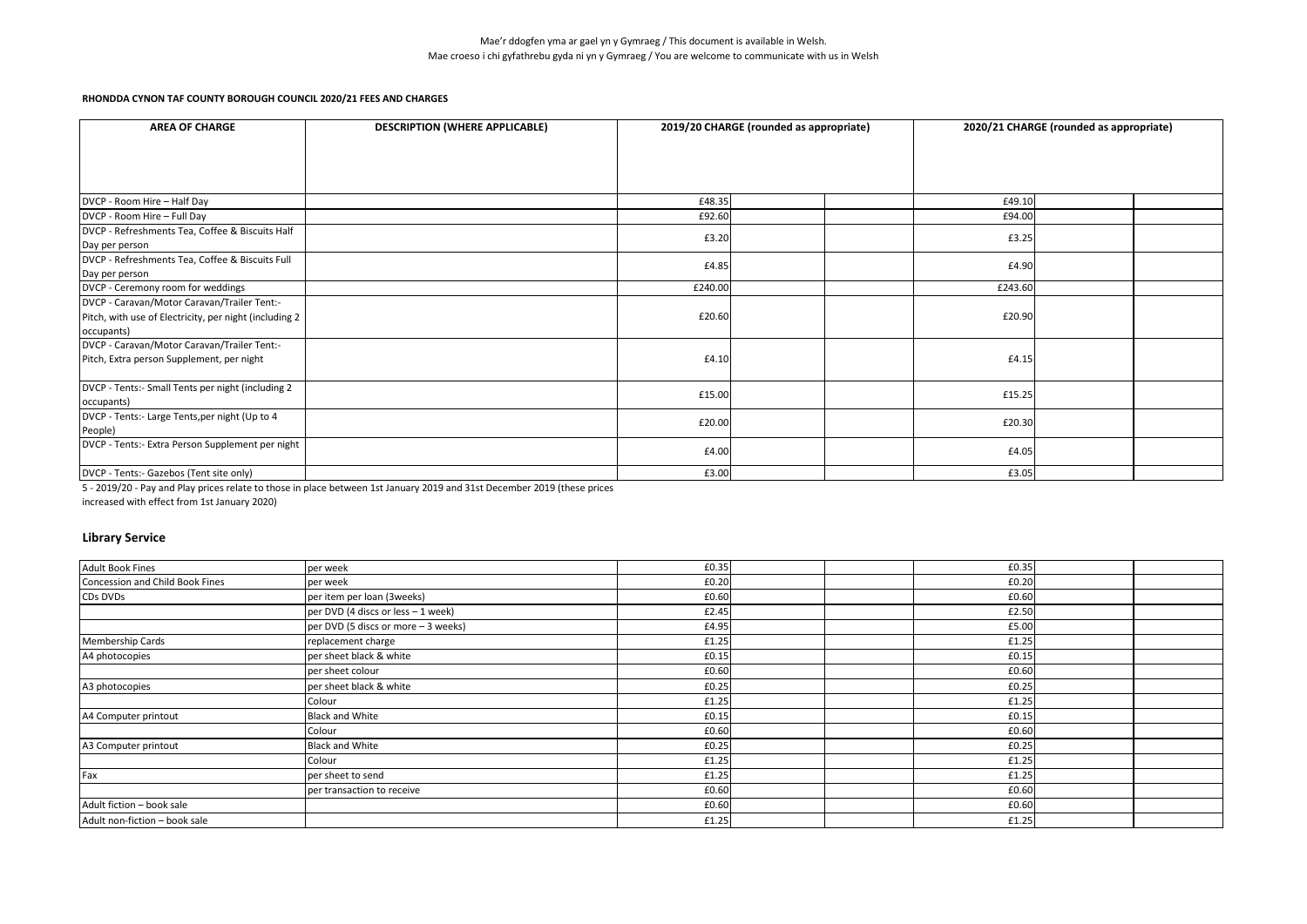| <b>AREA OF CHARGE</b>                                     | <b>DESCRIPTION (WHERE APPLICABLE)</b> |         | 2019/20 CHARGE (rounded as appropriate) | 2020/21 CHARGE (rounded as appropriate) |  |  |
|-----------------------------------------------------------|---------------------------------------|---------|-----------------------------------------|-----------------------------------------|--|--|
|                                                           |                                       |         |                                         |                                         |  |  |
|                                                           |                                       |         |                                         |                                         |  |  |
|                                                           |                                       |         |                                         |                                         |  |  |
|                                                           |                                       |         |                                         |                                         |  |  |
| Children's / teenage - book sale                          |                                       | £0.25   |                                         | £0.25                                   |  |  |
|                                                           |                                       |         |                                         |                                         |  |  |
| Following items under library discretion                  |                                       |         |                                         |                                         |  |  |
| 6x4 (A6)                                                  | per photograph                        | £2.20   |                                         | £2.25                                   |  |  |
| 7x5 (A5)                                                  | per photograph                        | £3.05   |                                         | £3.10                                   |  |  |
| 10x8 (A4)                                                 | per photograph                        | £4.15   |                                         | £4.20                                   |  |  |
| 16x8 (A3)                                                 | per photograph                        | £6.10   |                                         | £6.20                                   |  |  |
| Digital A3 copies                                         | per image                             | £5.30   |                                         | £5.40                                   |  |  |
| Use in book/ newspaper/ journal                           | <b>Black and White</b>                | £27.75  |                                         | £28.15                                  |  |  |
|                                                           | Colour                                | £49.90  |                                         | £50.65                                  |  |  |
| Use as book jacket / cover                                | <b>Black and White</b>                | £49.90  |                                         | £50.65                                  |  |  |
|                                                           | Colour                                | £110.95 |                                         | £112.60                                 |  |  |
| Use in advertising/ sales/ publicity                      | <b>Black and White</b>                | £49.90  |                                         | £50.65                                  |  |  |
|                                                           | Colour                                | £110.95 |                                         | £112.60                                 |  |  |
| Use in postcards/ gift items/ greeting cards              | <b>Black and White</b>                | £33.30  |                                         | £33.80                                  |  |  |
|                                                           | Colour                                | £61.00  |                                         | £61.90                                  |  |  |
| Use in packaging e.g. record sleeves/ biscuit tins<br>etc | <b>Black and White</b>                | £33.30  |                                         | £33.80                                  |  |  |
|                                                           | Colour                                | £62.35  |                                         | £63.30                                  |  |  |

## **Licensing Act 2003**

| Premises Annual Licence Renewal                   | <b>Band A</b>                                 | £70.00    |  | £70.00    |  |
|---------------------------------------------------|-----------------------------------------------|-----------|--|-----------|--|
|                                                   | Band B                                        | £180.00   |  | £180.00   |  |
|                                                   | Band C                                        | £295.00   |  | £295.00   |  |
|                                                   | Band D                                        | £320.00   |  | £320.00   |  |
|                                                   | <b>Band E</b>                                 | £350.00   |  | £350.00   |  |
| New Premises and Club Initial Licence Application | Band A                                        | £100.00   |  | £100.00   |  |
|                                                   | Band B                                        | £190.00   |  | £190.00   |  |
|                                                   | Band C                                        | £315.00   |  | £315.00   |  |
|                                                   | Band D                                        | £450.00   |  | £450.00   |  |
|                                                   | <b>Band E</b>                                 | £635.00   |  | £635.00   |  |
| Minor variation to a licence                      | <b>Band A</b>                                 | £20.00    |  | £20.00    |  |
|                                                   | Band B                                        | £60.00    |  | £60.00    |  |
|                                                   | Band C                                        | £80.00    |  | £80.00    |  |
|                                                   | Band D                                        | £100.00   |  | £100.00   |  |
|                                                   | <b>Band E</b>                                 | £120.00   |  | £120.00   |  |
| Sale of alcohol fees                              | City / town centre pub application fee D (x2) | £900.00   |  | £900.00   |  |
|                                                   | City / town centre pub application fee E (x3) | £1,905.00 |  | £1,905.00 |  |
|                                                   | City / town centre pub annual charge D (x2)   | £640.00   |  | £640.00   |  |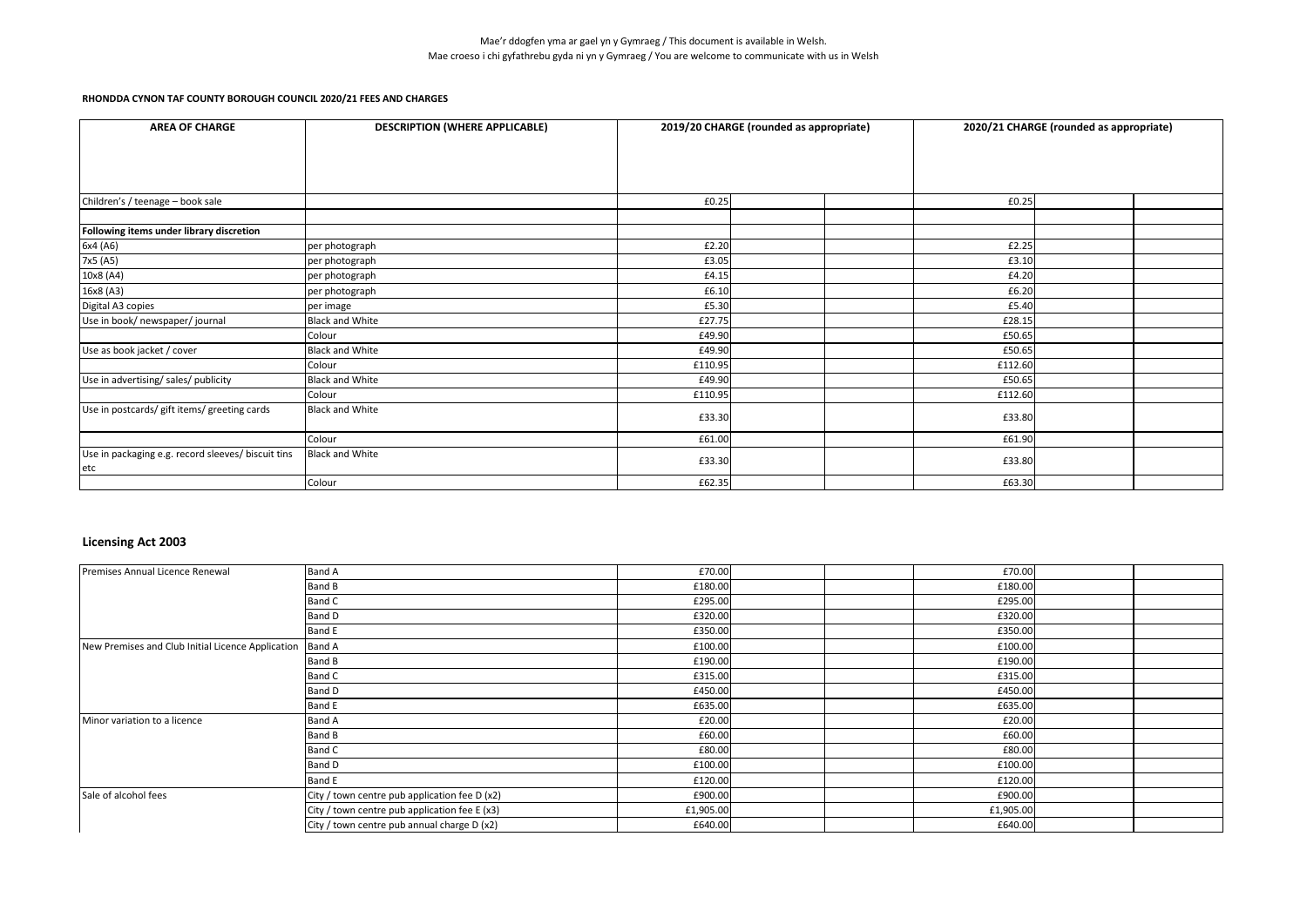| <b>AREA OF CHARGE</b>                            | <b>DESCRIPTION (WHERE APPLICABLE)</b>                                       | 2019/20 CHARGE (rounded as appropriate) |  |  | 2020/21 CHARGE (rounded as appropriate) |  |  |
|--------------------------------------------------|-----------------------------------------------------------------------------|-----------------------------------------|--|--|-----------------------------------------|--|--|
|                                                  |                                                                             |                                         |  |  |                                         |  |  |
|                                                  | City / town centre pub annual charge E (x3)                                 | £1,050.00                               |  |  | £1,050.00                               |  |  |
| Exceptionally large events - additional premises | Number in attendance in any one time                                        |                                         |  |  |                                         |  |  |
| fee                                              | 5,000 to 9,999                                                              | £1,000.00                               |  |  | £1,000.00                               |  |  |
|                                                  | 10,000 to 14,999                                                            | £2,000.00                               |  |  | £2,000.00                               |  |  |
|                                                  | 15,000 to 19,999                                                            | £4,000.00                               |  |  | £4,000.00                               |  |  |
|                                                  | 20,000 to 29,999                                                            | £8,000.00                               |  |  | £8,000.00                               |  |  |
|                                                  | 30,000 to 39,999                                                            | £16,000.00                              |  |  | £16,000.00                              |  |  |
|                                                  | 40,000 to 49,999                                                            | £24,000.00                              |  |  | £24,000.00                              |  |  |
|                                                  | 50,000 to 59,999                                                            | £32,000.00                              |  |  | £32,000.00                              |  |  |
|                                                  | 60,000 to 69,999                                                            | £40,000.00                              |  |  | £40,000.00                              |  |  |
|                                                  | 70,000 to 79,999                                                            | £48,000.00                              |  |  | £48,000.00                              |  |  |
|                                                  | 80,000 to 89,999                                                            | £56,000.00                              |  |  | £56,000.00                              |  |  |
|                                                  | 90,000 and over                                                             | £64,000.00                              |  |  | £64,000.00                              |  |  |
| Personal Licences, Temporary Events and Other    | Application for a grant or renewal of personal licence                      | £37.00                                  |  |  | £37.00                                  |  |  |
| Fees                                             | Temporary event notice                                                      | £21.00                                  |  |  | £21.00                                  |  |  |
|                                                  | Theft, loss, etc. of premises licence or summary                            | £10.50                                  |  |  | £10.50                                  |  |  |
|                                                  | Application for a provisional statement where premises being built,<br>etc. | £195.00                                 |  |  | £195.00                                 |  |  |
|                                                  | Notification of change of name or address                                   | £10.50                                  |  |  | £10.50                                  |  |  |
|                                                  | Application to vary licence to specify individual as premises supervisor    | £23.00                                  |  |  | £23.00                                  |  |  |
|                                                  | Application for transfer of premises licence                                | £23.00                                  |  |  | £23.00                                  |  |  |
|                                                  | Interim authority notice following death etc. of licence holder             | £23.00                                  |  |  | £23.00                                  |  |  |
|                                                  | Theft, loss etc. of certificate or summary                                  | £10.50                                  |  |  | £10.50                                  |  |  |
|                                                  | Notification of change of name or alteration of rules of club               | £10.50                                  |  |  | £10.50                                  |  |  |
|                                                  | Change of relevant registered address of club                               | £10.50                                  |  |  | £10.50                                  |  |  |
|                                                  | Theft, loss etc. of temporary event notice                                  | £10.50                                  |  |  | £10.50                                  |  |  |
|                                                  | Theft, loss etc. of personal licence                                        | £10.50                                  |  |  | £10.50                                  |  |  |
|                                                  | Duty to notify change of name or address                                    | £10.50                                  |  |  | £10.50                                  |  |  |
|                                                  | Right of freeholder etc. to be notified of licensing matters                | £21.00                                  |  |  | £21.00                                  |  |  |

# **Licensing - Explosives (subject to Health & Safety Fees Regulations)**

| Licence to store explosives where, a minimum    | One year's duration   | £185.00 | £185.00 |  |
|-------------------------------------------------|-----------------------|---------|---------|--|
| separation distance of greater than 0 metres is | Two years' duration   | £243.00 | £243.00 |  |
| prescribed                                      | Three years' duration | £304.00 | £304.00 |  |
|                                                 | Four years' duration  | £374.00 | £374.00 |  |
|                                                 | Five years' duration  | £423.00 | £423.00 |  |
| Renewal of Licence to store explosives where a  | One year's duration   | £86.00  | £86.00  |  |
| minimum separation distance of greater than 0   | Two vears' duration   | £147.00 | £147.00 |  |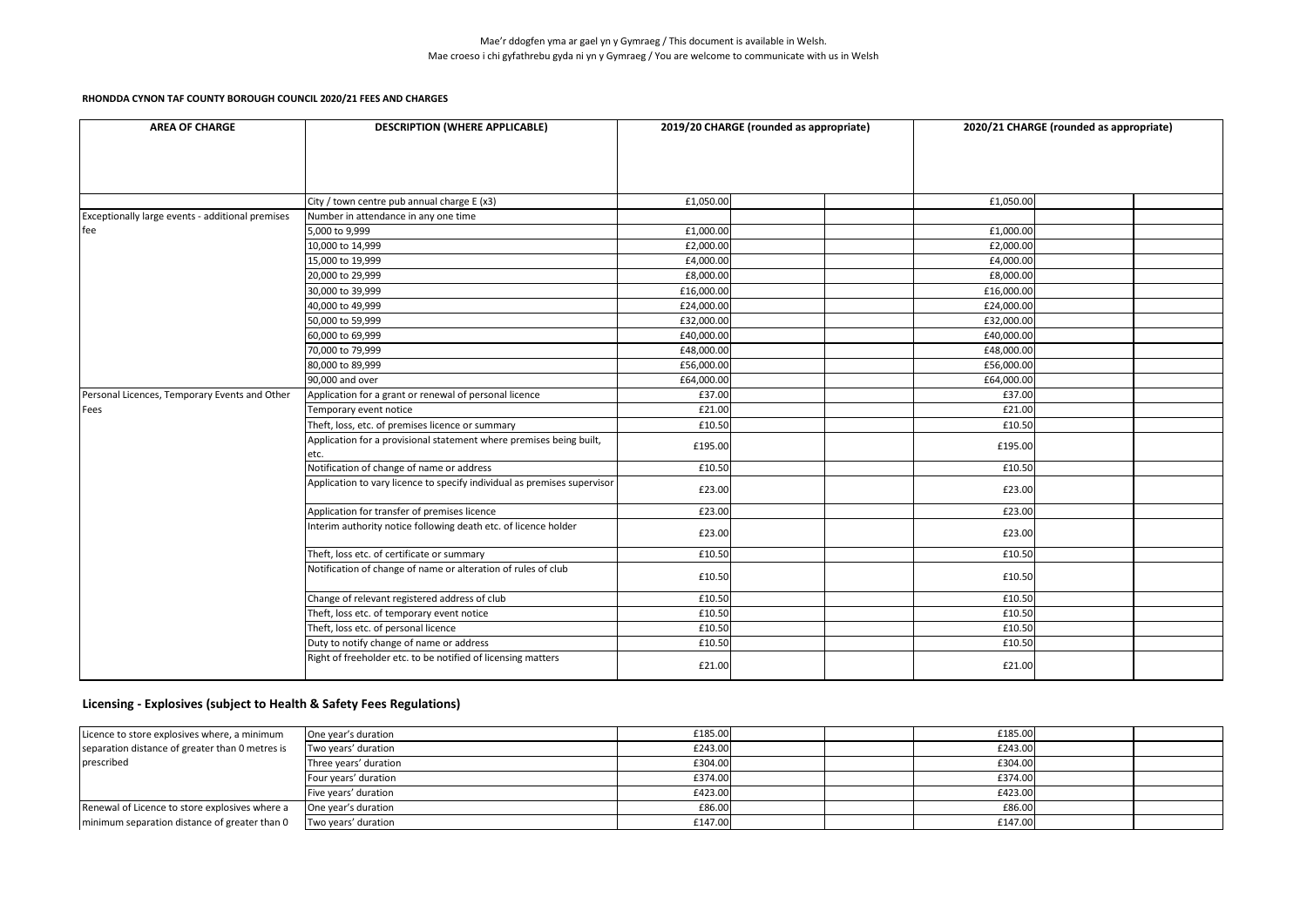| <b>AREA OF CHARGE</b>                                                                        | <b>DESCRIPTION (WHERE APPLICABLE)</b>        |                         | 2019/20 CHARGE (rounded as appropriate) |  |                         | 2020/21 CHARGE (rounded as appropriate) |  |  |
|----------------------------------------------------------------------------------------------|----------------------------------------------|-------------------------|-----------------------------------------|--|-------------------------|-----------------------------------------|--|--|
|                                                                                              |                                              |                         |                                         |  |                         |                                         |  |  |
|                                                                                              |                                              |                         |                                         |  |                         |                                         |  |  |
|                                                                                              |                                              |                         |                                         |  |                         |                                         |  |  |
| metres is prescribed                                                                         | Three years' duration                        | £206.00                 |                                         |  | £206.00                 |                                         |  |  |
|                                                                                              | Four years' duration                         | £266.00                 |                                         |  | £266.00                 |                                         |  |  |
|                                                                                              | Five years' duration                         | £326.00                 |                                         |  | £326.00                 |                                         |  |  |
| Licence to store explosives where no minimum                                                 | One year's duration                          | £109.00                 |                                         |  | £109.00                 |                                         |  |  |
| separation distance or a 0 metres separation                                                 | Two years' duration                          | £141.00                 |                                         |  | £141.00                 |                                         |  |  |
| distance is prescribed                                                                       | Three years' duration                        | £173.00                 |                                         |  | £173.00                 |                                         |  |  |
|                                                                                              | Four years' duration                         | £206.00                 |                                         |  | £206.00                 |                                         |  |  |
|                                                                                              | Five years' duration                         | £238.00                 |                                         |  | £238.00                 |                                         |  |  |
|                                                                                              |                                              |                         |                                         |  |                         |                                         |  |  |
| Renewal of licence to store explosives where no<br>minimum separation distance or a 0 metres | One year's duration<br>Two years' duration   | £54.00<br>£86.00        |                                         |  | £54.00<br>£86.00        |                                         |  |  |
|                                                                                              |                                              |                         |                                         |  |                         |                                         |  |  |
| minimum separation distance is prescribed.                                                   | Three years' duration                        | £120.00                 |                                         |  | £120.00                 |                                         |  |  |
|                                                                                              | Four years' duration                         | £152.00                 |                                         |  | £152.00                 |                                         |  |  |
|                                                                                              | Five years' duration                         | £185.00                 |                                         |  | £185.00                 |                                         |  |  |
| Varying a licence                                                                            | Varying name of licensee and address of site | £36.00                  |                                         |  | £36.00                  |                                         |  |  |
|                                                                                              | Any other kind of variation                  |                         |                                         |  |                         |                                         |  |  |
|                                                                                              |                                              | The reasonable cost to  |                                         |  | The reasonable cost to  |                                         |  |  |
|                                                                                              |                                              | the licensing authority |                                         |  | the licensing authority |                                         |  |  |
|                                                                                              |                                              | of having the work      |                                         |  | of having the work      |                                         |  |  |
|                                                                                              |                                              | carried out             |                                         |  | carried out             |                                         |  |  |
|                                                                                              |                                              |                         |                                         |  |                         |                                         |  |  |
| Transfer of licence or registration                                                          |                                              | £36.00                  |                                         |  | £36.00                  |                                         |  |  |
| Replacement of licence or registration referred to                                           |                                              | £36.00                  |                                         |  | £36.00                  |                                         |  |  |
| above if lost                                                                                |                                              |                         |                                         |  |                         |                                         |  |  |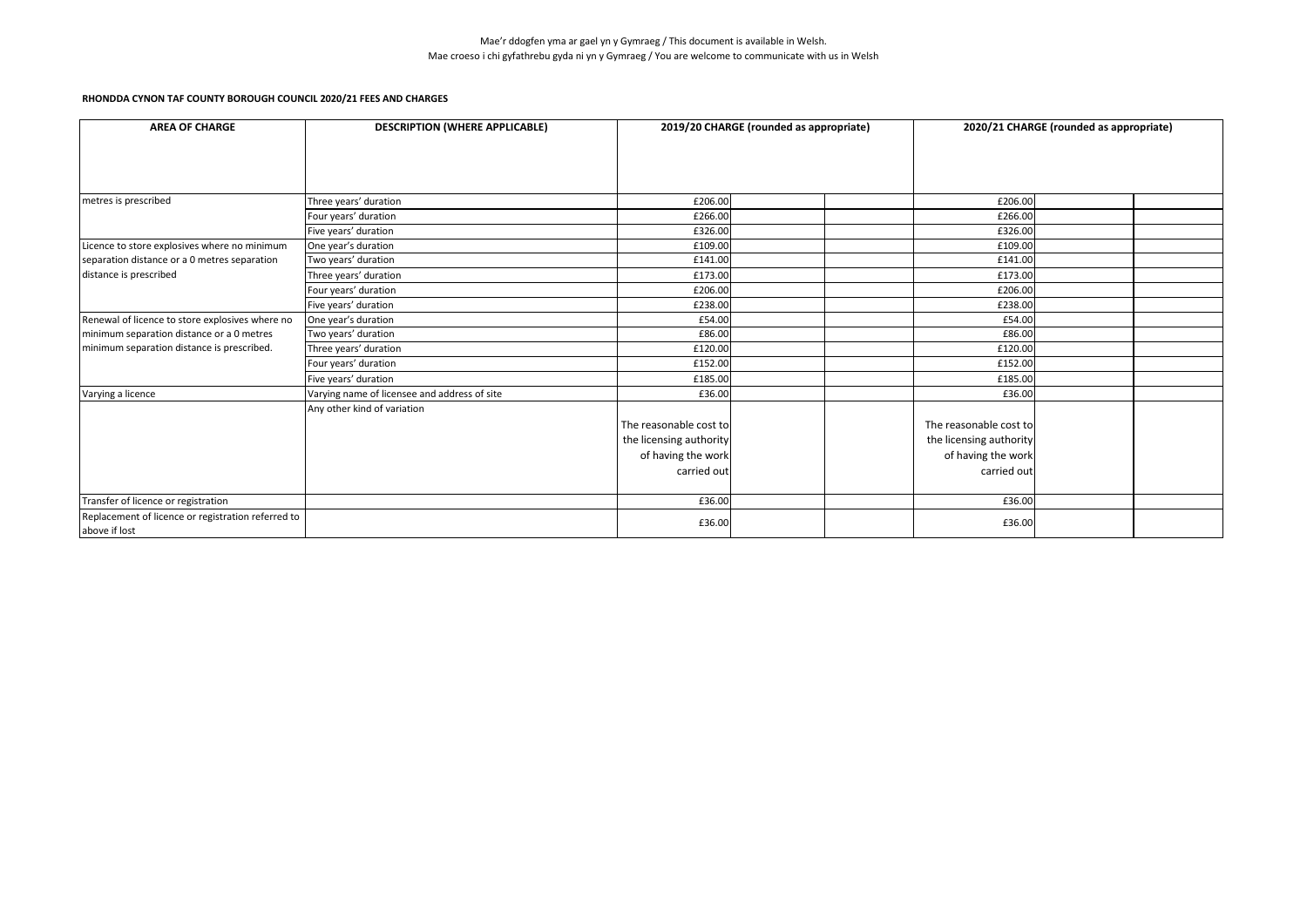#### **RHONDDA CYNON TAF COUNTY BOROUGH COUNCIL 2020/21 FEES AND CHARGES**

| <b>AREA OF CHARGE</b> | <b>DESCRIPTION (WHERE APPLICABLE)</b> | 2019/20 CHARGE (rounded as appropriate) | 2020/21 CHARGE (rounded as appropriate) |
|-----------------------|---------------------------------------|-----------------------------------------|-----------------------------------------|
|                       |                                       |                                         |                                         |
|                       |                                       |                                         |                                         |
|                       |                                       |                                         |                                         |

# **Licensing - Gambling Act 2005**

| <b>Bingo Premises</b>                    | Annual Fee                                         | £466.00 | £466.00 |  |
|------------------------------------------|----------------------------------------------------|---------|---------|--|
|                                          | Fee in respect of premises licence                 | £552.00 | £552.00 |  |
|                                          | Application fee to vary licence                    | £552.00 | £552.00 |  |
|                                          | Application fee to transfer licence                | £552.00 | £552.00 |  |
|                                          | Application fee for the reinstatement of a licence | £552.00 | £552.00 |  |
|                                          | Application fee for a provisional statement        | £552.00 | £552.00 |  |
|                                          | Copy of licence                                    | £22.00  | £22.00  |  |
|                                          | Change of circumstances                            | £46.00  | £46.00  |  |
|                                          | Temporary use notice                               | £228.00 | £228.00 |  |
|                                          | Copy of temporary use notice                       | £17.00  | £17.00  |  |
| <b>Adult Gaming Centre</b>               | Annual Fee                                         | £345.00 | £345.00 |  |
|                                          | Fee in respect of premises licence                 | £409.00 | £409.00 |  |
|                                          | Application fee to vary licence                    | £409.00 | £409.00 |  |
|                                          | Application fee to transfer licence                | £409.00 | £409.00 |  |
|                                          | Application fee for the reinstatement of a licence | £409.00 | £409.00 |  |
|                                          | Application fee for a provisional statement        | £409.00 | £409.00 |  |
|                                          | Copy of licence                                    | £22.00  | £22.00  |  |
|                                          | Change of circumstances                            | £46.00  | £46.00  |  |
|                                          | Temporary use notice                               | £228.00 | £228.00 |  |
|                                          | Copy of temporary use notice                       | £17.00  | £17.00  |  |
| Family Entertainment Centre (Licensed)   | <b>Annual Fee</b>                                  | £495.00 | £495.00 |  |
|                                          | Fee in respect of premises licence                 | £565.00 | £565.00 |  |
|                                          | Application fee to vary licence                    | £565.00 | £565.00 |  |
|                                          | Application fee to transfer licence                | £565.00 | £565.00 |  |
|                                          | Application fee for the reinstatement of a licence | £565.00 | £565.00 |  |
|                                          | Application fee for a provisional statement        | £565.00 | £565.00 |  |
|                                          | Copy of licence                                    | £22.00  | £22.00  |  |
|                                          | Change of circumstances                            | £46.00  | £46.00  |  |
|                                          | Temporary use notice                               | £228.00 | £228.00 |  |
|                                          | Copy of temporary use notice                       | £17.00  | £17.00  |  |
| Betting Premises (other) Licence         | Annual Fee                                         | £350.00 | £350.00 |  |
|                                          | Fee in respect of premises licence                 | £456.00 | £456.00 |  |
|                                          | Application fee to vary licence                    | £456.00 | £456.00 |  |
|                                          | Application fee to transfer licence                | £456.00 | £456.00 |  |
|                                          | Application fee for the reinstatement of a licence | £456.00 | £456.00 |  |
|                                          | Application fee for a provisional statement        | £456.00 | £456.00 |  |
|                                          | Copy of licence                                    | £22.00  | £22.00  |  |
|                                          | Change of circumstances                            | £46.00  | £46.00  |  |
|                                          | Temporary use notice                               | £228.00 | £228.00 |  |
|                                          | Copy of temporary use notice                       | £17.00  | £17.00  |  |
| Alcohol licensed premises gaming machine | Two machines or less notification charge           | £50.00  | £50.00  |  |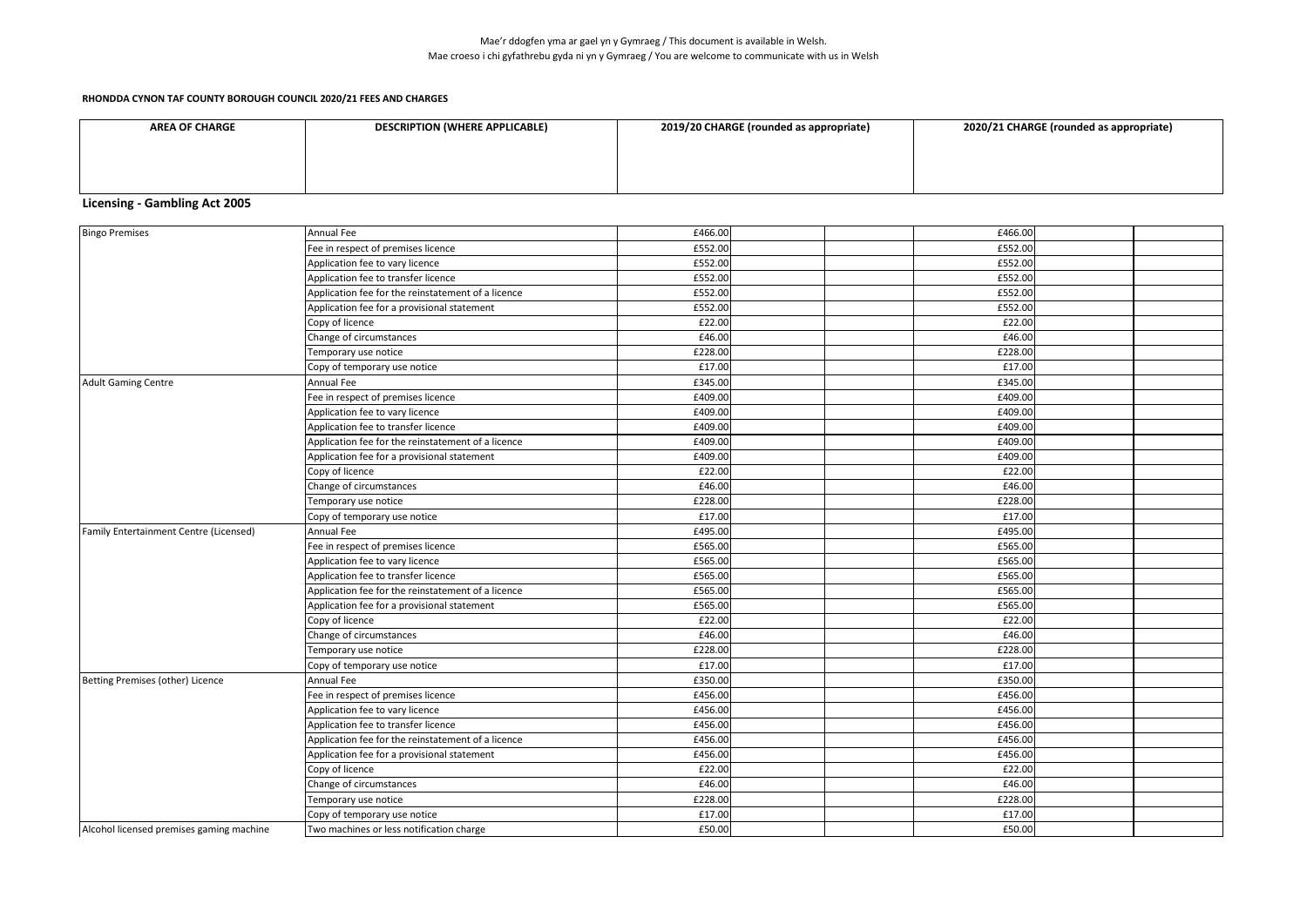| <b>AREA OF CHARGE</b>                | <b>DESCRIPTION (WHERE APPLICABLE)</b>                  | 2019/20 CHARGE (rounded as appropriate) |  | 2020/21 CHARGE (rounded as appropriate) |         |  |  |
|--------------------------------------|--------------------------------------------------------|-----------------------------------------|--|-----------------------------------------|---------|--|--|
| permits                              | 3 or more machines                                     | £0.00                                   |  |                                         | £0.00   |  |  |
|                                      | New application                                        | £150.00                                 |  |                                         | £150.00 |  |  |
|                                      | Annual fee                                             | £50.00                                  |  |                                         | £50.00  |  |  |
| <b>Prize Gaming Permit</b>           | 10 year permit                                         | £300.00                                 |  |                                         | £300.00 |  |  |
| <b>Club Gaming Permits</b>           | Application fee for an existing operator               | £100.00                                 |  |                                         | £100.00 |  |  |
|                                      | Renewals and new grants                                | £200.00                                 |  |                                         | £200.00 |  |  |
|                                      | Annual fee (not for holders of a club premise licence) | £50.00                                  |  |                                         | £50.00  |  |  |
| Small Society Lotteries Registration | Initial registration                                   | £40.00                                  |  |                                         | £40.00  |  |  |
|                                      | Annual fee                                             | £20.00                                  |  |                                         | £20.00  |  |  |

# **Licensing - General**

| <b>Hackney Carriage</b>                     | Annual Vehicle Licence                                          | £272.00                | £276.00                    |  |
|---------------------------------------------|-----------------------------------------------------------------|------------------------|----------------------------|--|
|                                             | 6 monthly vehicle inspection                                    | £76.00                 | £77.00                     |  |
|                                             | 4 monthly vehicle inspection                                    | £76.00                 | £77.00                     |  |
| Private Hire Vehicle                        | Annual Vehicle Licence                                          | £272.00                | £276.00                    |  |
|                                             | 6 monthly vehicle inspection                                    | £76.00                 | £77.00                     |  |
|                                             | 4 monthly vehicle inspection                                    | £76.00                 | £77.00                     |  |
|                                             | Private Hire Operators Licence up to 4 vehicles (5 years)       | £394.00                | £400.00                    |  |
|                                             | Private Hire Operators Licence over 4 vehicles (5 years)        | £461.00                | £468.00                    |  |
|                                             | Vehicle Retest after 1st failure                                | £31.00                 | £31.00                     |  |
|                                             | "A" grade failure                                               | £37.00                 | £38.00                     |  |
|                                             | Transfer of vehicle proprietor or change of vehicle             | £16.00                 | £16.00                     |  |
| Joint Hackney Carriage/Private Hire Vehicle | Grant/Renewal Licence (3 years)                                 | £136.00                | £138.00                    |  |
| <b>Drivers Licence</b>                      | Advanced DBS Check (fixed cost) 6                               | £40.00                 | £40.00                     |  |
|                                             | <b>DVLA Check</b>                                               | £5.00                  | £5.00                      |  |
|                                             | <b>Total Fee to Applicant</b>                                   | £181.00                | £183.00                    |  |
| Replacement Charges for Badges/ Plates/Door | Hackney Carriage /PHV Door Stickers                             | £13 for one or £18 for |                            |  |
| <b>Stickers</b>                             |                                                                 | two                    | £13 for one or £18 for two |  |
|                                             | External Rear Plate Hackney Carriage/Private Hire Vehicle Plate | £12.00                 | £12.00                     |  |
|                                             | Internal Hackney Carriage/Private Hire Vehicle Plate            | £5.00                  | £5.00                      |  |
|                                             | <b>Replacement Drivers Badge</b>                                | £8.00                  | £8.00                      |  |
|                                             | Replacement Paper Licence                                       | £5.00                  | £5.00                      |  |
| Limousines & Speciality Vehicles            | Private Hire Vehicles Licence                                   | £283.00                | £287.00                    |  |
|                                             | 4 Monthly inspection                                            | £76.00                 | £77.00                     |  |
| <b>Street / Trading Consent</b>             | Consent - Grant 12 months                                       | £948.00                | £962.00                    |  |
|                                             | Consent - Grant 6 months                                        | £552.00                | £560.00                    |  |
|                                             | Consent - Grant 3 months                                        | £318.00                | £323.00                    |  |
|                                             | Consent - Renewal12 months                                      | £788.00                | £800.00                    |  |
|                                             | Consent - Renewal 6 months                                      | £474.00                | £481.00                    |  |
|                                             | Consent - Renewal 3 months                                      | £278.00                | £282.00                    |  |
| Pet Animals Act 1951 Pet Shop Licence       | per annum & vet costs                                           | £138.00                | £140.00                    |  |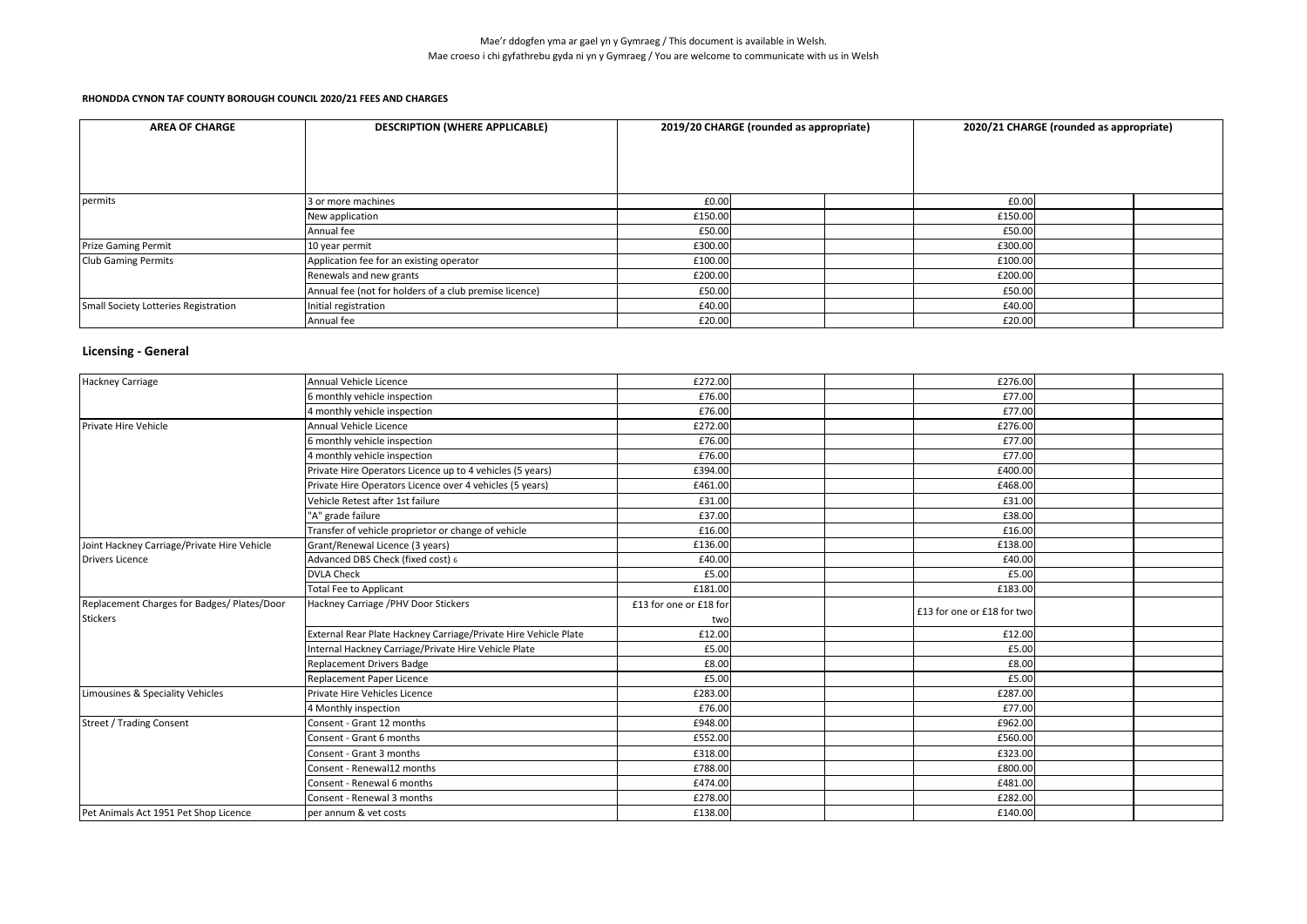| <b>AREA OF CHARGE</b>                          | <b>DESCRIPTION (WHERE APPLICABLE)</b>      | 2019/20 CHARGE (rounded as appropriate) |  | 2020/21 CHARGE (rounded as appropriate) |  |  |
|------------------------------------------------|--------------------------------------------|-----------------------------------------|--|-----------------------------------------|--|--|
|                                                |                                            |                                         |  |                                         |  |  |
|                                                |                                            |                                         |  |                                         |  |  |
|                                                |                                            |                                         |  |                                         |  |  |
|                                                |                                            |                                         |  |                                         |  |  |
| Animal Boarding Establishment Act 1963 Licence | per annum & vet costs                      | £138.00                                 |  | £140.00                                 |  |  |
| Dog Breeders Licence                           | per annum & vet costs                      | £107.00                                 |  | £109.00                                 |  |  |
| Exotic & Wild Animals Act Licence              | 2 year licence                             | £315.00                                 |  | £320.00                                 |  |  |
| Riding Establishments Act 1964 & 1970 Licence  | per annum & vet costs                      | £187.00                                 |  | £190.00                                 |  |  |
| Performing Animals                             |                                            | £147.00                                 |  | £149.00                                 |  |  |
| Zoo Licensing Act 1981                         |                                            | variable on application                 |  | variable on application                 |  |  |
| Petroleum Licences (Subject to Health & Safety | Not exceeding 2,500 litres (One year)      | £44.00                                  |  | £44.00                                  |  |  |
| <b>Fees Regulations)</b>                       | 2,500-50,000 litres (One year)             | £60.00                                  |  | £60.00                                  |  |  |
|                                                | Exceeding 50,000 litres (One year)         | £125.00                                 |  | £125.00                                 |  |  |
|                                                | Not exceeding 2,500 litres (Two years)     | £88.00                                  |  | £88.00                                  |  |  |
|                                                | 2,500-50,000 litres (Two years)            | £120.00                                 |  | £120.00                                 |  |  |
|                                                | Exceeding 50,000 litres (Two years)        | £250.00                                 |  | £250.00                                 |  |  |
|                                                | Not exceeding 2,500 litres (Three years)   | £132.00                                 |  | £132.00                                 |  |  |
|                                                | 2,500-50,000 litres (Three years)          | £180.00                                 |  | £180.00                                 |  |  |
|                                                | Exceeding 50,000 litres (Three years)      | £375.00                                 |  | £375.00                                 |  |  |
|                                                | Not exceeding 2,500 litres (Four years)    | £176.00                                 |  | £176.00                                 |  |  |
|                                                | 2,500-50,000 litres (Four years)           | £240.00                                 |  | £240.00                                 |  |  |
|                                                | Exceeding 50,000 litres (Four years)       | £500.00                                 |  | £500.00                                 |  |  |
|                                                | Not exceeding 2,500 litres (Five years)    | £220.00                                 |  | £220.00                                 |  |  |
|                                                | 2,500-50,000 litres (Five years)           | £300.00                                 |  | £300.00                                 |  |  |
|                                                | Exceeding 50,000 litres (Five years)       | £625.00                                 |  | £625.00                                 |  |  |
| <b>Scrap Metal</b>                             | Collectors Licence - Initial & Renewal Fee | £272.00                                 |  | £276.00                                 |  |  |
|                                                | Collectors Licence - Variation Fee         | £45.00                                  |  | £46.00                                  |  |  |
|                                                | Site Licence - Initial & Renewal Fee       | £405.00                                 |  | £411.00                                 |  |  |
|                                                | Site Licence - Variation Fee               | £71.00                                  |  | £72.00                                  |  |  |
| Poison Licence                                 | Initial                                    | £38.00                                  |  | £39.00                                  |  |  |
|                                                | Annual                                     | £21.00                                  |  | £21.00                                  |  |  |
|                                                | Change to original licence                 | £10.00                                  |  | £10.00                                  |  |  |
| Tattoo, Piercing and Electrolysis Licence      | Person - One off charge                    | £74.00                                  |  | £75.00                                  |  |  |
|                                                | Premises - One off charge                  | £151.00                                 |  | £153.00                                 |  |  |
|                                                | Transfer of Licence - One off charge       | £32.00                                  |  | £32.00                                  |  |  |
|                                                | Application for additional license         | £32.00                                  |  | £32.00                                  |  |  |
| Sex Establishment Licence                      | Grant                                      | £1,615.00                               |  | £1,639.00                               |  |  |
|                                                | Renewal                                    | £1,289.00                               |  | £1,308.00                               |  |  |
|                                                | Transfer                                   | £1,289.00                               |  | £1,308.00                               |  |  |

6 - Advanced DBS Check (fixed cost) - priced revised in 2019/20 from £44 to £40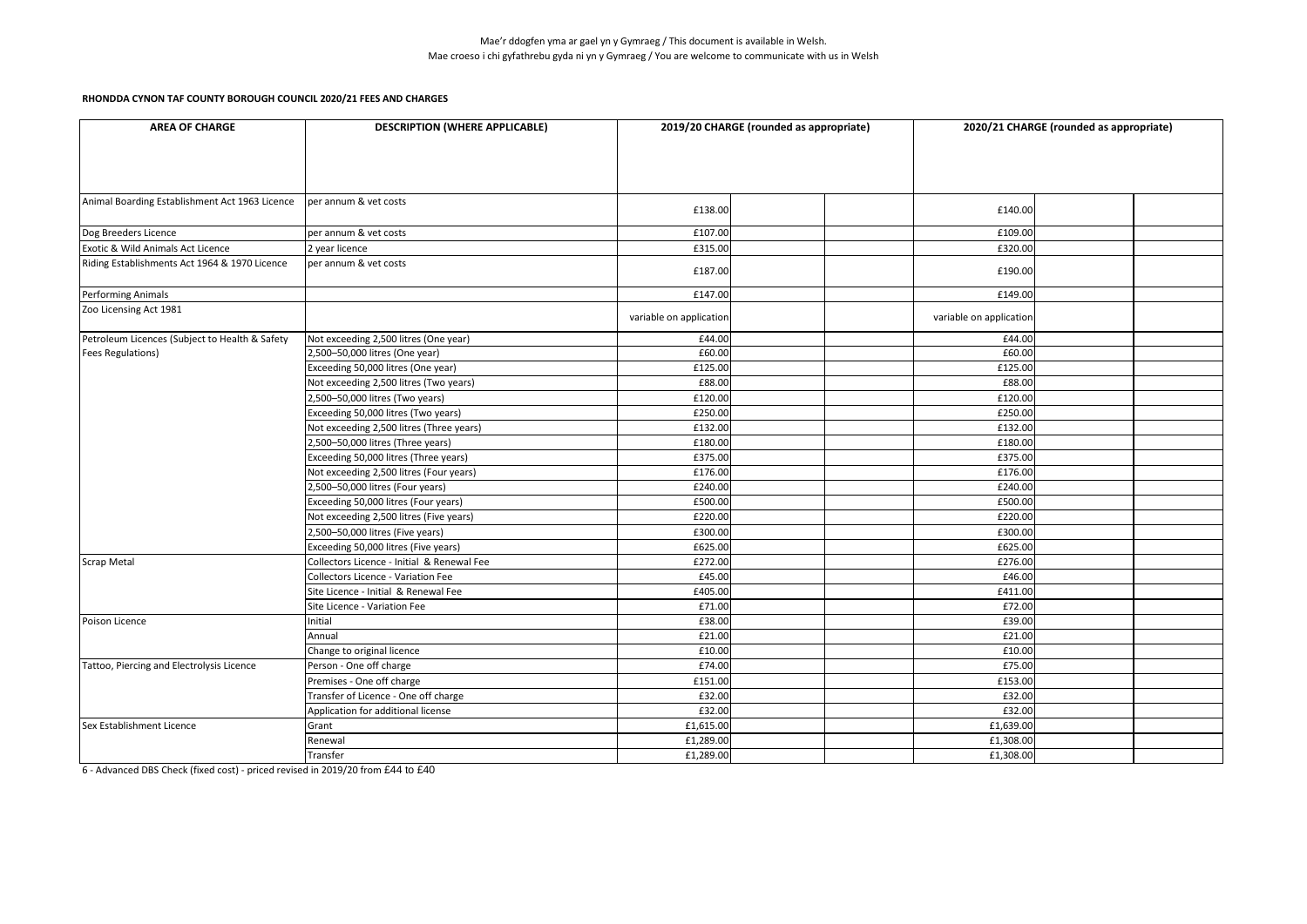#### **RHONDDA CYNON TAF COUNTY BOROUGH COUNCIL 2020/21 FEES AND CHARGES**

| <b>AREA OF CHARGE</b> | <b>DESCRIPTION (WHERE APPLICABLE)</b> | 2019/20 CHARGE (rounded as appropriate) | 2020/21 CHARGE (rounded as appropriate) |
|-----------------------|---------------------------------------|-----------------------------------------|-----------------------------------------|
|                       |                                       |                                         |                                         |
|                       |                                       |                                         |                                         |
|                       |                                       |                                         |                                         |

### **Local Authority Pollution, Prevention & Control (LAPPC)**

| Application fee<br>Mobile plant permit<br><b>First and Second Applications</b><br>£1,629.00<br>£972.00<br>Third to Seventh applications<br>£492.00<br>Eighth and subsequent applications<br>Combined Part B and waste application for any of above<br>Add £274 to above<br>Add £274 to above<br>amounts<br><b>Installation permit</b><br>Dry Cleaning PVRI, PVRII<br>£152.00<br>£252.00<br>PVR I & II combined<br>£355.00<br>Any reduced fee activity other than above items<br>£1,629.00<br>Any other activity<br>Additional fee for variation of a permit<br>£101.00<br>Variation on reduced fee activity<br>Variation on Part B activity or other solvent emission activity<br>£1,037.00<br>Dry Cleaning, PVRI or any activity in Part B Section 1.1<br>£76.00<br>LOW<br><b>MEDIUM</b><br>£155.00<br>£232.00<br><b>HIGH</b><br>PVRI and PVRII activities carried on the same service station<br>LOW<br>£111.00<br>£222.00<br><b>MEDIUM</b><br><b>HIGH</b><br>£333.00<br>All other reduced fee activities 7<br>LOW<br>£223.00<br>MEDIUM<br>£359.00<br>HIGH<br>£542.00<br>Any other activity<br>£762.00<br>LOW<br><b>MEDIUM</b><br>£1,145.00 | £1,629.00<br>£972.00<br>£492.00<br>amounts<br>£152.00<br>£252.00<br>£355.00<br>£1,629.00 |  |
|-----------------------------------------------------------------------------------------------------------------------------------------------------------------------------------------------------------------------------------------------------------------------------------------------------------------------------------------------------------------------------------------------------------------------------------------------------------------------------------------------------------------------------------------------------------------------------------------------------------------------------------------------------------------------------------------------------------------------------------------------------------------------------------------------------------------------------------------------------------------------------------------------------------------------------------------------------------------------------------------------------------------------------------------------------------------------------------------------------------------------------------------------|------------------------------------------------------------------------------------------|--|
| Annual subsistence charge                                                                                                                                                                                                                                                                                                                                                                                                                                                                                                                                                                                                                                                                                                                                                                                                                                                                                                                                                                                                                                                                                                                     |                                                                                          |  |
|                                                                                                                                                                                                                                                                                                                                                                                                                                                                                                                                                                                                                                                                                                                                                                                                                                                                                                                                                                                                                                                                                                                                               |                                                                                          |  |
|                                                                                                                                                                                                                                                                                                                                                                                                                                                                                                                                                                                                                                                                                                                                                                                                                                                                                                                                                                                                                                                                                                                                               |                                                                                          |  |
|                                                                                                                                                                                                                                                                                                                                                                                                                                                                                                                                                                                                                                                                                                                                                                                                                                                                                                                                                                                                                                                                                                                                               |                                                                                          |  |
|                                                                                                                                                                                                                                                                                                                                                                                                                                                                                                                                                                                                                                                                                                                                                                                                                                                                                                                                                                                                                                                                                                                                               |                                                                                          |  |
|                                                                                                                                                                                                                                                                                                                                                                                                                                                                                                                                                                                                                                                                                                                                                                                                                                                                                                                                                                                                                                                                                                                                               |                                                                                          |  |
|                                                                                                                                                                                                                                                                                                                                                                                                                                                                                                                                                                                                                                                                                                                                                                                                                                                                                                                                                                                                                                                                                                                                               |                                                                                          |  |
|                                                                                                                                                                                                                                                                                                                                                                                                                                                                                                                                                                                                                                                                                                                                                                                                                                                                                                                                                                                                                                                                                                                                               |                                                                                          |  |
|                                                                                                                                                                                                                                                                                                                                                                                                                                                                                                                                                                                                                                                                                                                                                                                                                                                                                                                                                                                                                                                                                                                                               |                                                                                          |  |
|                                                                                                                                                                                                                                                                                                                                                                                                                                                                                                                                                                                                                                                                                                                                                                                                                                                                                                                                                                                                                                                                                                                                               |                                                                                          |  |
|                                                                                                                                                                                                                                                                                                                                                                                                                                                                                                                                                                                                                                                                                                                                                                                                                                                                                                                                                                                                                                                                                                                                               |                                                                                          |  |
|                                                                                                                                                                                                                                                                                                                                                                                                                                                                                                                                                                                                                                                                                                                                                                                                                                                                                                                                                                                                                                                                                                                                               |                                                                                          |  |
|                                                                                                                                                                                                                                                                                                                                                                                                                                                                                                                                                                                                                                                                                                                                                                                                                                                                                                                                                                                                                                                                                                                                               | £101.00                                                                                  |  |
|                                                                                                                                                                                                                                                                                                                                                                                                                                                                                                                                                                                                                                                                                                                                                                                                                                                                                                                                                                                                                                                                                                                                               | £1,037.00                                                                                |  |
|                                                                                                                                                                                                                                                                                                                                                                                                                                                                                                                                                                                                                                                                                                                                                                                                                                                                                                                                                                                                                                                                                                                                               |                                                                                          |  |
|                                                                                                                                                                                                                                                                                                                                                                                                                                                                                                                                                                                                                                                                                                                                                                                                                                                                                                                                                                                                                                                                                                                                               | £76.00                                                                                   |  |
|                                                                                                                                                                                                                                                                                                                                                                                                                                                                                                                                                                                                                                                                                                                                                                                                                                                                                                                                                                                                                                                                                                                                               | £155.00                                                                                  |  |
|                                                                                                                                                                                                                                                                                                                                                                                                                                                                                                                                                                                                                                                                                                                                                                                                                                                                                                                                                                                                                                                                                                                                               | £232.00                                                                                  |  |
|                                                                                                                                                                                                                                                                                                                                                                                                                                                                                                                                                                                                                                                                                                                                                                                                                                                                                                                                                                                                                                                                                                                                               |                                                                                          |  |
|                                                                                                                                                                                                                                                                                                                                                                                                                                                                                                                                                                                                                                                                                                                                                                                                                                                                                                                                                                                                                                                                                                                                               | £111.00                                                                                  |  |
|                                                                                                                                                                                                                                                                                                                                                                                                                                                                                                                                                                                                                                                                                                                                                                                                                                                                                                                                                                                                                                                                                                                                               | £222.00                                                                                  |  |
|                                                                                                                                                                                                                                                                                                                                                                                                                                                                                                                                                                                                                                                                                                                                                                                                                                                                                                                                                                                                                                                                                                                                               | £333.00                                                                                  |  |
|                                                                                                                                                                                                                                                                                                                                                                                                                                                                                                                                                                                                                                                                                                                                                                                                                                                                                                                                                                                                                                                                                                                                               |                                                                                          |  |
|                                                                                                                                                                                                                                                                                                                                                                                                                                                                                                                                                                                                                                                                                                                                                                                                                                                                                                                                                                                                                                                                                                                                               | £223.00                                                                                  |  |
|                                                                                                                                                                                                                                                                                                                                                                                                                                                                                                                                                                                                                                                                                                                                                                                                                                                                                                                                                                                                                                                                                                                                               | £359.00                                                                                  |  |
|                                                                                                                                                                                                                                                                                                                                                                                                                                                                                                                                                                                                                                                                                                                                                                                                                                                                                                                                                                                                                                                                                                                                               | £542.00                                                                                  |  |
|                                                                                                                                                                                                                                                                                                                                                                                                                                                                                                                                                                                                                                                                                                                                                                                                                                                                                                                                                                                                                                                                                                                                               |                                                                                          |  |
|                                                                                                                                                                                                                                                                                                                                                                                                                                                                                                                                                                                                                                                                                                                                                                                                                                                                                                                                                                                                                                                                                                                                               | £762.00                                                                                  |  |
|                                                                                                                                                                                                                                                                                                                                                                                                                                                                                                                                                                                                                                                                                                                                                                                                                                                                                                                                                                                                                                                                                                                                               | £1,145.00                                                                                |  |
| <b>HIGH</b><br>£1,723.00                                                                                                                                                                                                                                                                                                                                                                                                                                                                                                                                                                                                                                                                                                                                                                                                                                                                                                                                                                                                                                                                                                                      | £1,723.00                                                                                |  |
| <b>Mobile Plant</b>                                                                                                                                                                                                                                                                                                                                                                                                                                                                                                                                                                                                                                                                                                                                                                                                                                                                                                                                                                                                                                                                                                                           |                                                                                          |  |
| First and second permits                                                                                                                                                                                                                                                                                                                                                                                                                                                                                                                                                                                                                                                                                                                                                                                                                                                                                                                                                                                                                                                                                                                      |                                                                                          |  |
| LOW<br>£637.00                                                                                                                                                                                                                                                                                                                                                                                                                                                                                                                                                                                                                                                                                                                                                                                                                                                                                                                                                                                                                                                                                                                                | £637.00                                                                                  |  |
| <b>MEDIUM</b><br>£1,020.00                                                                                                                                                                                                                                                                                                                                                                                                                                                                                                                                                                                                                                                                                                                                                                                                                                                                                                                                                                                                                                                                                                                    | £1,020.00                                                                                |  |
| <b>HIGH</b><br>£1,530.00                                                                                                                                                                                                                                                                                                                                                                                                                                                                                                                                                                                                                                                                                                                                                                                                                                                                                                                                                                                                                                                                                                                      | £1,530.00                                                                                |  |
| Third to seventh permits                                                                                                                                                                                                                                                                                                                                                                                                                                                                                                                                                                                                                                                                                                                                                                                                                                                                                                                                                                                                                                                                                                                      |                                                                                          |  |
| LOW<br>£381.00                                                                                                                                                                                                                                                                                                                                                                                                                                                                                                                                                                                                                                                                                                                                                                                                                                                                                                                                                                                                                                                                                                                                |                                                                                          |  |
| <b>MEDIUM</b><br>£610.00                                                                                                                                                                                                                                                                                                                                                                                                                                                                                                                                                                                                                                                                                                                                                                                                                                                                                                                                                                                                                                                                                                                      | £381.00                                                                                  |  |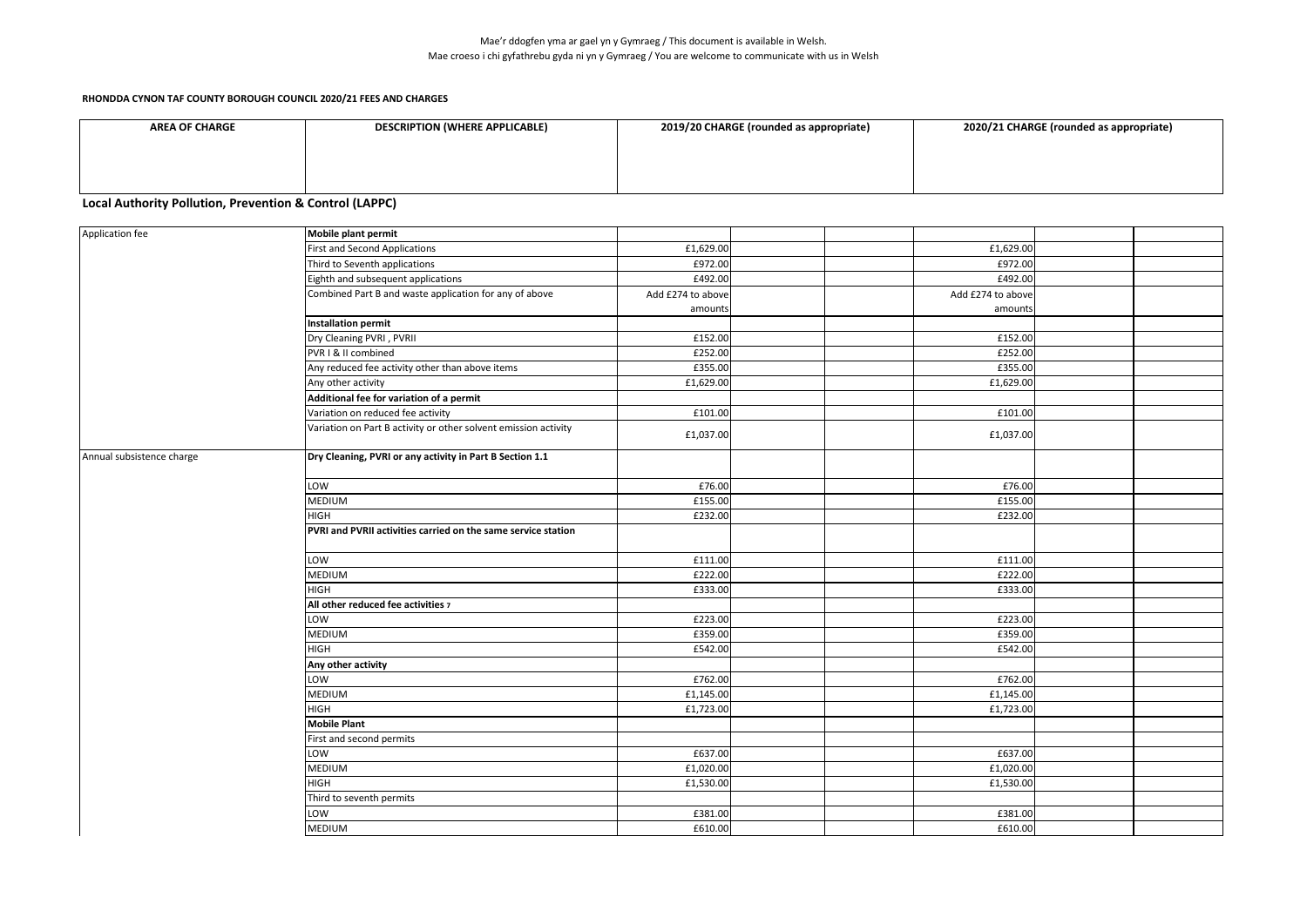| <b>AREA OF CHARGE</b>  | <b>DESCRIPTION (WHERE APPLICABLE)</b> |         | 2019/20 CHARGE (rounded as appropriate) |         | 2020/21 CHARGE (rounded as appropriate) |  |
|------------------------|---------------------------------------|---------|-----------------------------------------|---------|-----------------------------------------|--|
|                        |                                       |         |                                         |         |                                         |  |
|                        |                                       |         |                                         |         |                                         |  |
|                        |                                       |         |                                         |         |                                         |  |
|                        | <b>HIGH</b>                           | £914.00 |                                         | £914.00 |                                         |  |
|                        | Eighth & subsequent permits           |         |                                         |         |                                         |  |
|                        | LOW                                   | £195.00 |                                         | £195.00 |                                         |  |
|                        | <b>MEDIUM</b>                         | £311.00 |                                         | £311.00 |                                         |  |
|                        | <b>HIGH</b>                           | £467.00 |                                         | £467.00 |                                         |  |
|                        | Payment instalment charge             | £37.00  |                                         | £37.00  |                                         |  |
|                        | Late Payment Fee                      | £51.00  |                                         | £51.00  |                                         |  |
| Transfer and Surrender | Standard activity total transfer      | £167.00 |                                         | £167.00 |                                         |  |
|                        | Standard activity partial transfer    | £491.00 |                                         | £491.00 |                                         |  |
|                        | Reduced fee activity total transfer   | No Fee  |                                         | No Fee  |                                         |  |
|                        | Reduced fee activity partial transfer | £46.00  |                                         | £46.00  |                                         |  |
|                        | Surrender: all Part B activities      | No Fee  |                                         | No Fee  |                                         |  |

7 - Reduced fee activities are:- Service Station Stations, Vehicle Refinishers, Dry Cleaners and Small Waste Oil Burners under 0.4MW

# **Local Authority Search Fees (including VAT where Applicable)**

| <b>Postal Searches</b>                                                                                                                                    |      |         |  |         |  |
|-----------------------------------------------------------------------------------------------------------------------------------------------------------|------|---------|--|---------|--|
| Certificate of search (LLC1 only)                                                                                                                         |      | £6.00   |  | £6.00   |  |
| Con29 only                                                                                                                                                |      | £176.00 |  | £179.00 |  |
| Full search (LLC1 & Con29)                                                                                                                                |      | £182.00 |  | £185.00 |  |
| Fast Track full search (residential property only)                                                                                                        |      | £214.00 |  | £217.00 |  |
|                                                                                                                                                           |      |         |  |         |  |
| Additional Enquires (submitted with a search)                                                                                                             |      |         |  |         |  |
| Optional Con290 enquiries (No's 4-22)                                                                                                                     | each | £23.50  |  | £23.90  |  |
| Additional parcels                                                                                                                                        | each | £27.40  |  | £27.80  |  |
| Solicitors additional questions                                                                                                                           | each | £28.60  |  | £29.00  |  |
|                                                                                                                                                           |      |         |  |         |  |
| Additional Enquires (submitted after a search)                                                                                                            |      |         |  |         |  |
| Optional Con290 enquiries (No's 4-22)                                                                                                                     | each | £23.50  |  | £23.90  |  |
| <b>Solicitors Additional Questions</b>                                                                                                                    | each | £49.40  |  | £50.10  |  |
| Commons registration search (No 22 on Con29)                                                                                                              | each | £23.50  |  | £23.90  |  |
|                                                                                                                                                           |      |         |  |         |  |
| Please note that any CON290 optional part II enquiries that are submitted after a search or as a CON290 search only will<br>incur an additional admin fee |      | £13.10  |  | £13.30  |  |

### **Music Service**

| - excluding harps<br><b>Instrument Loan Scheme</b> |                   | £38.10            |  | £38.70          |  |
|----------------------------------------------------|-------------------|-------------------|--|-----------------|--|
| <b>Course Fees</b><br>Contribution                 | ending in course. | E54.10<br>£5.40 - |  | $-5.40 - 54.10$ |  |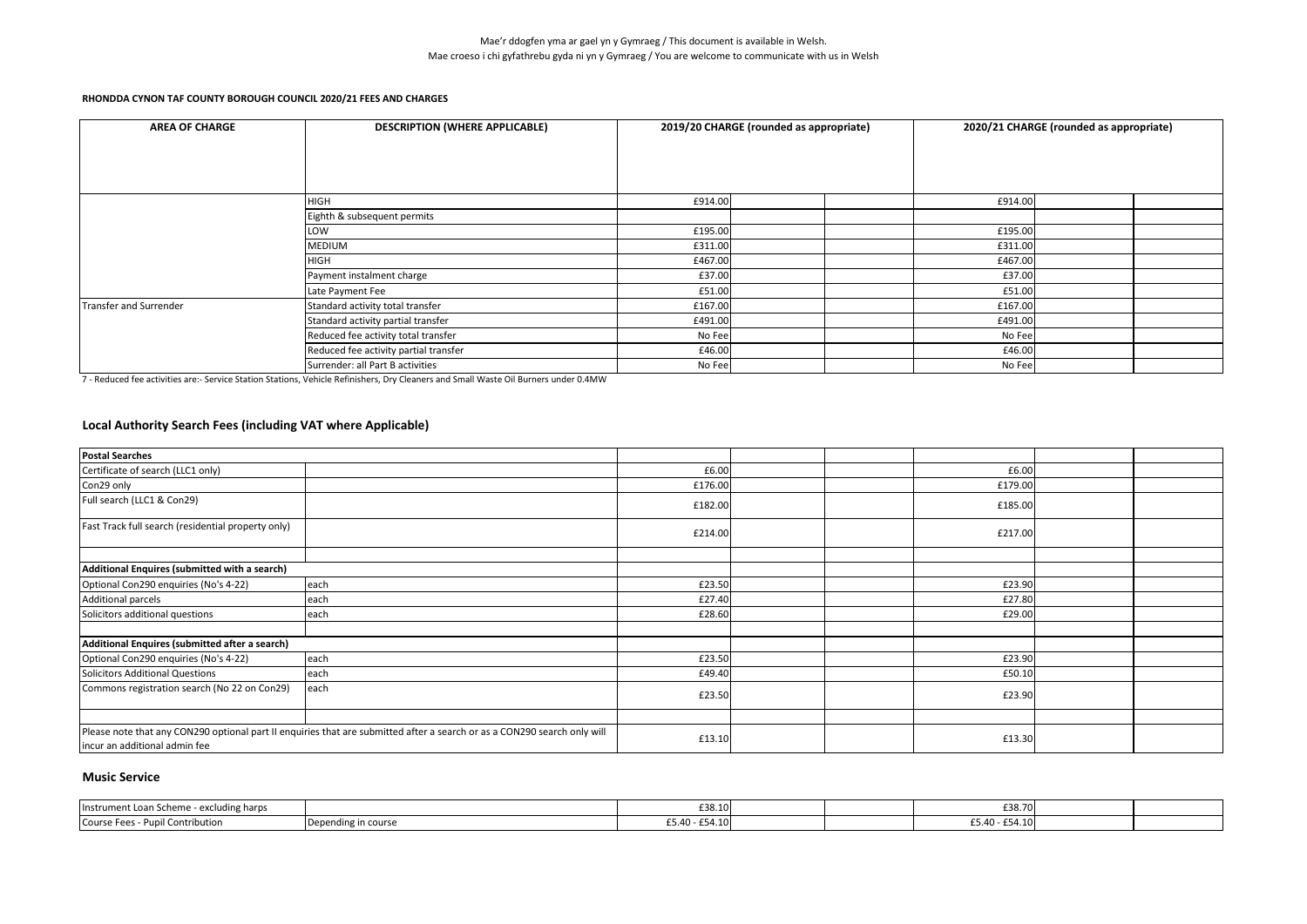| <b>AREA OF CHARGE</b>   | <b>DESCRIPTION (WHERE APPLICABLE)</b> |                 | 2019/20 CHARGE (rounded as appropriate) |                 | 2020/21 CHARGE (rounded as appropriate) |  |
|-------------------------|---------------------------------------|-----------------|-----------------------------------------|-----------------|-----------------------------------------|--|
|                         |                                       |                 |                                         |                 |                                         |  |
|                         |                                       |                 |                                         |                 |                                         |  |
|                         |                                       |                 |                                         |                 |                                         |  |
| Ensembles               | Weekly for 1 child - per hour         | £1.60           |                                         | £1.60           |                                         |  |
|                         | subsequent ensembles                  | £1.10           |                                         | £1.10           |                                         |  |
|                         | subsequent children - per hour        | £1.10           |                                         | £1.10           |                                         |  |
| <b>Examination Fees</b> | Prep Test initial exam                | £34.00 - £35.00 |                                         | £34.00 - £35.00 |                                         |  |
|                         | Grade 1                               | £38.00 - £39.00 |                                         | £38.00 - £39.00 |                                         |  |
|                         | Grade 2                               | £44.00          |                                         | £44.00          |                                         |  |
|                         | Grade 3                               | £49.50 - £50.00 |                                         | £49.50 - £50.00 |                                         |  |
|                         | Grade 4                               | £55.00 - £59.00 |                                         | £55.00 - £59.00 |                                         |  |
|                         | Grade 5                               | £59.00 - £62.00 |                                         | £59.00 - £62.00 |                                         |  |
|                         | Grade 6                               | £68.00 - £72.00 |                                         | £68.00 - £72.00 |                                         |  |
|                         | Grade 7                               | £75.00 - £80.00 |                                         | £75.00 - £80.00 |                                         |  |
|                         | Grade 8                               | £87.00 - £90.00 |                                         | £87.00 - £90.00 |                                         |  |

# **Parks and Countryside**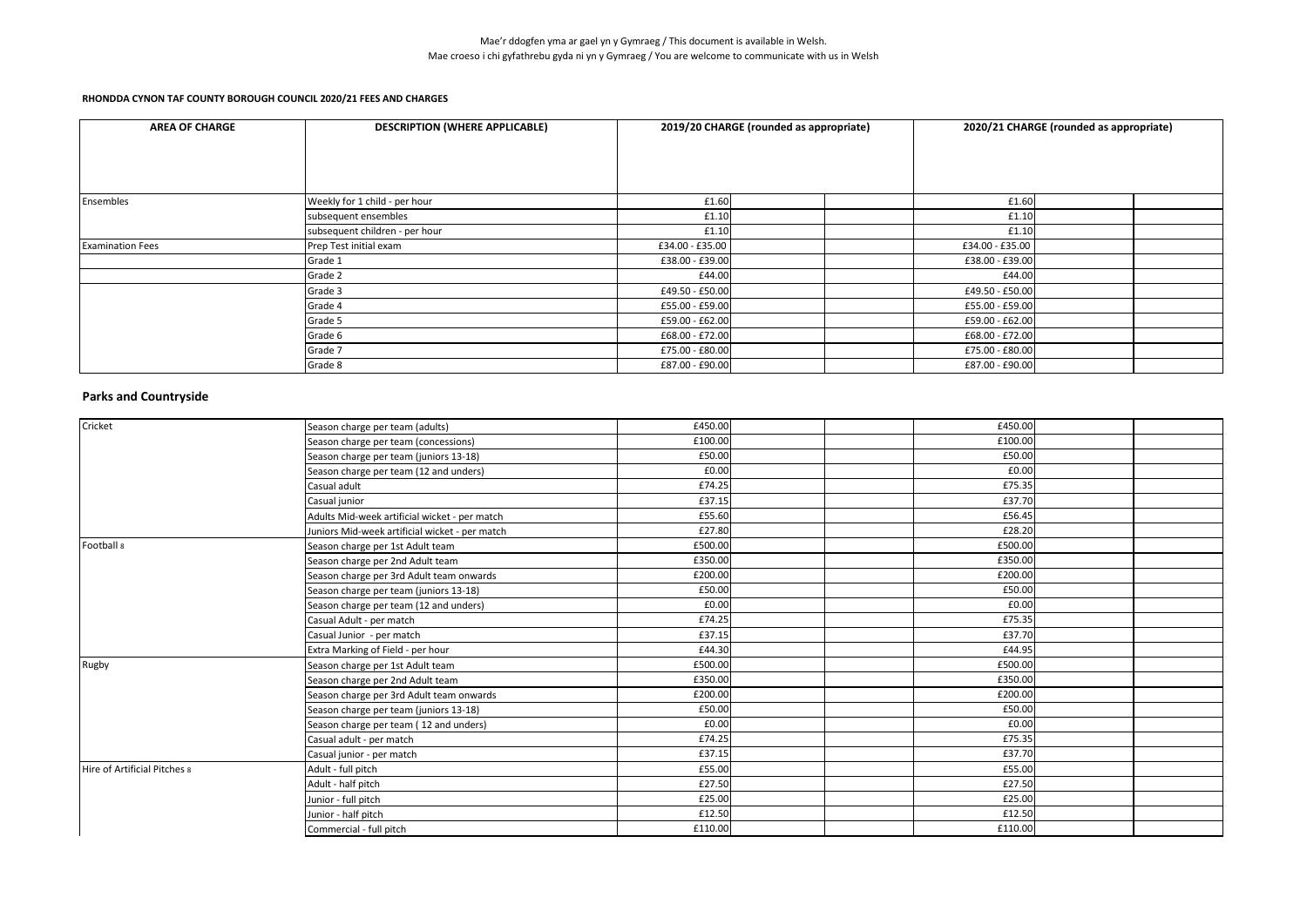| <b>AREA OF CHARGE</b> | <b>DESCRIPTION (WHERE APPLICABLE)</b>    |         | 2019/20 CHARGE (rounded as appropriate) | 2020/21 CHARGE (rounded as appropriate) |  |
|-----------------------|------------------------------------------|---------|-----------------------------------------|-----------------------------------------|--|
|                       |                                          |         |                                         |                                         |  |
|                       | Commercial - half pitch                  | £55.00  |                                         | £55.00                                  |  |
| <b>Athletics</b>      | Ynys athletic track - per hour           | £40.50  |                                         | £40.50                                  |  |
|                       | Ynys athletic track - full day           | £322.55 |                                         | £327.40                                 |  |
|                       | Seasonal Fee for Athletics               | £0.00   |                                         | £0.00                                   |  |
| Lido (Pontypridd)     | Adult Swim (entry fee)                   | £2.00   |                                         | £2.50                                   |  |
|                       | Activities                               | £2.55   |                                         | £2.60                                   |  |
| Catering vans         | per visit                                | £129.10 |                                         | £131.05                                 |  |
| Special events        | per event (not including running tracks) | £96.65  |                                         | £98.10                                  |  |
| Tennis                | Seasonal Fee per Tennis Club             | £150.00 |                                         | £150.00                                 |  |
|                       | Season ticket adult                      | £67.70  |                                         | £68.70                                  |  |
|                       | Season ticket junior                     | £33.85  |                                         | £34.35                                  |  |
|                       | Casual game adult per court/ hour        | £4.00   |                                         | £4.05                                   |  |
|                       | Casual game junior per court/ hour       | £2.00   |                                         | £2.05                                   |  |
|                       | Casual game mixed per court/ hour        | £3.55   |                                         | £3.60                                   |  |
| Bowls                 | Season ticket per adult team             | £450.00 |                                         | £450.00                                 |  |
|                       | Season ticket per OAP team               | £100.00 |                                         | £100.00                                 |  |
|                       | Season charge per team (juniors 13-18)   | £50.00  |                                         | £50.00                                  |  |
|                       | Season charge per team (12 and unders)   | £0.00   |                                         | £0.00                                   |  |
|                       | Match rink fees per rink                 | £3.90   |                                         | £3.95                                   |  |
|                       | Casual adult game per hour               | £3.55   |                                         | £3.60                                   |  |
|                       | Casual junior/OAP game per hour          | £2.30   |                                         | £2.35                                   |  |
| Hire of Pavilions     | Play groups per daily session            | £13.40  |                                         | £13.60                                  |  |
|                       | Play groups per daily session            | £16.10  |                                         | £16.35                                  |  |
|                       | Hire for parties per hour                | £24.20  |                                         | £24.55                                  |  |
| Multi Sports Areas    | Adult with lights                        | £27.80  |                                         | £28.20                                  |  |
|                       | Adult without lights                     | £18.50  |                                         | £18.80                                  |  |
|                       | Junior with lights                       | £14.00  |                                         | £14.20                                  |  |
|                       | Junior without lights                    | £4.55   |                                         | £4.60                                   |  |
| <b>Funfairs</b>       | Operating days                           | £322.55 |                                         | £327.40                                 |  |
|                       | Non operating days                       | £161.20 |                                         | £163.60                                 |  |
|                       | Operating days (land rental only)        | £268.80 |                                         | £272.85                                 |  |
|                       | Non operating days (land rental only)    | £134.35 |                                         | £136.35                                 |  |
| Miscellaneous         | Hourly rate for attendant at training    | £13.45  |                                         | £13.65                                  |  |
|                       | Non Cancellation Charge                  | £40.20  |                                         | £40.80                                  |  |
|                       | Floodlights                              | £12.90  |                                         | £13.10                                  |  |

8 - Football and Hire of Artificial Pitches - revised pricing policy as agreed by Cabinet on 18th December 2018 (effective

from 1st April 2019)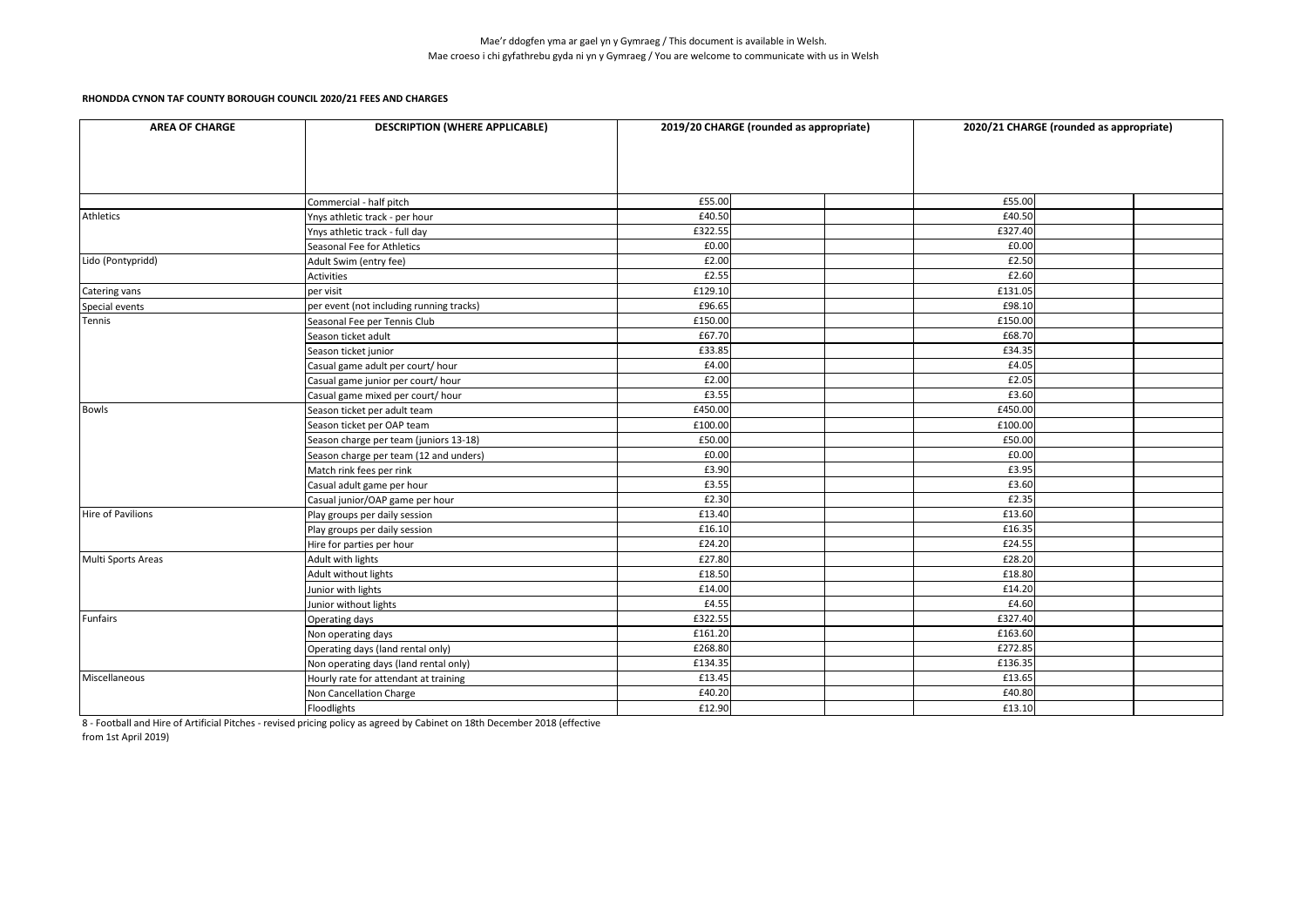#### **RHONDDA CYNON TAF COUNTY BOROUGH COUNCIL 2020/21 FEES AND CHARGES**

| <b>AREA OF CHARGE</b> | <b>DESCRIPTION (WHERE APPLICABLE)</b> | 2019/20 CHARGE (rounded as appropriate) | 2020/21 CHARGE (rounded as appropriate) |
|-----------------------|---------------------------------------|-----------------------------------------|-----------------------------------------|
|                       |                                       |                                         |                                         |
|                       |                                       |                                         |                                         |
|                       |                                       |                                         |                                         |

### **Pest Control**

| <b>Domestic Premises</b>                                                               | Rats/Mice - Maximum of 3 visits                                      | £28.40  |  | £28.80  |  |
|----------------------------------------------------------------------------------------|----------------------------------------------------------------------|---------|--|---------|--|
|                                                                                        | Cockroaches - Maximum of three visits - indoors only - if we are     |         |  |         |  |
|                                                                                        | unable to get access on an agreed appointment, this is included as a | £28.40  |  | £28.80  |  |
|                                                                                        | visit.                                                               |         |  |         |  |
|                                                                                        | Bedbugs -single treatment                                            | £28.40  |  | £28.80  |  |
|                                                                                        | Fleas, Wasps, Carpet Beetles and Bees - single inside treatment only | £51.00  |  | £51.80  |  |
|                                                                                        | Ants - single inside treatment only                                  | £51.00  |  | £51.80  |  |
| Registered Social Landlords requiring treatment of Rats/Mice - Maximum of 3 treatments |                                                                      | £211.40 |  | £214.60 |  |
| empty residential properties                                                           | Insects - Single treatments apart from cockroaches which may         | £103.70 |  | £105.30 |  |
|                                                                                        | require a maximum of three visits                                    |         |  |         |  |

# **Planning Services**

| Development Control (vat and postage included where applicable)                                                                               |                                          |        |  |        |  |
|-----------------------------------------------------------------------------------------------------------------------------------------------|------------------------------------------|--------|--|--------|--|
| Access to Information Photocopying Charges                                                                                                    | Duplicate copies of decision notices     | £5.40  |  | £5.50  |  |
| Copies of Plans                                                                                                                               | A4 black and white per copy              | £0.11  |  | £0.11  |  |
|                                                                                                                                               | A4 colour per copy                       | £0.33  |  | £0.33  |  |
|                                                                                                                                               | A3 black and white per copy              | £0.21  |  | £0.21  |  |
|                                                                                                                                               | A3 colour per copy                       | £0.54  |  | £0.55  |  |
|                                                                                                                                               | A2 initial copy                          | £3.30  |  | £3.35  |  |
|                                                                                                                                               | A2 subsequent copy                       | £1.65  |  | £1.65  |  |
|                                                                                                                                               | A1 initial copy                          | £5.40  |  | £5.50  |  |
|                                                                                                                                               | A1 subsequent copy                       | £2.75  |  | £2.80  |  |
|                                                                                                                                               | A0 initial copy                          | £8.70  |  | £8.85  |  |
|                                                                                                                                               | A0 subsequent copy                       | £4.30  |  | £4.35  |  |
| Provision of information not normally part of<br>planning duties e.g. The provision of site histories<br>to companies for commercial purposes | Minimum charge for up to 30 mins         | £27.10 |  | £27.50 |  |
|                                                                                                                                               |                                          |        |  |        |  |
|                                                                                                                                               | After 30 minutes, charges per 30 minutes | £13.60 |  | £13.80 |  |

|                               | Town and Country Planning (Fees For Applications, Deemed Applications and Site Visits) (Wales) Regulations 2015 |                      |  |                                           |  |
|-------------------------------|-----------------------------------------------------------------------------------------------------------------|----------------------|--|-------------------------------------------|--|
|                               | Householder Extension and Alterations (Including Where the application relates to one dwelling house            | £190 per application |  | £190 per application                      |  |
| <b>Outline Applications</b> ) | Where application relates to 2 or more dwelling houses                                                          | £380 per application |  | £380 per application                      |  |
| <b>New Dwellings</b>          | Outline applications - Site area defined as area edged red on your site   £380 per 0.1 hectare (or<br>plan      | part thereof)        |  | £380 per 0.1 hectare (or<br>part thereof) |  |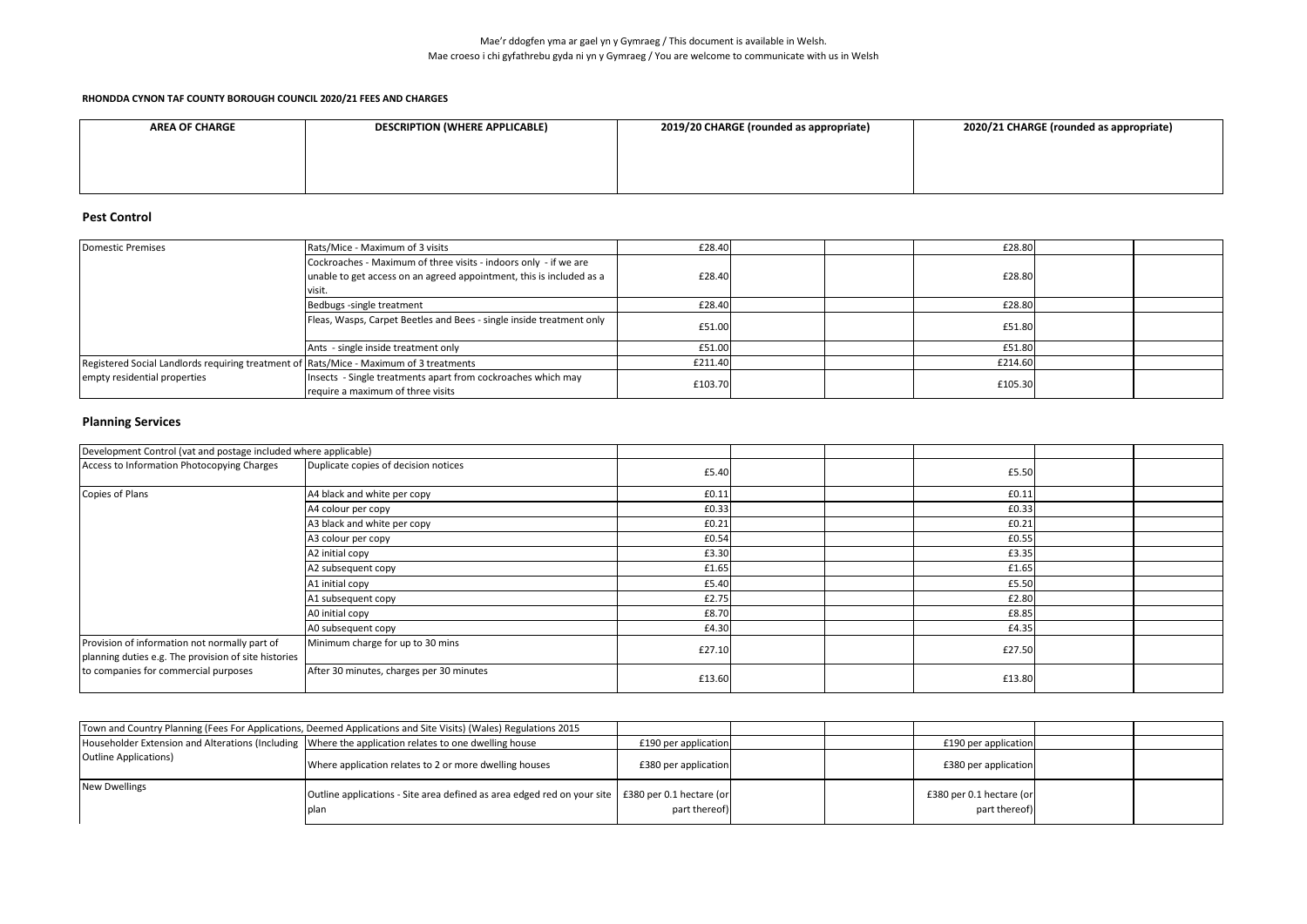| <b>AREA OF CHARGE</b>                                  | <b>DESCRIPTION (WHERE APPLICABLE)</b>                                                                      | 2019/20 CHARGE (rounded as appropriate)                                                                      |  |  | 2020/21 CHARGE (rounded as appropriate)                                                                      |  |  |
|--------------------------------------------------------|------------------------------------------------------------------------------------------------------------|--------------------------------------------------------------------------------------------------------------|--|--|--------------------------------------------------------------------------------------------------------------|--|--|
|                                                        |                                                                                                            |                                                                                                              |  |  |                                                                                                              |  |  |
|                                                        | Site area exceeding 2.5 hectares                                                                           | £9,500 and additional<br>£100 for each 0.1<br>hectare in excess of 2.5<br>hectares. Maximum £<br>143,750.    |  |  | £9,500 and additional<br>£100 for each 0.1 hectare<br>in excess of 2.5 hectares.<br>Maximum £ 143,750.       |  |  |
|                                                        | Full and Reserved Matters applications                                                                     | £380 per dwelling                                                                                            |  |  | £380 per dwelling                                                                                            |  |  |
|                                                        | Where the number of dwelling houses exceeds 50                                                             | £19,000 and additional<br>£100 for each dwelling<br>in excess of 50 dwelling<br>houses. Maximum £<br>287,500 |  |  | £19,000 and additional<br>£100 for each dwelling in<br>excess of 50 dwelling<br>houses. Maximum £<br>287,500 |  |  |
| Non Residential and Non Agricultural Building<br>Works | Outline applications - Site area defined as area edged red on your site E380 per 0.1 hectare (or<br>plan   | part thereof)                                                                                                |  |  | £380 per 0.1 hectare (or<br>part thereof)                                                                    |  |  |
|                                                        | Site area exceeding 2.5 hectares                                                                           | £9,500 and additional<br>£100 for each 0.1<br>hectare in excess of 2.5<br>hectares. Maximum<br>£143,750.     |  |  | £9,500 and additional<br>£100 for each 0.1 hectare<br>in excess of 2.5 hectares.<br>Maximum £143,750.        |  |  |
|                                                        | Full and Reserved Matters applications: (i) Creating not more than 40<br>sq. metres additional floor space | £190 per application                                                                                         |  |  | £190 per application                                                                                         |  |  |
|                                                        | (ii) Creating 41 -75 sq. metres additional floor space                                                     | £380 per application                                                                                         |  |  | £380 per application                                                                                         |  |  |
|                                                        | (iii) Thereafter £ 380.00 per 75 sq. Metres (or part thereof)                                              | Maximum £287,500                                                                                             |  |  | Maximum £287,500                                                                                             |  |  |
| Agricultural Buildings (other than glasshouses)        | Outline applications - Site area defined as area edged red on your site<br>plan                            | £380 per 0.1 hectare (or<br>part thereof)                                                                    |  |  | £380 per 0.1 hectare (or<br>part thereof)                                                                    |  |  |
|                                                        | Site area exceeding 2.5 hectares                                                                           | £9,500 and additional<br>£100 for each 0.1<br>hectare in excess of 2.5<br>hectares. Maximum<br>£143,750.     |  |  | £9,500 and additional<br>£100 for each 0.1 hectare<br>in excess of 2.5 hectares.<br>Maximum £143,750.        |  |  |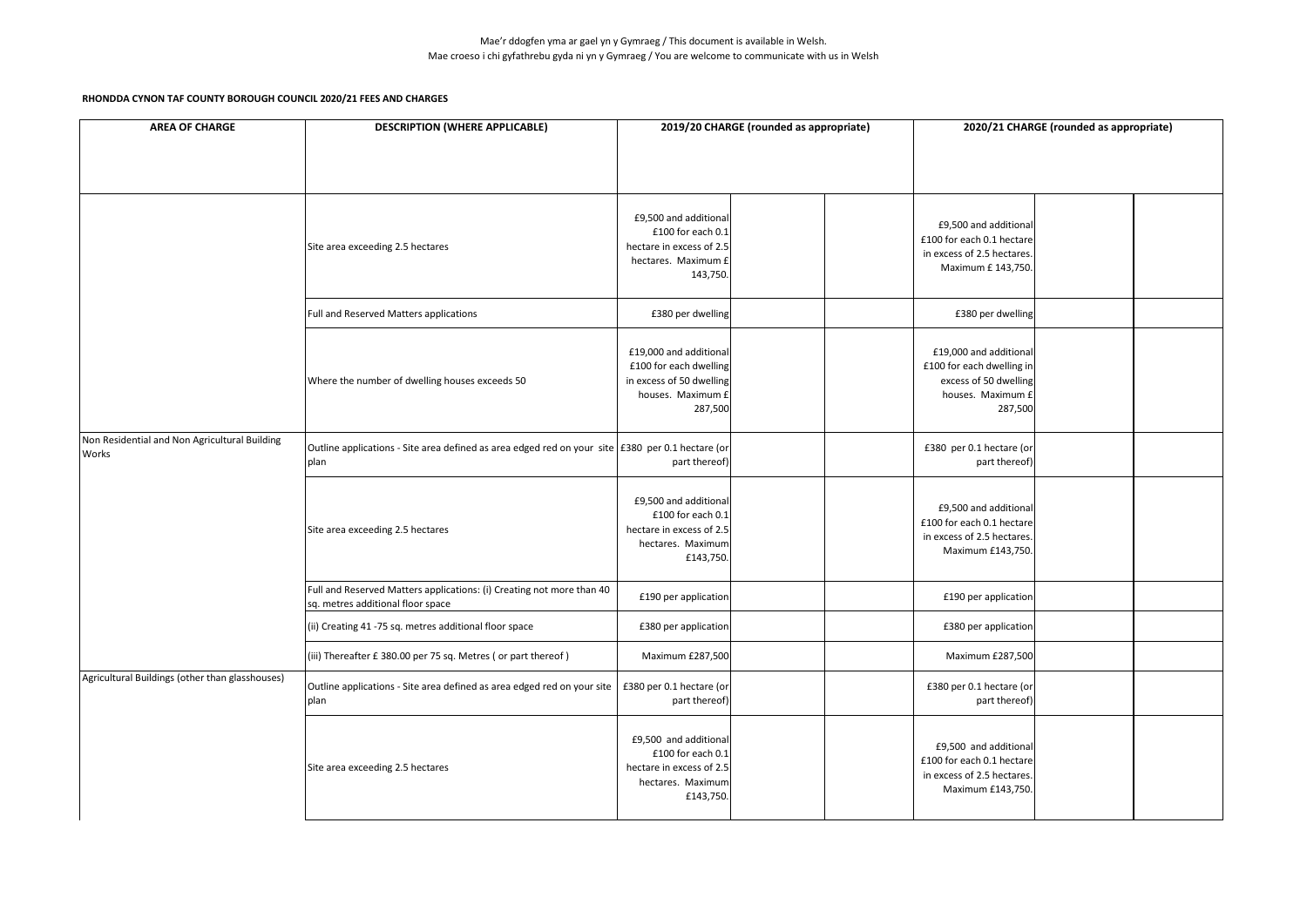| <b>AREA OF CHARGE</b>                                                                           | <b>DESCRIPTION (WHERE APPLICABLE)</b>                                                                                                   |                                                                                                            | 2019/20 CHARGE (rounded as appropriate) |                                                                                                         | 2020/21 CHARGE (rounded as appropriate) |  |
|-------------------------------------------------------------------------------------------------|-----------------------------------------------------------------------------------------------------------------------------------------|------------------------------------------------------------------------------------------------------------|-----------------------------------------|---------------------------------------------------------------------------------------------------------|-----------------------------------------|--|
|                                                                                                 |                                                                                                                                         |                                                                                                            |                                         |                                                                                                         |                                         |  |
|                                                                                                 | Full And Reserved Matters applications : (i) 465 sq. metres of floor<br>space or less                                                   | £70 per application                                                                                        |                                         | £70 per application                                                                                     |                                         |  |
|                                                                                                 | (ii) 466 -540 sq. metres of floor space                                                                                                 | £380 per application                                                                                       |                                         | £380 per application                                                                                    |                                         |  |
|                                                                                                 | (iii) Thereafter £380 per 75 sq. metres (or part thereof)                                                                               | Maximum £287,500                                                                                           |                                         | Maximum £287,500                                                                                        |                                         |  |
| Erection of Glasshouses etc on Land for the                                                     | 465 sq. metres of floor space or less                                                                                                   | £70 per application                                                                                        |                                         | £70 per application                                                                                     |                                         |  |
| Purpose of Agriculture (including outline<br>applications) : -                                  | more than 465 sq. metres of floor space                                                                                                 | £2,150 per application                                                                                     |                                         | £2,150 per application                                                                                  |                                         |  |
| Applications for Approval of Reserved Matters                                                   |                                                                                                                                         | £380 per application                                                                                       |                                         | £380 per application                                                                                    |                                         |  |
| Change of use to / Sub - division Dwellings                                                     |                                                                                                                                         | £380 per application                                                                                       |                                         | £380 per application                                                                                    |                                         |  |
|                                                                                                 | Where the change of use is to use as more than 50 dwelling houses                                                                       | £19,000 and an<br>additional £100 for each<br>dwelling in excess of 50<br>dwellings. Maximum<br>£287,500   |                                         | £19,000 and an additional<br>£100 for each dwelling in<br>excess of 50 dwellings.<br>Maximum £287,500   |                                         |  |
| Use of Land for the Winning and Working of<br>Minerals, the Storage of Minerals or the Disposal |                                                                                                                                         | £190 per 0.1 hectare (or<br>part thereof)                                                                  |                                         | £190 per 0.1 hectare (or<br>part thereof)                                                               |                                         |  |
| of Refuse or Waste Materials                                                                    | Site Area exceeding 15 hectares                                                                                                         | £28,500 and an<br>additional £100 for each<br>0.1 hectare in excess of<br>15 hectares. Maximum<br>£74,800. |                                         | £28.500 and an additional<br>£100 for each 0.1 hectare<br>in excess of 15 hectares.<br>Maximum £74,800. |                                         |  |
| Other Changes of Use                                                                            | NB Changes of use involving building or other " works " will be<br>charged at a rate for the works where the fee is higher than £380.00 | £380 per application                                                                                       |                                         | £380 per application                                                                                    |                                         |  |
| Plant and Machinery                                                                             | Site area defined as area edged red on your site plan                                                                                   | £385 per 0.1 hectare (or<br>part thereof)                                                                  |                                         | £385 per 0.1 hectare (or<br>part thereof)                                                               |                                         |  |
|                                                                                                 | Site area exceeding 5 hectares                                                                                                          | £19,000 and an<br>additional £100 for each<br>0.1 hectare in excess of<br>5 hectares. Maximum<br>£287,500  |                                         | £19,000 and an additional<br>£100 for each 0.1 hectare<br>in excess of 5 hectares.<br>Maximum £287,500  |                                         |  |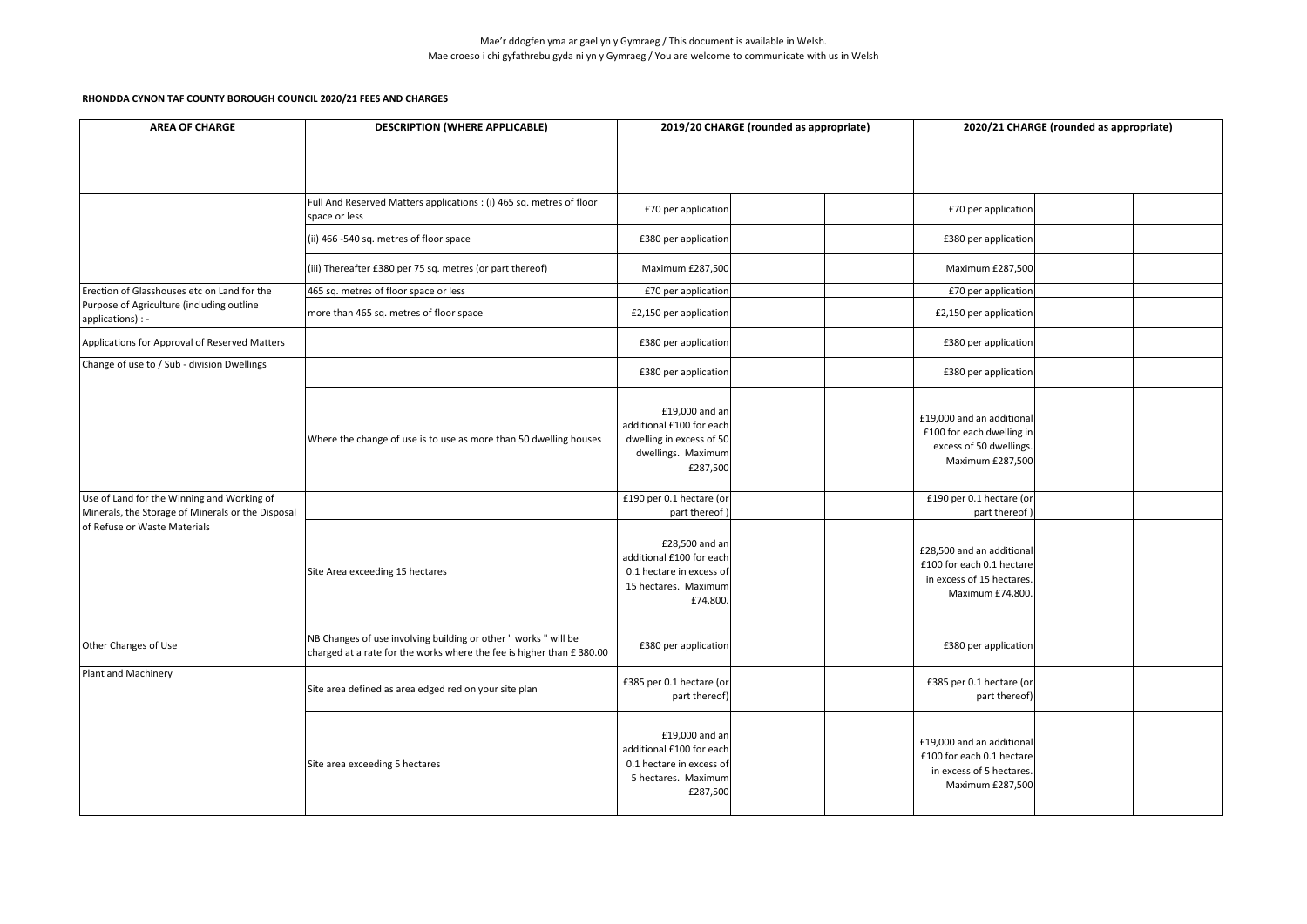| <b>AREA OF CHARGE</b>                                                           | <b>DESCRIPTION (WHERE APPLICABLE)</b>                                                                                                           | 2019/20 CHARGE (rounded as appropriate)                                                                      |  | 2020/21 CHARGE (rounded as appropriate)                                                                   |  |  |
|---------------------------------------------------------------------------------|-------------------------------------------------------------------------------------------------------------------------------------------------|--------------------------------------------------------------------------------------------------------------|--|-----------------------------------------------------------------------------------------------------------|--|--|
|                                                                                 |                                                                                                                                                 |                                                                                                              |  |                                                                                                           |  |  |
| <b>Playing Fields</b>                                                           | For non profit making clubs or recreational organisations. NB This<br>does not apply to the erection of buildings.                              | £385 per application                                                                                         |  | £385 per application                                                                                      |  |  |
| Car Parks, Service Roads and Means of Access for<br><b>Existing Development</b> |                                                                                                                                                 | £190 per application                                                                                         |  | £190 per application                                                                                      |  |  |
| Operations connected with Exploratory Drilling for<br>Oil or Natural Gas        |                                                                                                                                                 | £380 per 0.1 hectare (or<br>part thereof                                                                     |  | £380 per 0.1 hectare (or<br>part thereof)                                                                 |  |  |
|                                                                                 | Site Area exceeding 7.5 Hectares                                                                                                                | £28,500 and an<br>additional £100 for each<br>0.1 hectare in excess of<br>7.5 hectares. Maximum<br>£287,500. |  | £28,500 and an additional<br>£100 for each 0.1 hectare<br>in excess of 7.5 hectares.<br>Maximum £287,500. |  |  |
| All other Operations (including the winning and<br>working of minerals)         |                                                                                                                                                 | £190 per 0.1 hectare (or<br>part thereof) of the site<br>area to a maximum of<br>£287,500                    |  | £190 per 0.1 hectare (or<br>part thereof) of the site<br>area to a maximum of<br>£287,500                 |  |  |
| Variation or Removal of Conditions                                              | Including applications to renew planning permissions, where the<br>development has not begun and the consent has not yet become time<br>expired | £190 per application                                                                                         |  | £190 per application                                                                                      |  |  |
| Advertisements                                                                  | (i) A sign erected on business premises in connection with that<br>business                                                                     | £100 per site                                                                                                |  | £100 per site                                                                                             |  |  |
|                                                                                 | (ii) An advance sign to business premises but not visible from the<br>premises                                                                  | £100 per site                                                                                                |  | £100 per site                                                                                             |  |  |
|                                                                                 | (iii) All other advertisements including multiple                                                                                               | £380 per site                                                                                                |  | £380 per site                                                                                             |  |  |
| <b>Prior Approvals</b>                                                          | Application under Part 6 (agricultural and operations), Part 7 (forestry<br>buildings and operations) or Part 31 (demolition of buildings).     | £80 per application                                                                                          |  | £80 per application                                                                                       |  |  |
|                                                                                 | An application under Part 24 (development by electronic<br>communications code operators)                                                       | £380 per application                                                                                         |  | £380 per application                                                                                      |  |  |
| Discharge of Condition                                                          | Where the application related to extending or altering a dwelling<br>house or other development in the curtilage of a dwelling house            | £30 per request                                                                                              |  | £30 per request                                                                                           |  |  |
|                                                                                 | All other application types                                                                                                                     | £95 per request                                                                                              |  | £95 per request                                                                                           |  |  |
| Non Material Amendment                                                          | Where the application related to Householder Extension and<br>Alterations                                                                       | £30 per application                                                                                          |  | £30 per application                                                                                       |  |  |
|                                                                                 | All other types of applications                                                                                                                 | £95 per application                                                                                          |  | £95 per application                                                                                       |  |  |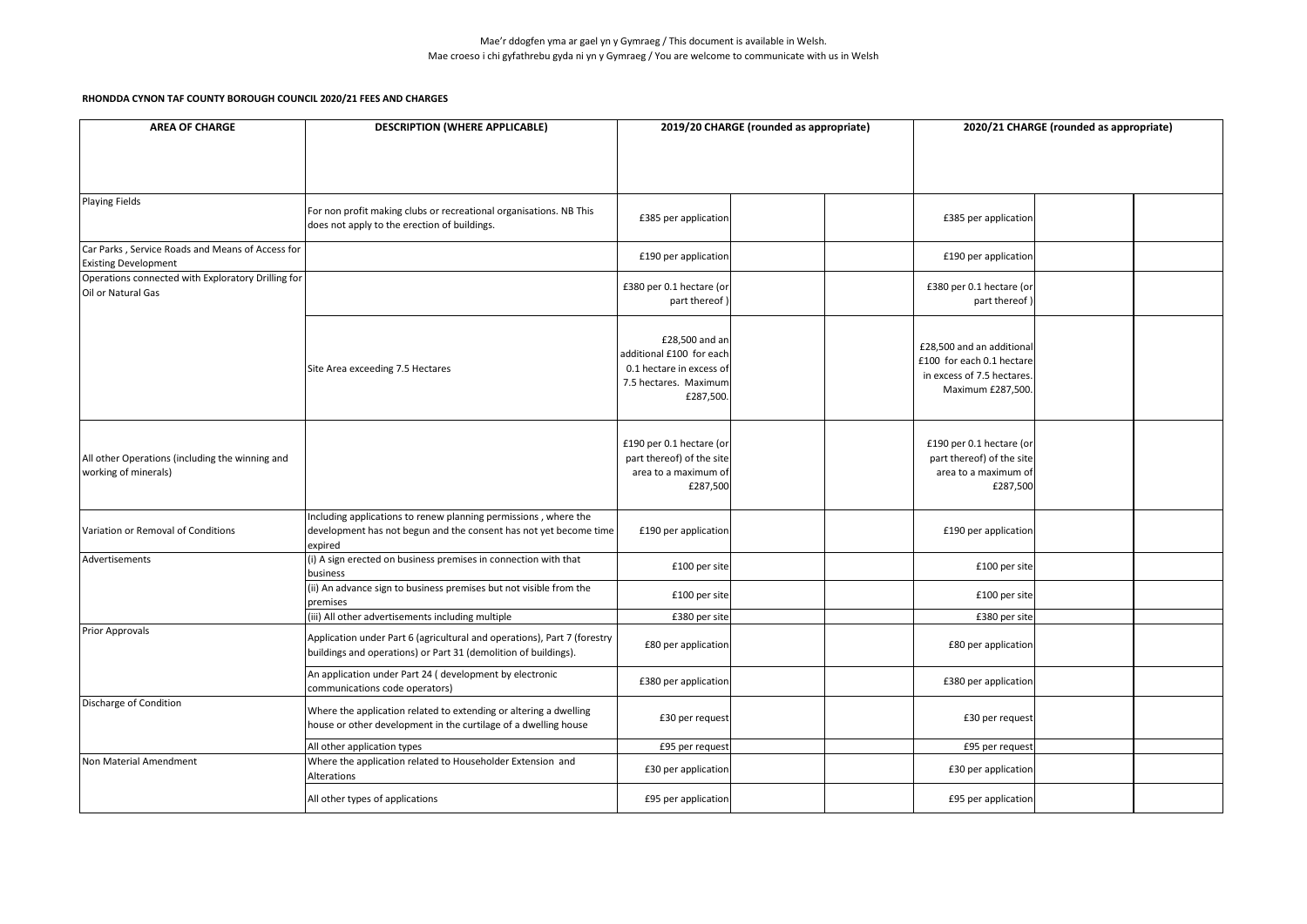| <b>AREA OF CHARGE</b>           | <b>DESCRIPTION (WHERE APPLICABLE)</b>                                                                 | 2019/20 CHARGE (rounded as appropriate) |  |  | 2020/21 CHARGE (rounded as appropriate) |  |  |
|---------------------------------|-------------------------------------------------------------------------------------------------------|-----------------------------------------|--|--|-----------------------------------------|--|--|
|                                 |                                                                                                       |                                         |  |  |                                         |  |  |
| Lawful Development Certificates | Application for existing use or development not supported by an<br><b>Established Use Certificate</b> | See normal fee schedule                 |  |  | See normal fee schedule                 |  |  |
|                                 | Application for a proposed use or development                                                         | Half the normal fee                     |  |  | Half the normal fee                     |  |  |

## **Roundabout Sponsorship**

| Advertising | ase nv |  | by case |  |
|-------------|--------|--|---------|--|
|             | .      |  | basis   |  |

## **School Meals**

| upil Meals<br>s - Hot (Primary School) | £2.50 |  | £2.55 |  |
|----------------------------------------|-------|--|-------|--|
| */Teacher Meal<br>Adult                | £3.00 |  | £3.05 |  |

### **School Non Attendance Fines**

| School Attendance Fixed Penalty Notice if paid within 28 days | £60.00  |  | £60.00  |  |
|---------------------------------------------------------------|---------|--|---------|--|
| School Attendance Fixed Penalty Notice if paid within 42 days | £120.00 |  | £120.00 |  |

## **Social Care**

| Independent Living & Day Services |                                                                       |                  |                                      |                  |                                      |  |
|-----------------------------------|-----------------------------------------------------------------------|------------------|--------------------------------------|------------------|--------------------------------------|--|
| <b>Respite Care</b>               | Residential - Elderly / Frail                                         | max £90 per week |                                      | max £90 per week |                                      |  |
|                                   | Nursing - Elderly / Frail                                             |                  | max £90 per week Charges are subject |                  | max £90 per week Charges are subject |  |
|                                   | Residential - Elderly Mentally Impaired                               | max £90 per week | to a financial                       | max £90 per week | to a financial                       |  |
|                                   | Nursing - EMI                                                         |                  | max £90 per week assessment as part  |                  | max £90 per week assessment as part  |  |
| Home Care and Day Care Charges    | Home Care per hour / Day Care per day                                 | £17.00           | of the Council's                     | £17.00           | of the Council's                     |  |
| Lifeline & Telecare               | Lifeline if assessment criteria is met                                |                  | <b>Fairer Charging</b>               |                  | <b>Fairer Charging Policy</b>        |  |
|                                   | Tier 1 - lifeline                                                     | £138.12          | Policy - max charge                  | £138.12          | - max charge of £90                  |  |
|                                   | Tier 2 - home safety                                                  | £270.72          | of £90 per week 9                    | £270.72          | per week 9                           |  |
|                                   | Tier 3 - telecare                                                     | £312.64          |                                      | £312.64          |                                      |  |
|                                   | Lifeline if assessment criteria is met but not part of a care package |                  |                                      |                  |                                      |  |
|                                   | Tier 1 - lifeline                                                     | £146.32          |                                      | £148.52          |                                      |  |
|                                   | Tier 2 - home safety                                                  | £286.78          |                                      | £291.08          |                                      |  |
|                                   | Tier 3 - telecare                                                     | £331.19          |                                      | £336.16          |                                      |  |
|                                   | Lifeline if assessment criteria not met                               |                  |                                      |                  |                                      |  |
|                                   | Tier 1 - lifeline                                                     | £175.59          |                                      | £178.22          |                                      |  |
|                                   | Tier 2 - home safety                                                  | £344.14          |                                      | £349.30          |                                      |  |
|                                   | Tier 3 - telecare                                                     | £397.44          |                                      | £403.40          |                                      |  |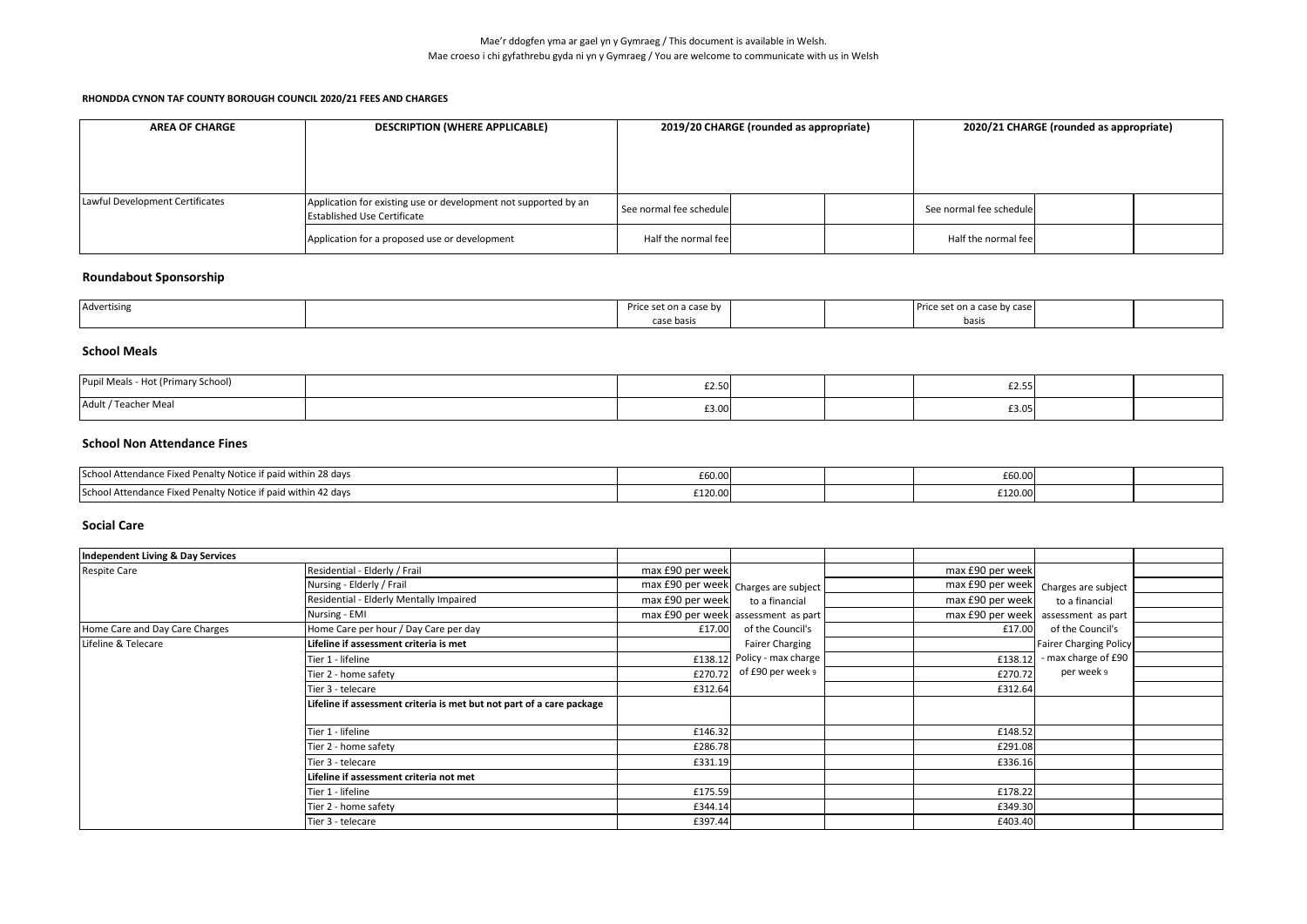| <b>AREA OF CHARGE</b>  | <b>DESCRIPTION (WHERE APPLICABLE)</b> |        | 2019/20 CHARGE (rounded as appropriate) |        | 2020/21 CHARGE (rounded as appropriate) |  |
|------------------------|---------------------------------------|--------|-----------------------------------------|--------|-----------------------------------------|--|
|                        |                                       |        |                                         |        |                                         |  |
|                        |                                       |        |                                         |        |                                         |  |
|                        |                                       |        |                                         |        |                                         |  |
| Provision of Meals     | Meals on Wheels per Meal              | £3.85  |                                         | £3.95  |                                         |  |
|                        | Day Centres:                          |        |                                         |        |                                         |  |
|                        | Client Lunch                          | £3.85  |                                         | £3.95  |                                         |  |
|                        | <b>Staff Meal</b>                     | £4.57  |                                         | £4.63  |                                         |  |
|                        | <b>Visitor Meal</b>                   | £4.57  |                                         | £4.63  |                                         |  |
| Day Centre - Room Hire | Hire of hall                          | £15.44 |                                         | £15.67 |                                         |  |
|                        | Hire of small hall                    | £8.77  |                                         | £8.91  |                                         |  |
|                        | Centre hall plus small room           | £12.24 |                                         | £12.42 |                                         |  |
| Receivership           | Protection of property: Inventory fee | £56.60 |                                         | £57.45 |                                         |  |
|                        | Protection of property: Fee per visit | £11.92 |                                         | £12.09 |                                         |  |

9 - Price amended from £80 to £90 per week, effective from 1st October 2019 (in line with revised limit set by Welsh

Government)

## **Street Works**

| <b>Inspection Fees</b>                                     | Sample Inspection                                                  | £50.00                |  | £50.00                |  |
|------------------------------------------------------------|--------------------------------------------------------------------|-----------------------|--|-----------------------|--|
|                                                            | <b>Third Party</b>                                                 | £68.00                |  | £68.00                |  |
|                                                            | Defect Inspection                                                  | £47.50                |  | £47.50                |  |
|                                                            |                                                                    |                       |  |                       |  |
| New Roads and Street Works Act 1991 (NRASWA)               |                                                                    |                       |  |                       |  |
| Section 74 - prolonged occupation of the highway - per day |                                                                    | £100 - £2,500         |  | £100 - £2,500         |  |
|                                                            |                                                                    |                       |  |                       |  |
| <b>Highways Act Licences</b>                               |                                                                    |                       |  |                       |  |
|                                                            |                                                                    |                       |  |                       |  |
| Street works                                               | <b>Scaffolding Licence</b>                                         | £32.30                |  | £32.80                |  |
|                                                            | Skip Permit                                                        | £32.30                |  | £32.80                |  |
|                                                            | Section 50 Licence - New Roads & Street Works Act - New & Existing | £577.15               |  | £585.80               |  |
| Development Control                                        | <b>Highway Searches</b>                                            | £32.25                |  | £32.75                |  |
|                                                            | Section 38 and 111 road agreements                                 | 6.5% of cost of works |  | 6.5% of cost of works |  |
|                                                            | Inspections of section 184 agreement works                         | £300.00               |  | £304.50               |  |
| <b>Traffic Signals</b>                                     | Switch Off                                                         | £216.65               |  | £219.90               |  |
|                                                            | Pedestrian crossing switch off                                     | £216.65               |  | £219.90               |  |
|                                                            |                                                                    |                       |  |                       |  |

## **Theatres**

| Rehearsals   | First Get in/Rehearsal - 6 hours Mon - Sat             | £936.00   |  | £950.00   |  |
|--------------|--------------------------------------------------------|-----------|--|-----------|--|
|              | Additional Rehearsal - 6 hours Mon - Sat               | £1,050.00 |  | £1,066.00 |  |
| Performances | First, second & third Performances - 6 hours Mon - Sat | £1,459.00 |  | £1,481.00 |  |
|              | <b>Subsequent Performances</b>                         | £1,684.00 |  | £1,709.00 |  |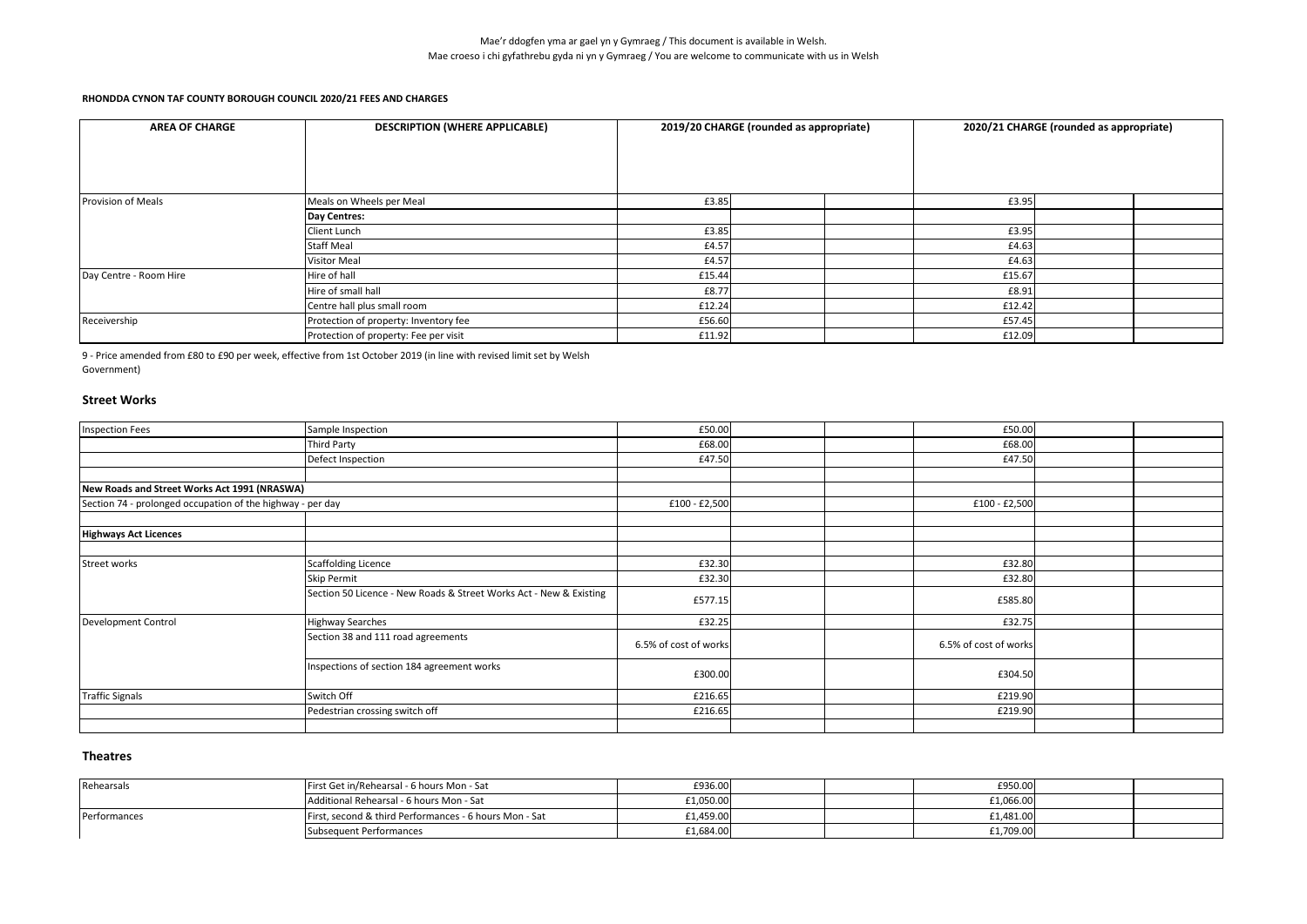| <b>AREA OF CHARGE</b>             | <b>DESCRIPTION (WHERE APPLICABLE)</b>                             |                 | 2019/20 CHARGE (rounded as appropriate) |                 | 2020/21 CHARGE (rounded as appropriate) |  |
|-----------------------------------|-------------------------------------------------------------------|-----------------|-----------------------------------------|-----------------|-----------------------------------------|--|
|                                   |                                                                   |                 |                                         |                 |                                         |  |
|                                   |                                                                   |                 |                                         |                 |                                         |  |
|                                   |                                                                   |                 |                                         |                 |                                         |  |
|                                   | Additional seating level - per level                              | £275.00         |                                         | £279.00         |                                         |  |
|                                   | Additional Technician per technician per hour min 3 hours         | £35.00          |                                         | £36.00          |                                         |  |
| Over-run Charge                   | Rehearsal per hour                                                | £187.00         |                                         | £190.00         |                                         |  |
|                                   | Performance per hour                                              | £401.00         |                                         | £407.00         |                                         |  |
|                                   | Add on for additional seating level per additional level per hour | £86.00          |                                         | £87.00          |                                         |  |
| <b>Box Office Admin</b>           |                                                                   | 7.5%            |                                         | 7.5%            |                                         |  |
| Performing Rights Society Charges |                                                                   | applicable rate |                                         | applicable rate |                                         |  |
| <b>Ticket Printing</b>            | per ticket                                                        | £0.06           |                                         | £0.06           |                                         |  |
| Return of unsold tickets          | per ticket                                                        | £0.13           |                                         | £0.13           |                                         |  |
| Cinema                            | Adult (Full)                                                      | £6.15           |                                         | £6.25           |                                         |  |
|                                   | Child                                                             | £3.70           |                                         | £3.75           |                                         |  |
|                                   | Senior / Concessions                                              | £3.70           |                                         | £3.75           |                                         |  |
|                                   | Family (4 tickets)                                                | £14.80          |                                         | £15.00          |                                         |  |

## **Trading Standards**

| metrological activity.                                               | Fees for the purpose of any work carried out under the provisions of Weights and Measures Act 1985 and for any other                                                                                                                                                                                                                                                                                                                                                      |        |        |  |
|----------------------------------------------------------------------|---------------------------------------------------------------------------------------------------------------------------------------------------------------------------------------------------------------------------------------------------------------------------------------------------------------------------------------------------------------------------------------------------------------------------------------------------------------------------|--------|--------|--|
|                                                                      | For the testing of any equipment, the fee will be determined by the hourly rate of the Weights and Measures Inspector<br>and will include a fee for time for preparation and travelling to the place of verification or testing. Where the nature of<br>the equipment requires the presence of support staff, an additional fee will be charged to include an hourly rate for the<br>member of staff and will include travelling to the place of verification or testing. |        |        |  |
|                                                                      | An additional charge will be made to cover the cost of hiring any additional equipment required for the test.                                                                                                                                                                                                                                                                                                                                                             |        |        |  |
| Weights & Measures 10                                                | Hourly rate for an inspector of weights & measures                                                                                                                                                                                                                                                                                                                                                                                                                        | £87.61 | £89.71 |  |
|                                                                      | Hourly rate for support staff                                                                                                                                                                                                                                                                                                                                                                                                                                             | £43.57 | £44.86 |  |
|                                                                      | Weights                                                                                                                                                                                                                                                                                                                                                                                                                                                                   |        |        |  |
|                                                                      | Weights exceeding 5kg or not exceeding 500mg, 2 CM (hourly rate)                                                                                                                                                                                                                                                                                                                                                                                                          | £87.61 | £89.71 |  |
|                                                                      | Other weights (hourly rate)                                                                                                                                                                                                                                                                                                                                                                                                                                               | £87.61 | £89.71 |  |
|                                                                      | <b>Non Trade Weights:</b>                                                                                                                                                                                                                                                                                                                                                                                                                                                 |        |        |  |
|                                                                      | Weights <65mg                                                                                                                                                                                                                                                                                                                                                                                                                                                             | £19.97 | £20.45 |  |
|                                                                      | Weights >65mg > 3.5kg                                                                                                                                                                                                                                                                                                                                                                                                                                                     | £17.01 | £17.42 |  |
|                                                                      | Weights > 3.5kg                                                                                                                                                                                                                                                                                                                                                                                                                                                           | £19.97 | £20.45 |  |
|                                                                      | Cleaning of any weight, an additional fee may be charged (per hour)                                                                                                                                                                                                                                                                                                                                                                                                       | £87.61 | £89.71 |  |
| Adjusting of any weight, an additional fee may be charged (per hour) |                                                                                                                                                                                                                                                                                                                                                                                                                                                                           | £87.61 | £89.71 |  |
|                                                                      | Calibration certificate                                                                                                                                                                                                                                                                                                                                                                                                                                                   | £24.15 | £24.73 |  |
|                                                                      | <b>Measures</b>                                                                                                                                                                                                                                                                                                                                                                                                                                                           |        |        |  |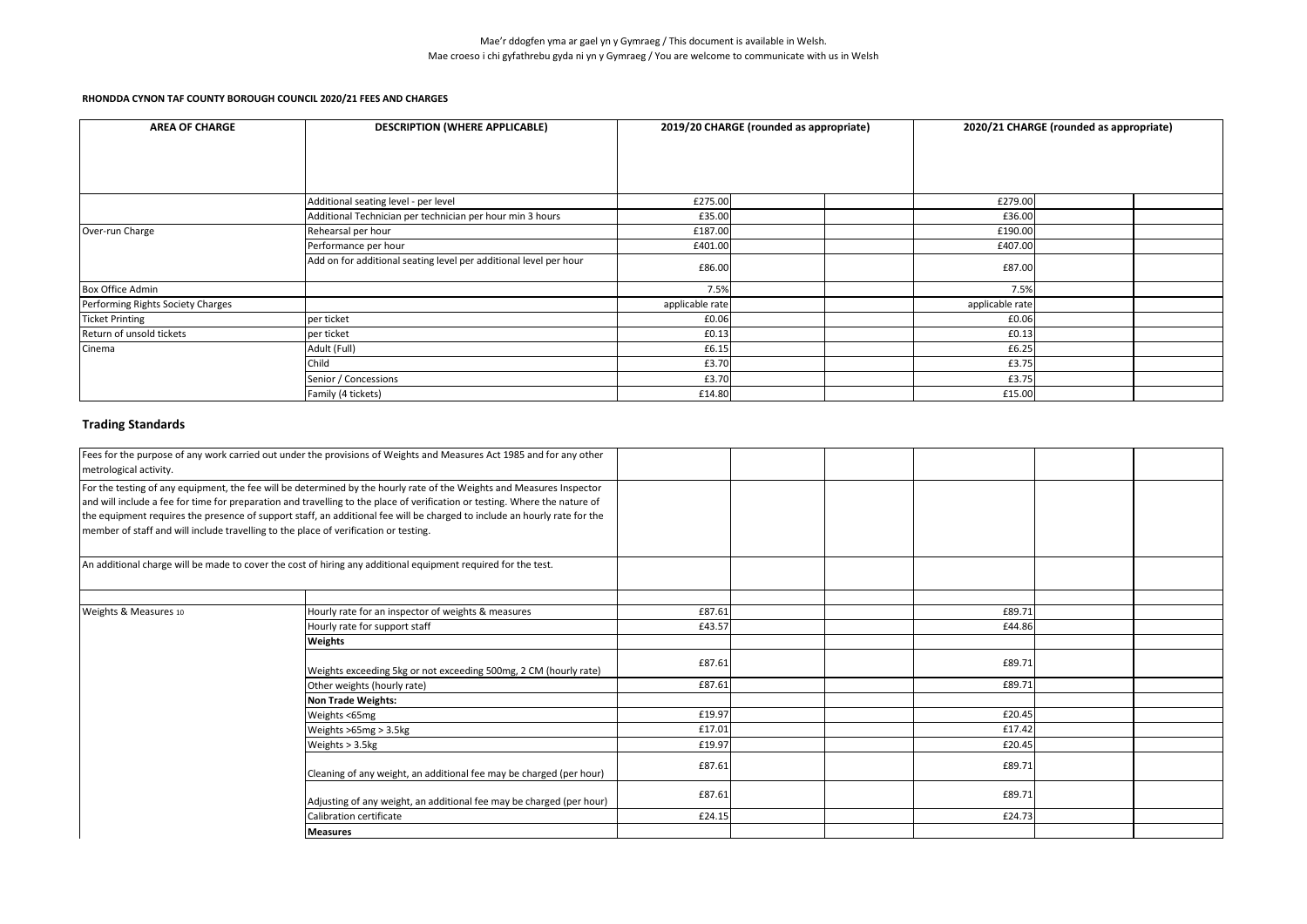#### **RHONDDA CYNON TAF COUNTY BOROUGH COUNCIL 2020/21 FEES AND CHARGES**

| <b>AREA OF CHARGE</b> | <b>DESCRIPTION (WHERE APPLICABLE)</b>                                          | 2019/20 CHARGE (rounded as appropriate) |  | 2020/21 CHARGE (rounded as appropriate) |  |  |
|-----------------------|--------------------------------------------------------------------------------|-----------------------------------------|--|-----------------------------------------|--|--|
|                       |                                                                                |                                         |  |                                         |  |  |
|                       | Linear measures not exceeding 3m, for each sale                                | £10.91                                  |  | £11.17                                  |  |  |
|                       | Capacity measures, without divisions, not exceeding 1 ltr                      | £8.16                                   |  | £8.82                                   |  |  |
|                       | Cubic ballast measures (other than brim measures)                              | £192.91                                 |  | £197.54                                 |  |  |
|                       | Liquid capacity measures for making up & checking average quantity<br>packages | £30.49                                  |  | £31.22                                  |  |  |
|                       | Templates: per scale - first item                                              | £53.02                                  |  | £54.29                                  |  |  |
|                       | Templates: second and subsequent items                                         | £20.06                                  |  | £20.54                                  |  |  |
|                       | <b>Weighing Instruments</b>                                                    |                                         |  |                                         |  |  |
|                       | Non EC: Not exceeding 1 tonne                                                  | £69.25                                  |  | £70.91                                  |  |  |
|                       | Exceeding 1 tonne to 10 tonne                                                  | £112.18                                 |  | £114.87                                 |  |  |
|                       | Exceeding 10 tonnes                                                            | £234.28                                 |  | £239.90                                 |  |  |
|                       | EC (NAWI): Not exceeding 1 tonne                                               | £115.26                                 |  | £118.03                                 |  |  |
|                       | Exceeding 1 tonne to 10 tonne                                                  | £178.39                                 |  | £182.67                                 |  |  |
|                       | Exceeding 10 tonnes                                                            | £390.51                                 |  | £399.88                                 |  |  |
|                       | Measuring instruments for intoxication liquor                                  |                                         |  |                                         |  |  |
|                       | Not exceeding 150ml                                                            | £19.00                                  |  | £19.46                                  |  |  |
|                       | Other                                                                          | £21.96                                  |  | £22.49                                  |  |  |
|                       | Measuring instruments for Liquid Fuel & Lubricants                             |                                         |  |                                         |  |  |
|                       | Container type (not subdivided)                                                | £79.62                                  |  | £81.53                                  |  |  |
|                       | Single / multi-outlets (nozzles)                                               |                                         |  |                                         |  |  |
|                       | First nozzle tested per site                                                   | £129.87                                 |  | £132.99                                 |  |  |
|                       | Each additional nozzle tested                                                  | £79.78                                  |  | £81.70                                  |  |  |
|                       | Testing of peripheral electronic equipment on a separate visit (per<br>site)   | £87.61                                  |  | £89.71                                  |  |  |
|                       | Testing of credit card acceptor (per unit)                                     | £87.61                                  |  | £89.71                                  |  |  |
|                       | Road tanker fuel measuring equipment (above 100 ltr)                           |                                         |  |                                         |  |  |
|                       | Meter measuring systems:                                                       |                                         |  |                                         |  |  |
|                       | Wet hose with two testing liquids                                              | £278.75                                 |  | £285.44                                 |  |  |
|                       | Wet hose with three testing liquids                                            | £325.21                                 |  | £333.02                                 |  |  |
|                       | Dry hose with two testing liquids                                              | £309.69                                 |  | £317.12                                 |  |  |
|                       | Dry hose with three testing liquids                                            | £356.33                                 |  | £364.88                                 |  |  |
|                       | Wet/dry hose with two testing liquids                                          | £433.59                                 |  | £444.00                                 |  |  |
|                       | Wet/dry hose with three testing liquids                                        | £463.52                                 |  | £474.65                                 |  |  |
|                       | <b>Certificate of errors</b>                                                   | £56.49                                  |  | £57.85                                  |  |  |

10 - Weights and Measures - prices reflect those set by the All Wales Joint Notified Body for Trading Standards, where appropriate.

## **Traffic Management**

| . <b>.</b><br>. database<br>. <b></b><br>Existin<br>' trattı<br>1 I O I<br>. |  |  |  |
|------------------------------------------------------------------------------|--|--|--|